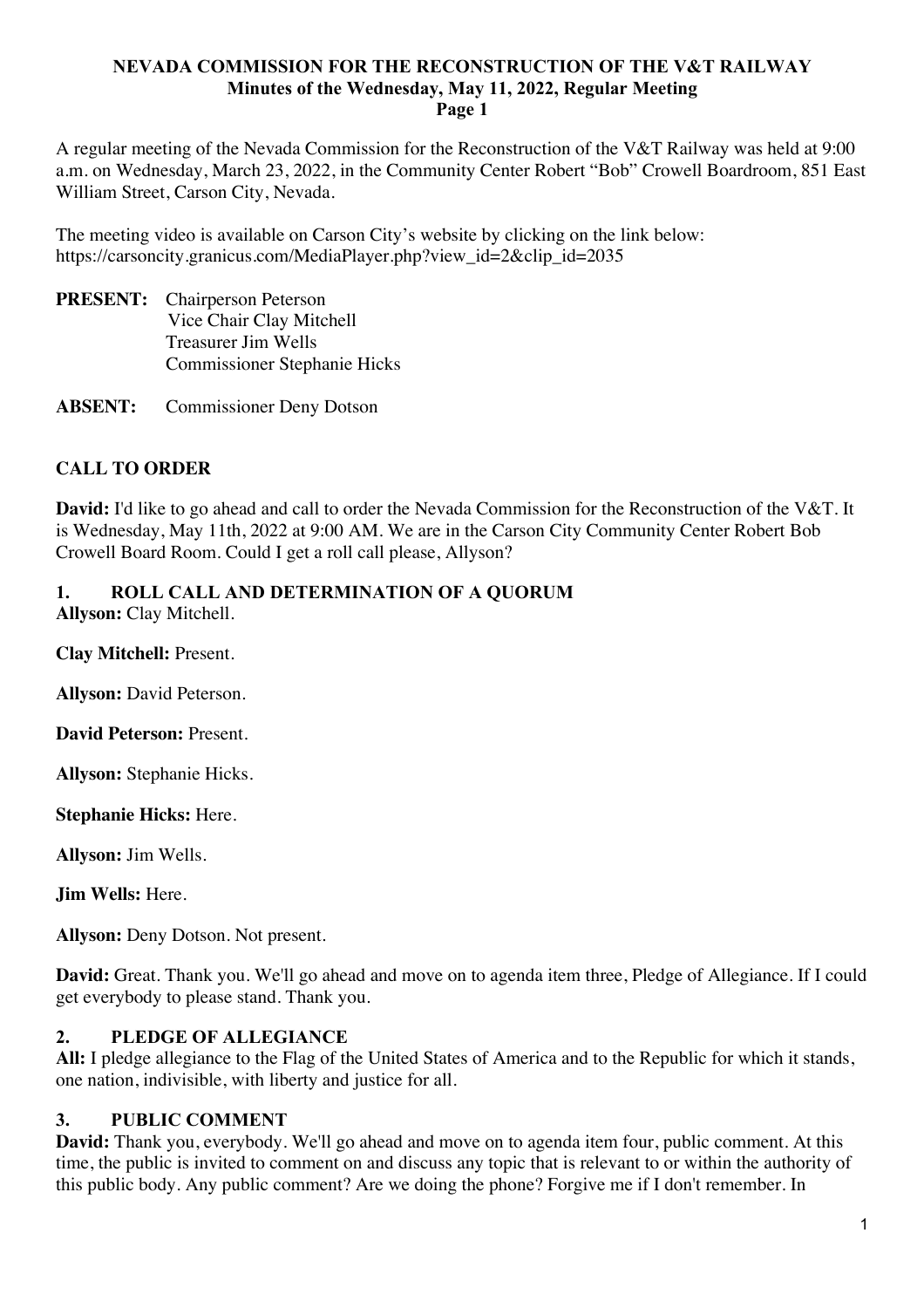WebEx, no. All right. I don't see any in the room, so we'll go ahead and move on to agenda item five for possible action, approval of minutes of the March 23rd, 2022 meeting.

# **4. FOR POSSIBLE ACTION: APPROVAL OF MINUTES OF THE MARCH 23, 2022, MEETING**

**David:** I should just make mention, this is a corrected agenda. It was posted yesterday and it is in the back of the room. Two points to note on agenda item six, we added the April check run, April 1 to 30, 2022. Then there was a slight correction on 11. It says for possible action now, not for possible only. Forgive me for not mentioning that first, but minutes. I know there are a couple of changes I think, Allyson, you want to address.

**Allyson:** I do have three that I know of. On page five, paired way down should be P-A-R-E-D. Three lines after that, it should be plan in place not to pace. Then on page 10, the company name is Manhard with a D.

**David:** That last one, that was page 10, right? Okay. Thank you for those three changes. Does anybody have any other edits that they would to see? Oh, yes, go ahead. No. Oh, okay. With that, I'd be happy to entertain a motion with those changes.

**Stephanie:** I move to approve the minutes of March 23rd, 2022, with the changes made on the record.

**David:** Thank you for that motion, Stephanie. Do we have a second?

**Clay:** I'll second that motion.

**David:** Thank you, Clay. We have a motion to second. Any further discussion? Seeing none, all those in favor, please say aye.

**All:** Aye.

**David:** Any opposed? Great. Motion carries unanimously. Thank you. Let's go ahead and move on to the consent agenda, item six and seven.

# **CONSENT AGENDA**

**David:** Item six for possible action. Discussion and possible action regarding approval of the V&T statement of accounts payable checks paid March 1st through the 31st, 2022, and April 1st to the 30th, 2022. Then agenda item seven for discussion and possible action regarding approval of the adjusted V&T fiscal '21/'22 budget report for the period ending April 30, 2022. Any comments? Any questions about either of these two items on the consent agenda? Seeing none, I'd be happy to entertain a motion to approve the consent agenda.

**Clay:** This is Clay. I'll move to approve today's consent agenda as presented.

**David:** Thank you, Clay, for that motion. Do I have a second?

**Stephanie:** Second.

**David:** Thank you, Stephanie. We have a motion and a second. Any further discussion by the commission? Seeing none, all those in favor please say aye.

**All:** Aye.

**David:** Any opposed? Great. Motion carries unanimously. Thank you very much.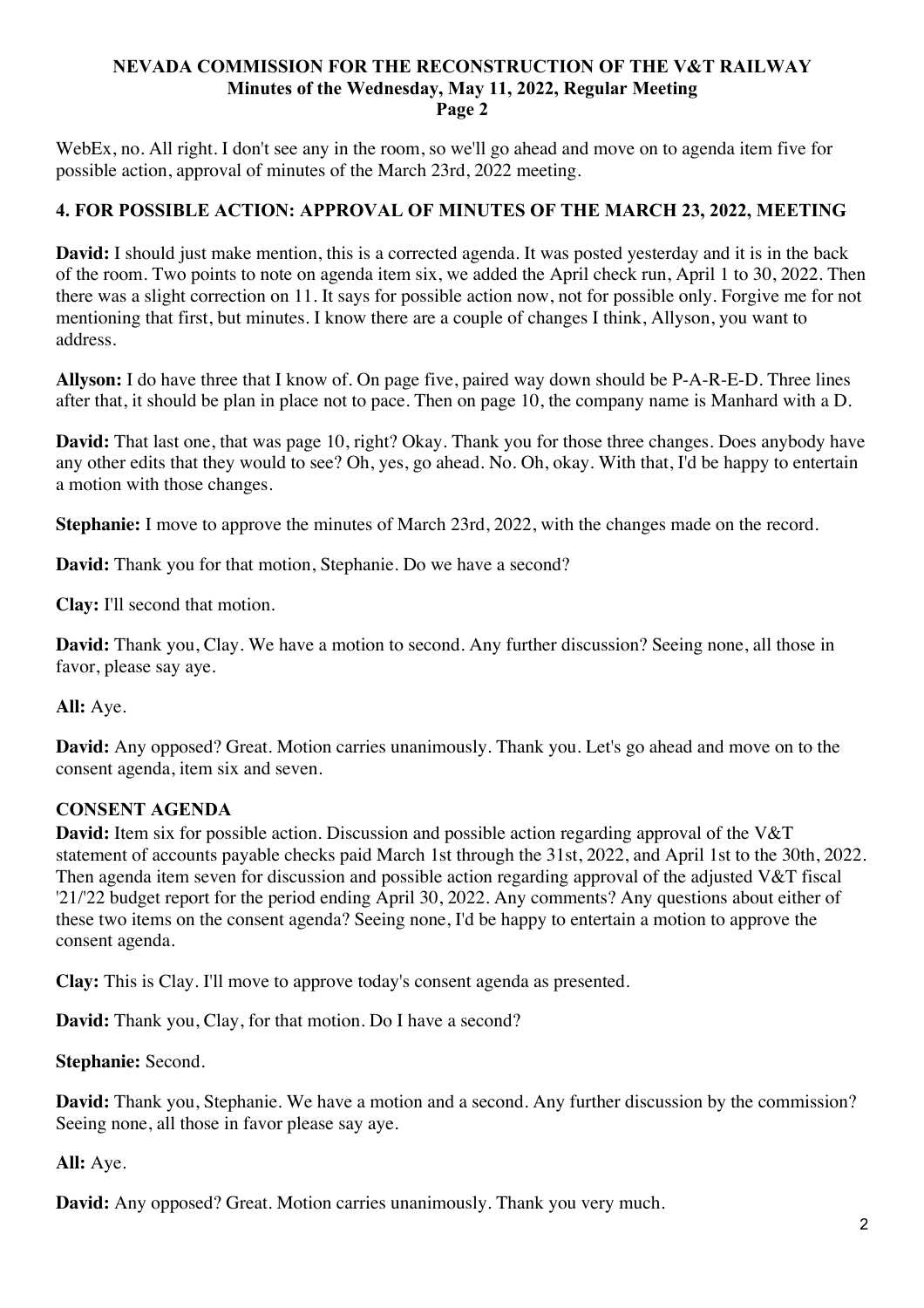# **9. FOR POSSIBLE ACTION: DISCUSSION AND UPDATE REGARDING PROMISSORY NOTE WITH ROY STREET.**

**David**: Okey dokey, we'll go ahead and move on to agenda item number nine. This is a discussion for possible action for discussion and update regarding the promissory note with Roy Street. Allyson is going to take us through this, give us a little update. Thank you very much, Allyson.

**Allyson:** No problem. Allyson Bolton. We had a new promissory note with Roy Street that was effective January 1, 2022. Payments were made via credit card January and February. Then starting in March, we missed March payments, April payments, and then-recent May payment. We've been in communication with Roy, and essentially the property was going into escrow and was to be sold so henceforth the full promissory note to be paid off. It fell out of escrow and so my response to Roy was, "I think you should pay March, April, May, and June as a show of good faith." The meet in the middle was for him to pay two months this month. He was at the bank yesterday doing an electronic transfer.

On that note, we are asking him to no longer be paying by card or by check. It must be an electronic transfer, wire transfer directly to our bank. He was doing that yesterday. I was working with his bank to have that payment processed. That initial payment for March and April would be inclusive of the interest for the missed payments. Then the next payment would be for May and June to be paid before June 10th. Additionally, we have a signed letter from him that I put together essentially saying, "You're paying these two months at this amount. You're paying the next two months at that amount."

Then we had him sign that any payments received after the 10th of the month will now have an additional 5% interest in addition to the monthly payment. I don't have confirmation at this point that the payment went through yesterday. There were some additional questions that I needed from Storey County in terms of physical location of our bank, physical location of the beneficiary, additional details that we didn't know we needed for that wire transfer to take place.

I do have the signed letter from him saying that he'll make the two payments, agrees to the 5% increase, and he is making steps to make that initial payment. Happy to answer questions. One last note, he is re-listing the property with a different agent and so he does hope to sell the property, which is why we did this now on just a two-year because he does anticipate for this property to go on sale and be sold.

**David:** Any questions? Go ahead, Stephanie.

**Stephanie:** I don't have a question, but I just wanted to thank you for keeping on top of it. I think that's the best thing that we can do right now is not let it get too far behind. I know we're just past what would have been the May payment. Knowing if the March and April go through, I feel comfortable with the arrangement and just would ask you continue to be persistent to see that we receive those payments. Thank you.

# **David:** Jim or Clay.

# **Clay:** Me.

**David:** Okay. Thank you for that update. Appreciate it. I'm not sure. Clay, I know that Allyson's working with Jennifer and I want to say, is it Dore? Yes, Dore as well. Am I right about that?

**Allyson:** For this particular, it's been Cory and Jennifer.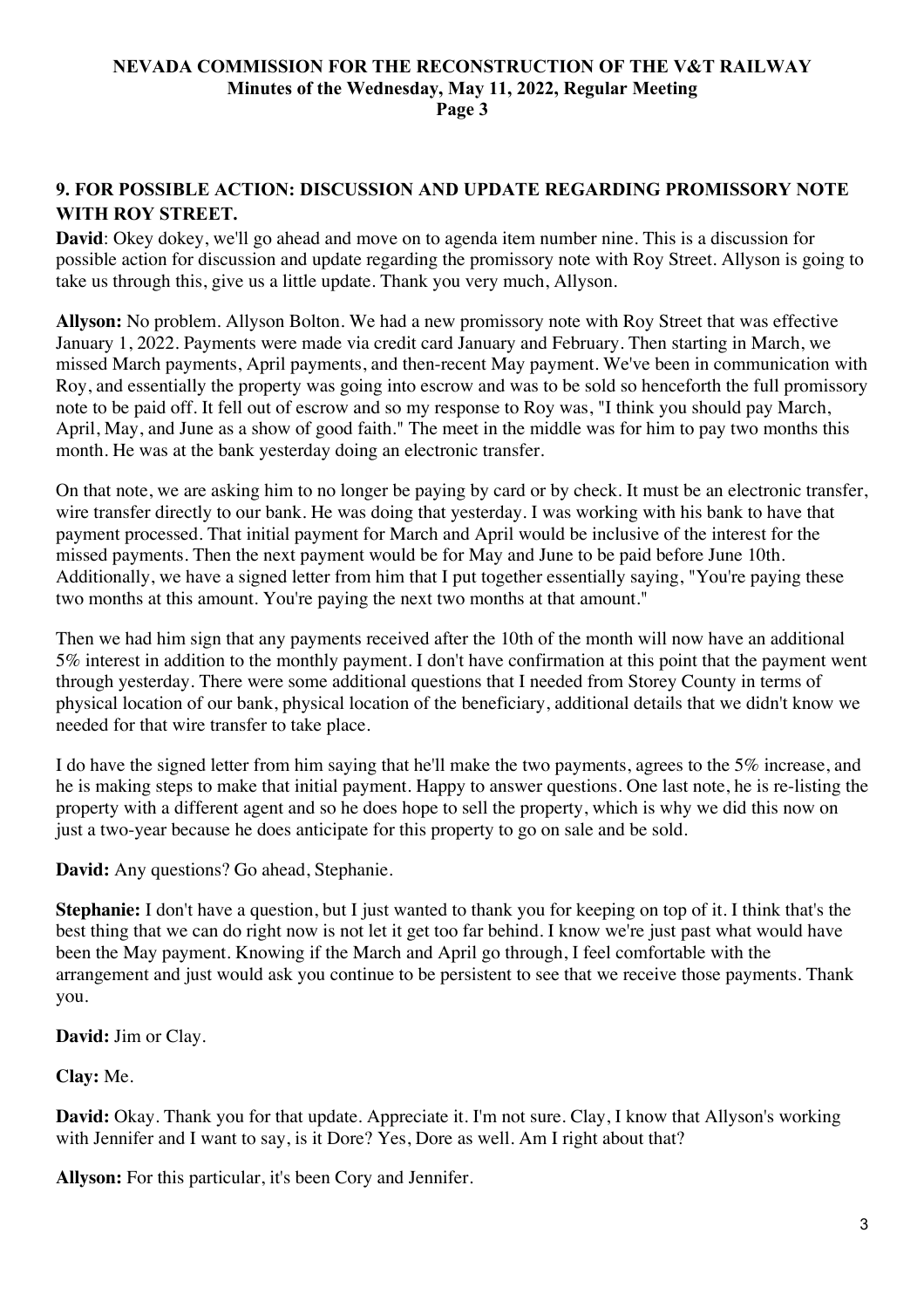**Clay:** Oh, Cory. Okay.

**Allyson:** Trying to get the banking information that we need to make the wire transfer. This initial one I anticipate to be the hardest one to know all the information that we need. Then moving forward, we should be good.

**David:** My question was going to be will it be more automated then moving forward or do we have to go through this whole which bank and numbers and all of that, or does it just automatically he makes the payment or how is that going to work?

**Allyson:** That would be between Roy and his bank as far as I know, if he can set that up automatically with his bank or if he's doing that online, or if he's actually walking into the bank as he did yesterday to make the transfer. I will say he was ready to pay as of Monday of last week. It's been on our end making sure that we had all of the information in place for him to make that transfer, so working with Storey County's team to get that information.

**David:** Great. Thank you. Wonderful. Thank you for that update.

# **10. FOR POSSIBLE ACTION: DISCUSSION AND POSSIBLE ACTION REGARDING AMENDMENT #01 TO TRAIN OPERATIONS AGREEMENT WITH VIRGINIA & TRUCKEE RAILROAD**

**David:** We'll go ahead and move on to agenda item 10 for possible action, discussion and possible action regarding amendment 01, so amendment one to the train operations agreement with the Virginia and Truckee Railroad. In your packet in the back of the room is the amendment itself. It's a one-pager and that was submitted as late material. Tom is here. Tom, if you want to come up maybe just address the additional request for the \$500 per run for the steam engine excursions, that would be wonderful. Thank you very much.

**Tom:** Tom Gray, Virginia and Truckee Railroad. Good morning. Do you have any questions, or what do you want me to explain?

**David:** I don't want to speak for my peers, but maybe just talk a little bit about the cost increases that you've had that's led to the request for the additional \$500 per run for the steam engines only, that would be super.

**Tom:** Sure. I think I could sum it up in one word, the dollar store now charges \$1.25.

[laughter]

**Tom:** Yes, our crew costs, I'm getting afraid of them. We have a lot of people drive up in the Bay Area or Sacramento and Reno and out of the area, and they're getting a little concerned about their just driving costs. I'm competing with Cal Fire for one of my employees. We're way underpaid people, so I need to raise that quite a bit. You're covering the steam engine fuel cost, I'm covering the diesel cost. I think our diesel fuel cost now are \$200 a day extra. I bought 7,000 gallons of steam oil. It was I think \$1.25. I need to buy five new batteries. Our diesel engine didn't start for two days on these last two trains. I need to buy five more batteries and they're \$1,000 a piece. Everything adds up.

The facilities maintenance, originally the contract was set up to run 96 days, 48 days of steam and 48 days of diesel, and I had to supply equipment to do that. We're down to 28 days of steam this year so it's hard to amortize the costs out. One thing we did before is when we took over the gift shop, the Polar Express sales helped us from increasing costs, but we don't have that this year. The one thing I want to see this thing break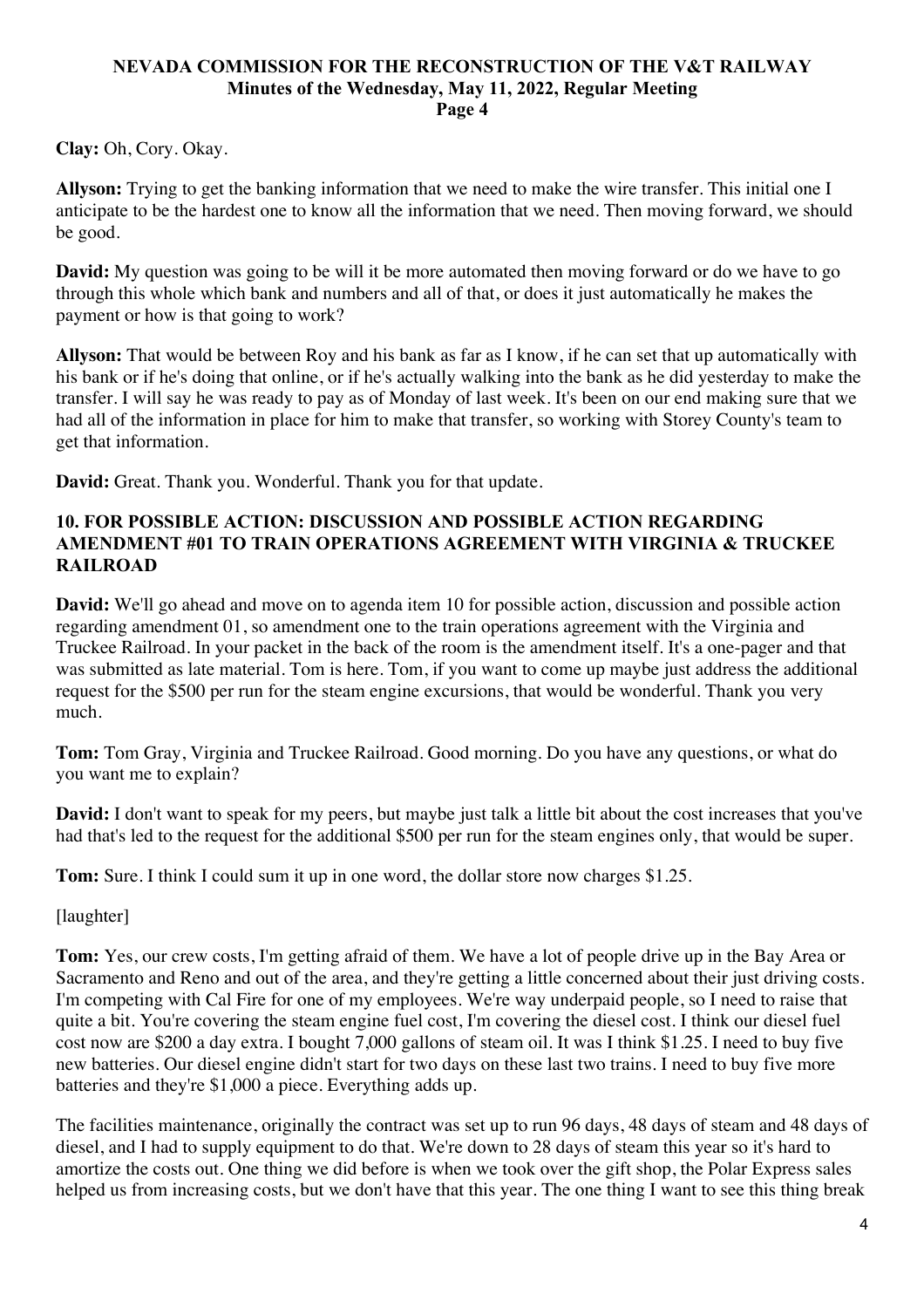even. I know in 2019 it did with the train ticket sales versus what you paid us. There were some pretty slow days that could have been eliminated but not all of them. I think the commission has its own cost that it does, whether they run a train or not.

The whole secret to this thing and making it successful is the synergy. On the top end, we have managers with lots of experience and expertise and all that stuff can be shared. Some of the train operation stuff can still be shared. I think there's a lot of cost savings down the road that maybe could happen. The last 10 years I've absorbed all the costs, all the increases and surprises. Even just covering the steam oil costs, we still have all the lubrication costs. We buy barrels of oil for the lubrication oil, the valve oil, the general oil, the water chemicals. There's \$900 for a little thing like that for that and we use two of those. We'll probably use 1 for the 18 this year. I don't know.

We buy all the water. We supply the water because Virginia city has really good snow meltwater down in Lyon County. It's pretty rough on boilers. This year the one variable I haven't done is when we run every weekend, the engines are still hot so that we don't have that corrosion happen in the boilers, which is huge. Now with these layups for two, three weeks at a time, we either have to go and drain the whole boiler out and dry it out, or I have to do a nitrogen purge in it, which I've never done before. That's a whole new cost that's coming up that I don't know anything about. I don't know. I need a check register to actually go through everything. Yes, that's it in a nutshell.

**David:** I appreciate that, Tom, very much to understand all the different, like you said, chemicals and oils and everything, and all those have gone up.

**Tom:** The amortization is huge.

**David:** Yes. It's fair to say that the cost structure that's in place, that hasn't changed in 10 years, right?

**Tom:** Yes.

**David:** The current agreement relative to the one before the prices, the costs are the same? Okay.

**Tom:** In official agreements, amendment is fine, but in the contract, it does say that the general manager in the railroad can change rates and schedules. That's a little more flexible

and the general manager always consults with the commission. I appreciate it. Thanks. It's not a demand, it's just a request.

**David:** No. We appreciate that. Any questions for Tom? Anybody have any questions? Yes, go ahead, Stephanie.

**Stephanie:** Tom, I just want to say thank you for explaining what those cost increases are. I think for me, and we've talked about this before, a lot of this is really new to me. It's not something I've been a part of before and it's exciting to learn, but I have a learning curve. I think there's no question that there's been cost increases across the board in our economics. Having that understanding of what those specific things are I think is important.

At the city, we're very structured on data-driven decisions. It helps to have just that backing to understand and know. As we work through the contract, I think we have some numbers in there that, as David said and I agree, are old but it'll be really helpful to understand what those numbers were based on. As we work through that future negotiation, what are the components making up the new request? I put that out there and I thank you for providing us that detail because it's important.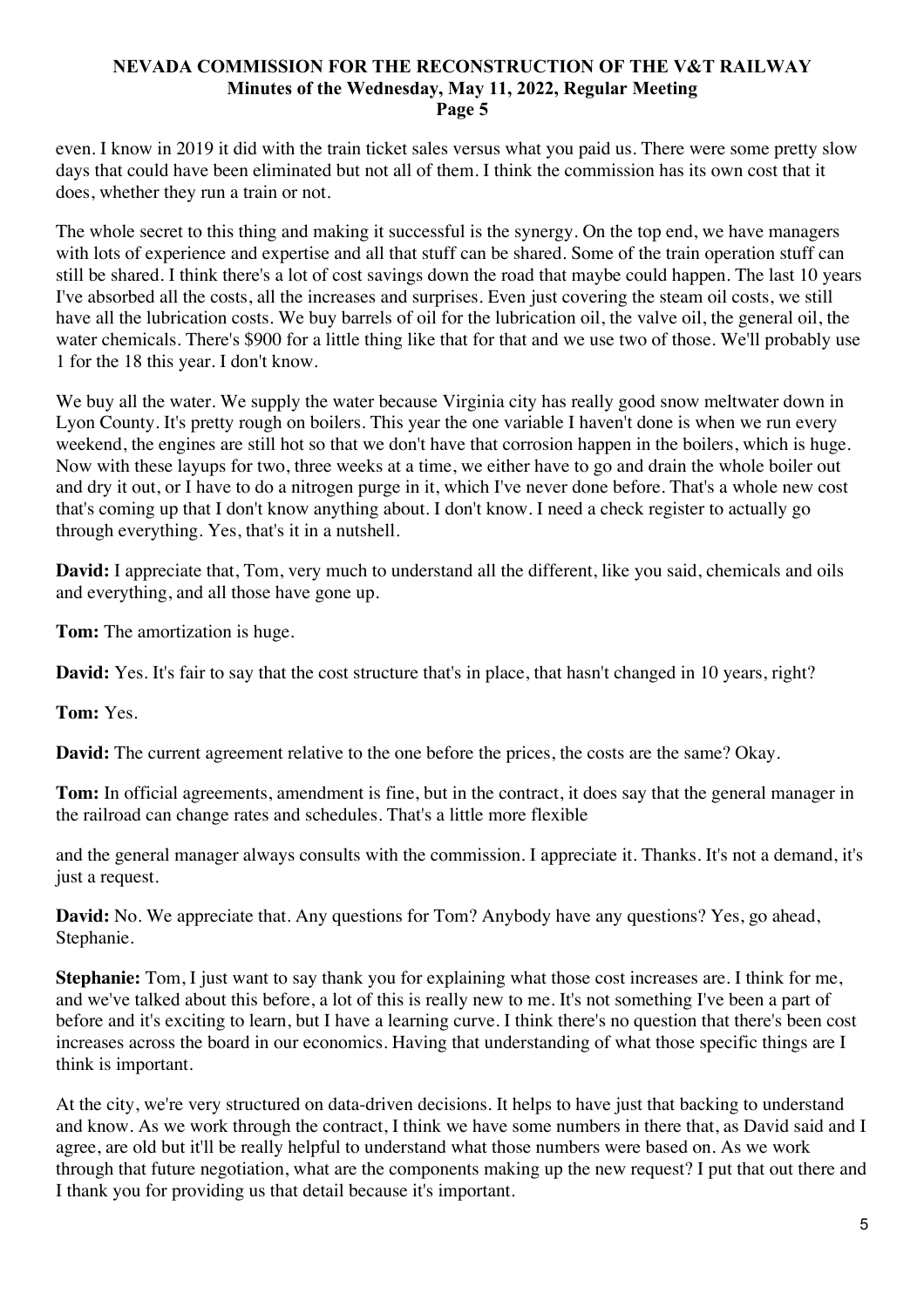**Tom:** I could do a lot more detail, be helpful, I think.

**David:** I would agree with that. I think that because we are not locomotive experts and drain operators, so just understanding all those different components, Tom, just what you said today from this oil, from that oil is very helpful for me.

**Tom:** Even besides paying employees, I'm always going to have to employees with a passion. I can hire outside contractors. Actually, a gentleman showed up that owned a railroad [chuckles] until he got rid of it last year. He's working today so I'm able to-- I have to employ special contractors. The main part of the people, we have to train them and that takes a long time. If they only work for a few days a year, what do you do with them for the other 320 days?

**David:** Agreed. Jim, Clay any comments, questions for Tom?

**Clay:** I have a question off the bat. I'm just trying to put in perspective how some of these costs relate to the current-- In the current contract, there is one provision that I see for adjustments and fuel prices. I'm just trying to understand. I believe that we operate off of a base price and then the commission covers a differential if there is one beyond that. Is that calculation sufficient? Is it working? Is it not? Just isolating that one piece because as far as I can tell, that's the only specific thing that has an adjustability in our current agreement. I'm trying to figure out how to put that just in context with, of course, all this other stuff that's come up recently.

**Tom:** Yes. The fuel oil, we quantify that, and then we charge whatever we pay for it. We figured I think a base rate of 85 cents a gallon, which actually we're really lucky in this area to have a-- I shouldn't say this publicly, but we have really inexpensive steam oil fuel and they don't have to ship it a long way. We're pretty lucky that way, but it can kill you too. It can really wipe you out as far as it escalates so fast. I think the last load we bought, I bought two tanker loads, which was 7,000 gallons. The one thing, we can store a lot of fuel oil up there, which is huge. Sometimes we can take advantage of that. Sometimes people give us oil and contaminated oil or whatever. It's a big deal to have the tank cars.

**Clay:** That portion-

**Tom:** Is covered.

**Clay:** -is covered. That's less of a concern for us because that's indexed or that's flexible.

**Tom:** It takes one variable out of the equation, what it's going to cost to run. A big variable.

**Clay:** The rest of them is what we're talking about. Okay.

**David:** That was a good clarifying question. Jim, anything? Any questions?

**Jim:** Maybe a couple. First, thank you for all that you do. We could not do this without you, that's for sure. You mentioned something about \$1.25 a gallon for the steam oil. That's the latest price that you're seeing for the steam engine.

**Tom:** Yes.

**Jim:** My understanding is most of our train runs after last weekend are going to be s48team, correct?

**Tom:** Yes.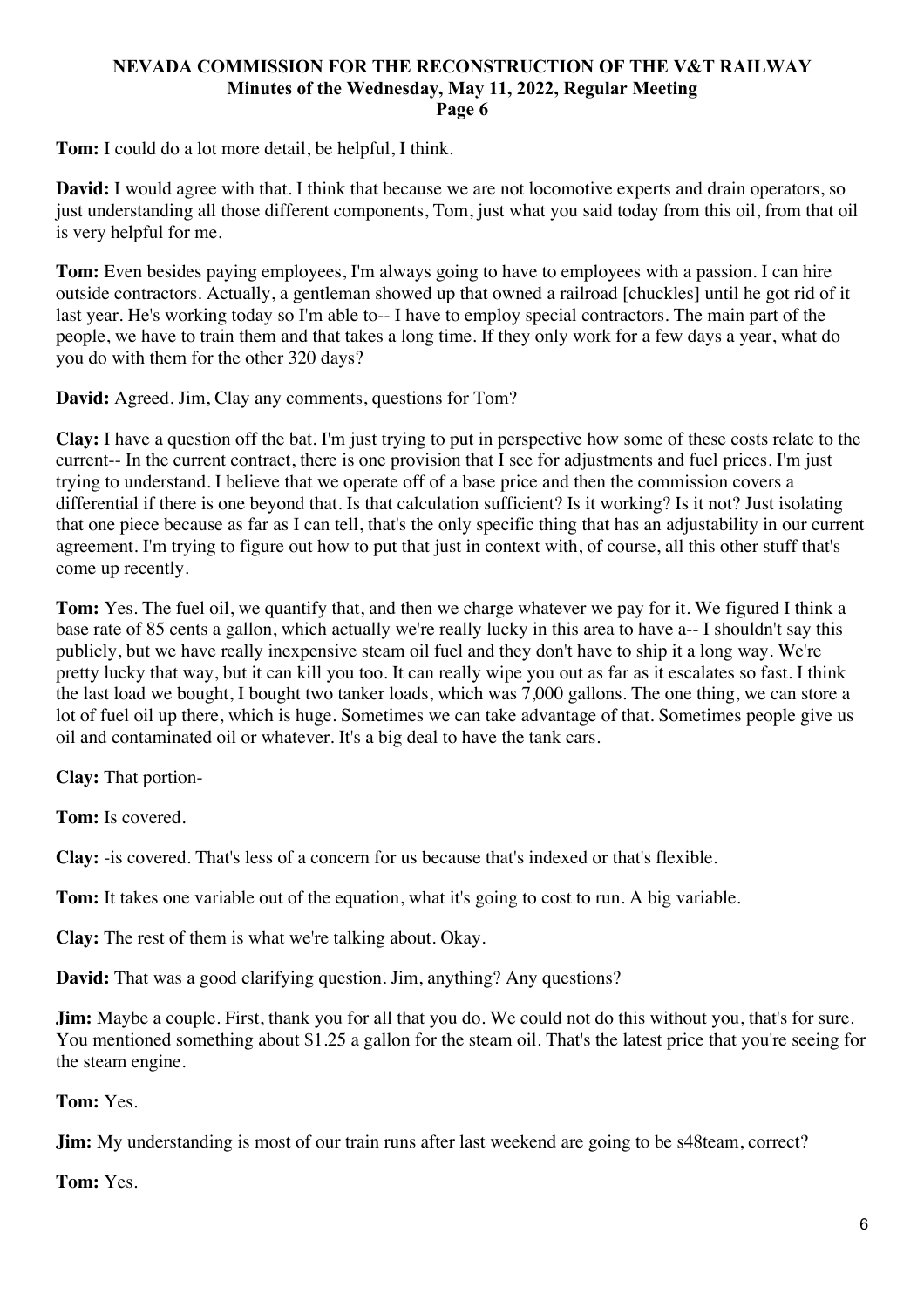**Jim:** You said earlier, if I captured it correctly, that you based your contract on 48 steam and 48 diesel for a total of 96 runs per season, per year.

**Tom:** That was our first estimate, yes.

**Jim:** The running of fewer trains, if I understood what you said, there's some unknown variables about the steam engine sitting for longer because we're not running as often?

**Tom:** Yes, that's a mechanical consideration, yes.

**Jim:** We've not really done that historically where it's sat for periods of time that this has had to be cleaned out before so that we can get an idea of what that cost is going to look like for you?

**Tom:** I have no idea, yes. If I have to drain the boiler, yes. Every 30 days, we have to take the engine apart and we take all the washout plugs. We take the whole week to do it, but say it's a two or three-day job. We take all the plugs out, we drain all the water, we wash all the sediment out, and then we put the plugs back in. Since the steam off the boiler, we can repair all the valves and we have to wrap them in and get all this stuff done. Then we'll put all the plugs back in, we'll pressure test the boiler. Then we'll fill it back up with water and then we gently heat it back up. We take two days to heat it up because that boiler stretches about three-quarters of an inch to an inch.

That whole metal does and it's really hard on it so we just gently-- If we run on Saturday say, on Thursday, we'll start heating the boiler back up. Then Friday we'll heat it all the way up to pressure. Then Saturday morning we come in about 4:00 or 5:00 in the morning, heat it back up to pressure. We leave Virginia City at 8:00 to come down the hill a 10:00. Then we shut it down on Sunday night, say for the regular weekend. It still has steam pressure on a Monday. Tuesday afternoon, most of the steam pressure's out and we'll vent it so it doesn't create a vacuum. Then Wednesday, the water's still hot and then the oxygen will start to pit inside there.

We're okay with it being hot because we'll start heating it back up on Thursday. When it cools down, then the oxygen comes in and starts pitting it. It's a concern for the boilers. This

last year on the 18, we used a new boiler treatment. It's polymer and starting to peel all the old scale off that's been in there for a century. We did that to the 29. We started about three or four years ago. It's expensive but it really works well. We test the boiler. Actually, I personally do the test on the boiler and figure out the chemicals we need. We have a pretty good system, but that's a new variable on the nitrogen purge [chuckles] how to do that. I think it's pretty simple, but we have to buy them. I don't know how to do it yet.

**Jim:** That's not included in the annual maintenance for that steam engine?

**Tom:** No.

**Jim:** That's a different maintenance on it.

**Tom:** I absorb most of it and I never try to go past what I paid to rent that engine from you. That's what I try to do. It's a fudge what do we charge and what do I not charge for on that. I try to write it out so it's simple so attorneys could understand it, how do you make it simple? There's only so many turn-ups on the truck.

**Jim:** [laughs].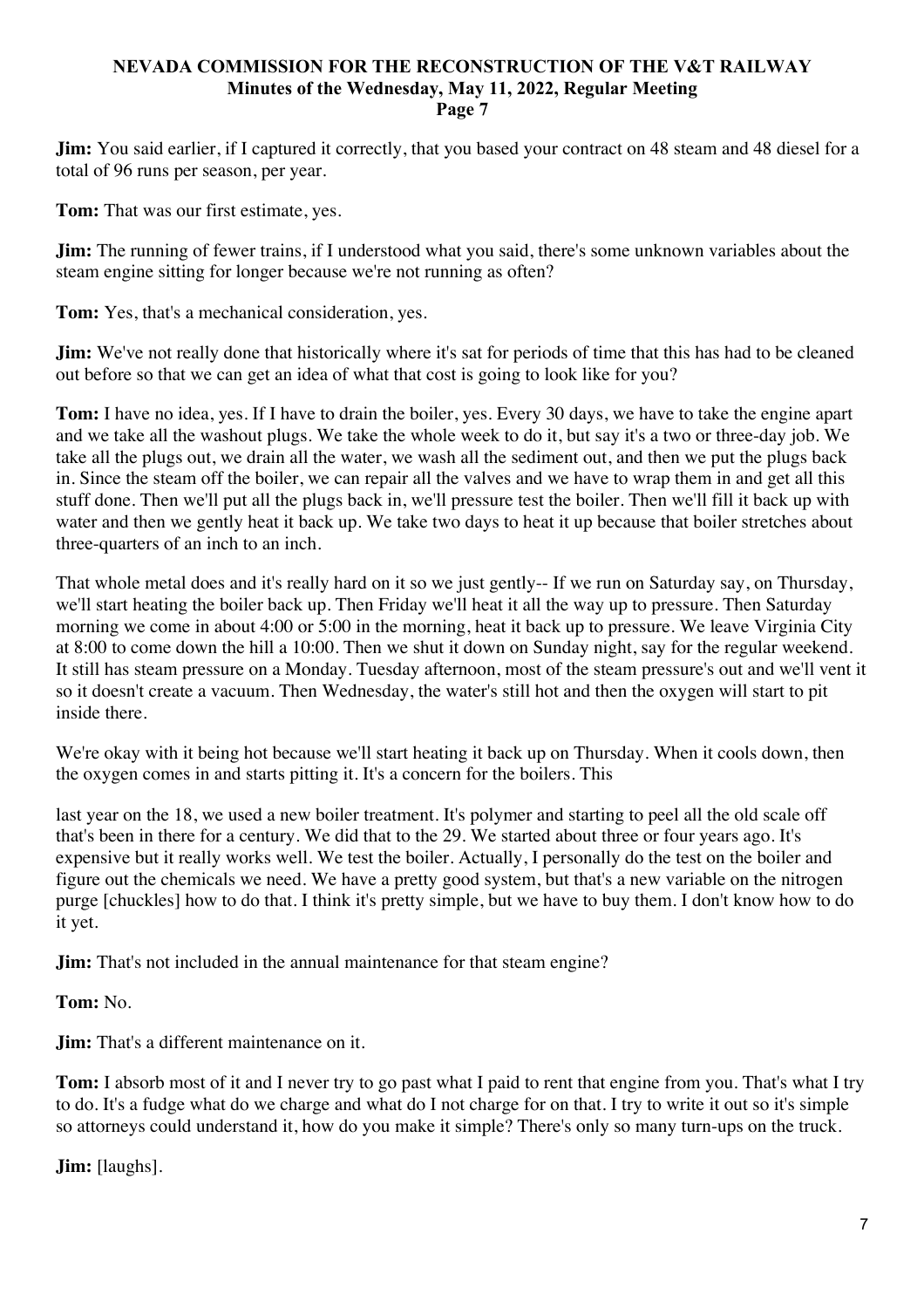**Tom:** I'm trying to keep the truck so it's not empty.

**Jim:** The last question for me, about how many gallons of steam oil do you use per run per weekend? [crosstalk]

**Tom:** Fuel, we use \$500 a day.

**Jim:** \$500 day?

**Tom:** Yes.

**Jim:** Thank you. Mr. Chairman, unless there's any objection, I'd make a motion to approve the increase of \$500 per day that's outlined in amendment one to the V&T railroad train agreement.

**David:** Great. Thank you for that motion, Jim. Do I have a second?

#### **Stephanie:** I second.

**David:** Thank you for that second, Stephanie. We have a motion and a second. Any further discussion?

**Clay:** I just have a couple of comments and I'm certainly sympathetic of these factors. I think that the challenger, the hesitation for me, I'm supportive, I'll probably vote in favor, but the concern is we have obligations with our budgeting process. It feels like we're a little ways down the road and hemmed in a little bit. I think when we were looking at schedule and finalizing the schedule, there was some discussion about the pros and cons of the proposed schedule.

I would have liked to see that be a little more robust earlier on because I think it would have armed us to look at altering that schedule potentially because we were considering certain factors in deciding to run the days we did, and deciding not to the days we didn't. Certainly, the understanding of the process with the timing of a steam boiler and the cool down and the heating it up, that would have allowed us, I think, to make a better decision potentially. I don't really know, I'm not going to second guess that as far as our running schedule. Anyway, I'm feeling like certainly, we have to get it done. It's a partnership. We need to make sure it works for everybody.

I think we're on track to do this with our next agreement or new iteration of the contract, to get out in front of it a little further so that we have the ability to make proactive decisions as opposed to reacting to the situation that's presenting itself. I want to make sure that we can take care of everyone, make sure that everyone is able to continue, and make it happen. At the same time, I feel like when we react, we don't get the best choices or outcomes. Just as a note on process, I'm hoping that we can do better as we go forward in that so that we can account for these things.

On our end, while not nearly as complicated as running a railroad, there are contingencies that are based on this kind of a decision. For example, we don't have a budget finalized yet, but we made certain assumptions and we set ticket prices based on assumptions on operating costs, which may have been different if we had had this discussion earlier. I'm not casting blame in any way. Just very, very mild frustration and hoping that we didn't shoot ourselves in the foot by casting a die based on information that may not bear out because there are several things about us trying to run this operation that are contingent on having good information that we're basing our decisions off of. Those are my thoughts.

**David:** Clay, thank you for those comments. This would only impact the regular season because the PEX is the old diesel. We're just talking about the trains running now through October, just to clarify. I don't want to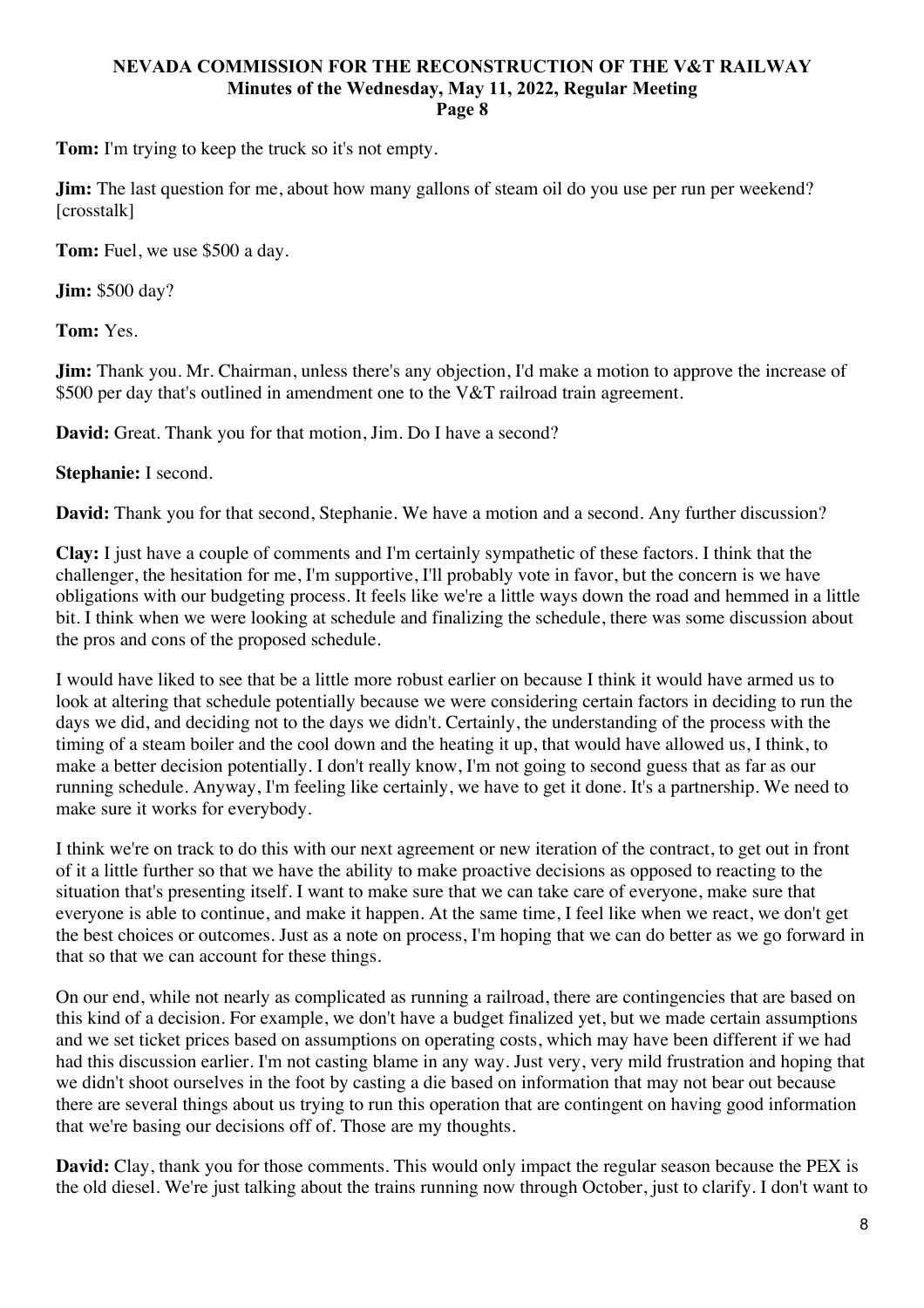get ahead to the budget discussion, but I'm wondering about the diesel cost, the fuel indexing that we built into the budget. Again, I don't want to get ahead to the budget item, but we can talk about that. I'm wondering if we're okay based on how both of you put the fuel cost together to absorb this additional \$500 per steam run, or if we're going to have to make an adjustment because we may have enough with the fuel side of this and the budget possibly. Go ahead, Jim.

**Jim:** guess that brings up a question. The fuel escalation charge that's in the contract really relates to, as far as I can read, the steam fuel. You have not been charging that index amount for when we're running the diesel, correct?

**Tom:** Correct, yes.

**Jim:** You've been absorbing that, so that's part of it. The fuel escalation really is only when we're running the steam. Which is what I thought he said, he's absorbing all of the diesel fuel costs, which I concur, I've seen the price of diesel and what it is now is significantly higher than what it was. Frankly, I think it's a gift that we're not talking about having that escalation clause built into this because that is something that was completely unforeseen that it's jumped at the rate that it has. From that perspective, I understand. I would agree that I would have liked to have seen this built into the contract.

I think going forward, we do this with a lot of other contracts, I've done this with a lot of other contracts where there is escalation clauses that are built-in so you're not addressing this in some lump sum. As chairman pointed out at the beginning, this is 10 years at a flat rate. That's probably not a sustainable model given today's inflation rate. Going back to something that Ms. Hicks said, I don't know that we necessarily know the components of what makes up the 5750. I think that as we go forward into the next contract, having a little bit more information about how we're getting to some base number would be beneficial for all of us so that we can see--

We know this element is now going up faster than we had thought. Two thoughts, one, that we have some better idea of what's in there going forward into the next contract. Two, that maybe we build in some kind of an escalation clause going into this next contract. Three, I'm going to throw out there that we are predicating our budget on passenger loads. We are saying that we estimate the ticket sales at this price we were going to fill up, I think it was 50% or 55% of the train to come up with what our revenue was going to be whether or not that covers the expenses. At some point, that 55% is not going to be what we have for ridership. I'd like to see ridership higher.

I think that was the idea behind the fewer runs is to promote higher percentage of seats filled on each train. We don't know if that's going to happen. It may happen, it may not happen. I think as we go into discussions about not just the contract, but as we are looking for what we are going to do for the 2023 season going forward, are we going to remain at this lower number of runs? Are we going to go back to a higher number of runs? What is it that we are going to do? Now that I'm hearing some of this, that's going to affect costs for Mr. Gray to run the trains. All in all, I think that we need to have that big discussion about the overall costs that are being incurred.

Whether we are amortizing them over 24 runs or 96 runs or however many runs that makes, I get that those costs are-- That's why I'm in favor of giving the \$500 increase today because this is a pretty fundamental shift. Outside the pandemic which just shut everything down, this is a pretty fundamental shift from what we had pre-pandemic and what the contract was based on to what we're running today. That's why I am in favor of doing this, but I completely concur that I would like to see a little bit more detail and maybe a little bit more flexibility. Flexibility is not the right word, but some capacity things built into the contract that we're going to sign for 2023 going forward.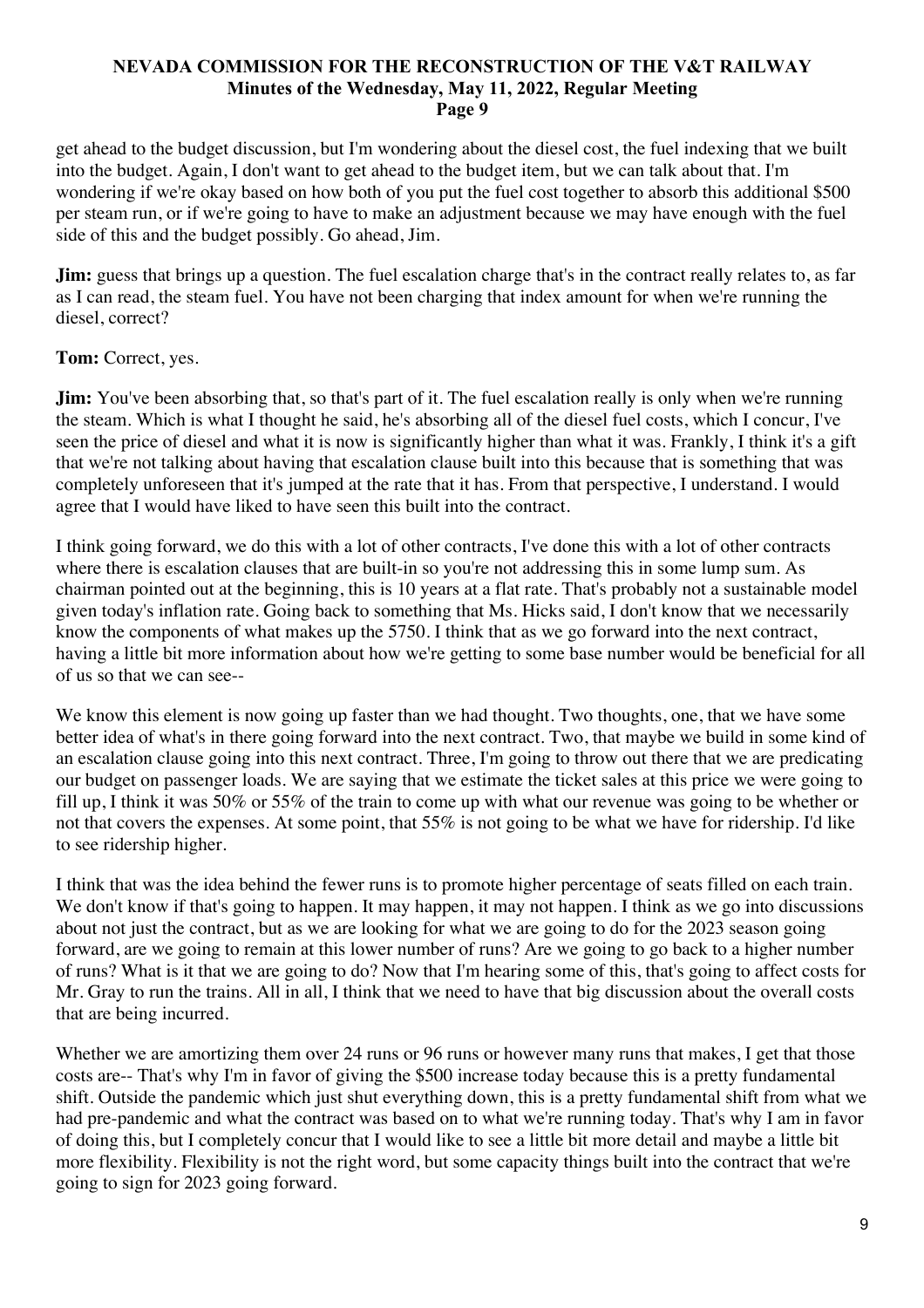**David:** Any further discussion? We do have a motion from Jim to approve the amendment as presented and Stephanie has seconded that motion. Any further discussion? Seeing none, all those in favor--

**Clay:** Mr. Chairman, if I may suggest just procedurally, it probably makes sense to formally ask for public comment on the issue.

**David:** Oh, sure, we can do that.

**Clay:** Even though you've asked if there's further comment, I think it's just a safe bet to do so.

**David:** Yes. Any public comment on this particular agenda item number 10, which is a motion right now to increase the per run charge by \$500 for the steam engine excursions? Any public comment? Great. We'll go ahead and take a vote then. All those in favor say aye.

# **All:** Aye.

**David:** Any opposed? Motion carries unanimously. Thank you very much, Tom. I appreciate you giving us that detail. This is great. Thank you, everybody.

# **11. FOR POSSIBLE ACTION: DISCUSSION AND POSSIBLE ACTION REGARDING APPROVAL OF THE PROPOSED V&T RAILWAY FISCAL YEAR ("FY") 2023 TENTATIVE BUDGET.**

**David:** We'll go ahead and move on to agenda item 11 for discussion and possible action regarding the approval of the proposed V&T railway fiscal year 2023 tentative budget. Jim, I'll, if it's okay, turn it over to you for any comments that you would like to make at this time. This is in the packet too.

**Jim:** The budget that is presented in the packet that's in the format for submission to the Department of Taxation is pretty much the same budget that we talked about at the last meeting. We did add some provision for the pre-emergent on the maintenance side. I know one of the questions from Ken was that there's this outside of Ken's contract amount that is, to me, somewhat nebulous, and whether or not there's this additional amount that we should be building into the track maintenance budget. To me, I get a little bit of conflicting information from you know it's \$100,000 a year, but then it's a \$100,000 a year plus this, and then it's \$100,000 a year plus this, plus this, plus this.

I think that what we have is the best that we have for the current submission. The only other thing I will say is, and while I will probably vote for this budget, if you look at the net revenue at the end of the day and take out one-time costs or one-time revenues, excuse me, related to the sale of the Draco property, we are running at a deficit. We have money in the bank but we also have some outstanding liability issues to be addressed with Storey County. Everybody remembers the financial statement audit, there was between \$550,000 and \$625,000 in amounts that are supposedly owed to Storey County for accounts payable and for something to do with--

I don't remember what the \$250,000 was, but it supposedly relates back to one of the old agreements related to the increases in taxes that was provided for in the MOU. If we end up having to pay those, we have significantly less money in our bank account than what we show in that bank account today, and probably not enough to sustain a deficit for long. The resolution of those two outstanding items with Storey County needs to be completed by the end of June. I know that Jennifer McCain was supposed to be working on a reconciliation of those items.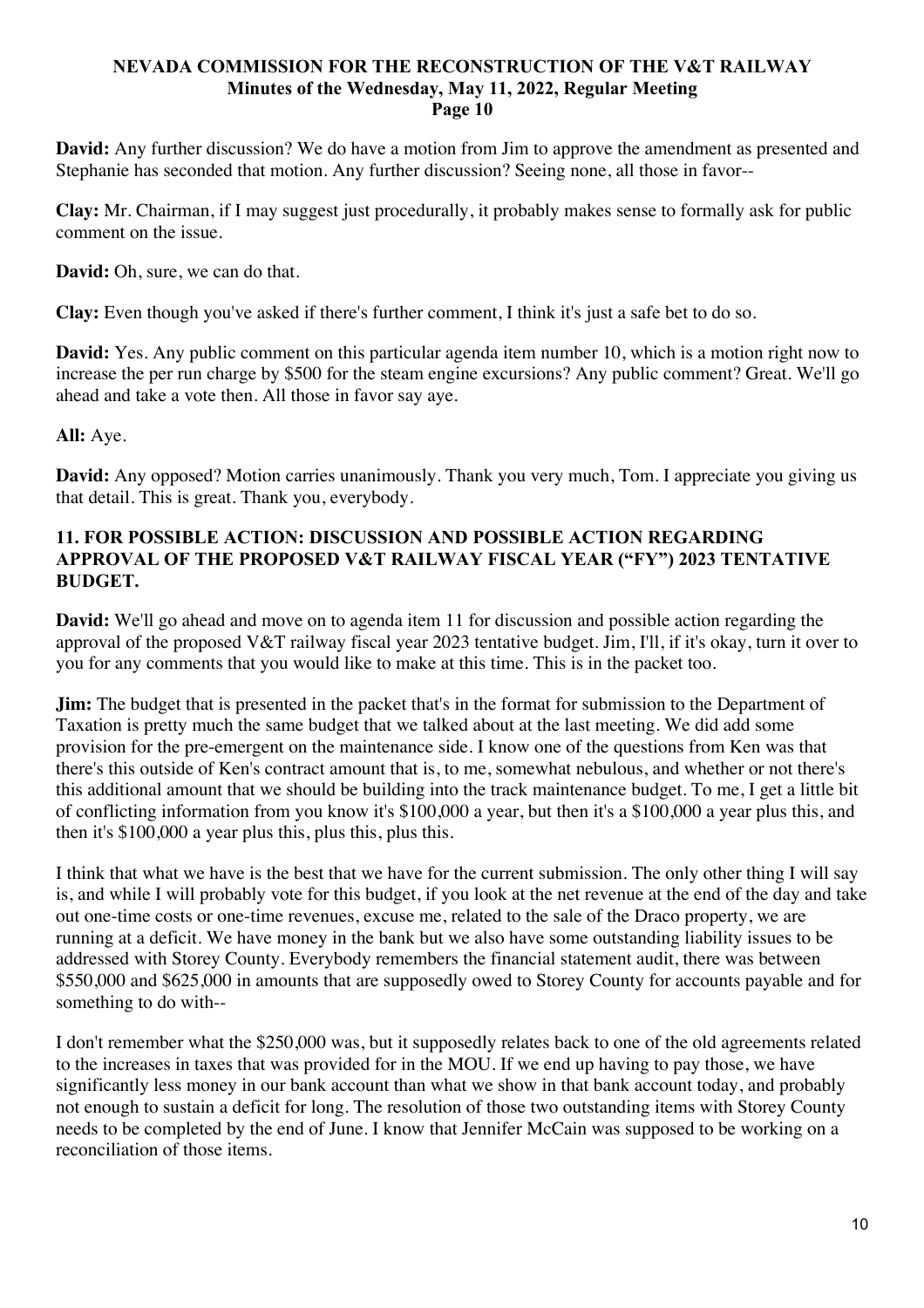For me, those are the two real big question marks, if we end up having to pay and we lose the one-time revenues, where do we stand? I think that we're looking fair for the current fiscal year. We're running at a slight surplus, and we still have the money to come in from Storey County for FY23 that has not posted to our budget. We're also starting to get into the time where we're making money but spending more money. I don't know where we're going to end up at the end of June. I think the budget that we have is fair.

I think that the amount that is included in the train line items-- I was doing some quick math based on some of the fuel oil costs. I think that the number that we have in that train line item is sufficient to cover the \$500. I built a factor in there to begin with so I believe that there is sufficient to cover both the fuel surcharge as well as the additional \$500 without having to augment that particular line at this time. I guess those are the big things that I have.

**David:** Jim, the additional \$500, is that the train-related services, the \$380,000 line item on page 3 schedule F1? Is that where you are comfortable we can absorb the additional \$500 without changing the budget? [crosstalk]

**Jim:** Yes.

**Jim:** It's in the TRS. It's in the train-related services line item.

**David:** Great. Ken cannot get on, unfortunately, to address the maintenance. He can hear us, but he's not able to actually join the WebEx.

**Allyson:** Yes. Due to his location right now, he's having connectivity issues. He's watching via webcast right now, but can't get in on the panelist side.

**David:** I don't think we're going to be able to get a clarification on the additional maintenance-related costs today.

**Clay:** It's a little unconventional, but does he have phone service they want to call one of us and hold it up to the microphone.

**David:** We could try that. Like on a speakerphone?

**Clay:** Yes.

**David:** Then just put it up. Do we want to do that just to get some clarification on the maintenance? Allyson, could you do that?

**Clay:** In the meantime--

**David:** Yes. Go ahead, Clay.

**Clay:** Jim, when you talk about the one-time or non-recurring income revenue that we're looking at, are you specifically referring to the monthly payments if you will? I know there are other wrinkles apparently in the- - I don't think those are reflected at all as far as potentially selling the property lump sum. None of that's reflected. It's just the monthly payments that we were planning on receiving.

**Jim:** Correct. It's basically taken right out of the agreement or the note is 12 times the dollar amount is how much we included in the budget. I will say that if you look at this year because we got the lump sum as part of the new agreement, he paid down \$200,000. We take the \$200,000 plus the payments this year and take that out. It's basically a wash between the \$250,000 we have not yet received from Storey County and what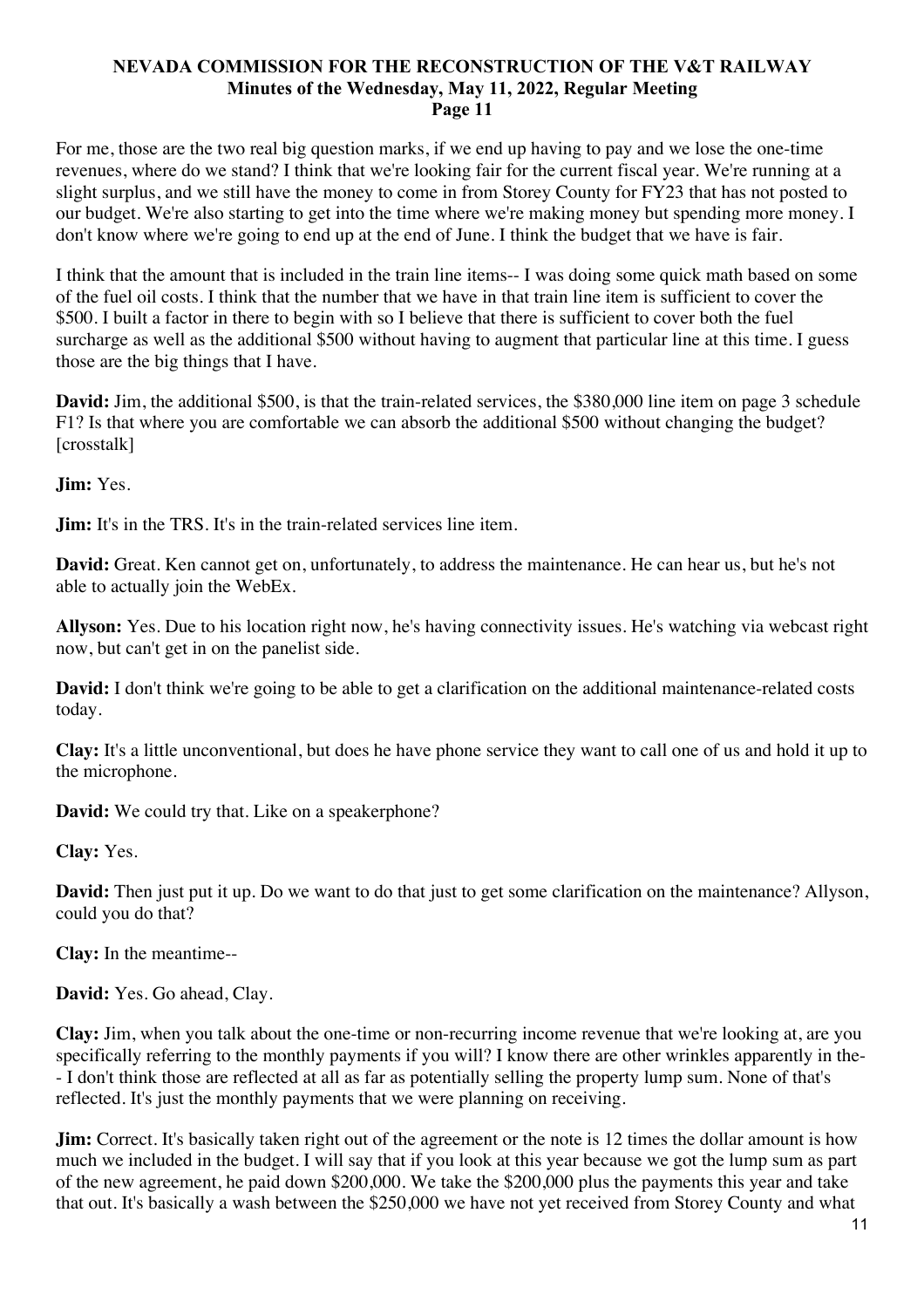we've received from Roy Street for the Draco property. That's why I say that that's a wash and we're going to be running pretty tight.

**Clay:** The assumption, though, is that if Storey County comes current on that issue or that payment and we catch up on the payments on the Draco property and we'll be okay for this budget year, not a significant shortfall for this year?

**Jim:** Correct. For '22, we're okay because Storey County will make the payment. They just have not yet. The other, I guess it's one time because we don't know yet, is there's some money that comes in from Carson City too. That there's some questions beyond 2023 as to whether we continue to collect that. That too is built into this budget to collect that \$65,000 from Carson City. I don't know what's going to happen to that going forward. If you're talking about now \$65,000 plus the street payment, now you're talking almost \$200,000 a year in one time on it and an \$85,000 a year surplus.

**Clay:** Yes. Understood.

**David:** Just to address the \$65,000, again, we're going to make the payment. My hope is we'll make the payment by the end of May, but we have to clear a certain transient occupancy tax revenue to do that. Then the assumption based on the budget that was just approved by my board, it's a flat revenue projection in our budget for fiscal '23. If we hit those numbers, then I would assume at the end of May next year, 2023, or the beginning of June, we'll make the \$65,000 payment.

That's as far as I know our payments based on a previous, CTA, culture and tourism authority board action that we would be making officially. Jim is right, hypothetically, that \$65,000 from us is gone for future budgets starting with fiscal '24 moving forward. That is a hole that we need to figure out.

**Allyson:** Just a quick update on Ken Dorr. He's actually one of our callers on the line and so he's connecting back on. We're going to unmute him so that he can address the MOW questions.

**Clay:** That's great.

**David:** Perfect.

**Allyson:** As soon as he's back on the line, we're just going to unmute him and he can talk.

**David:** When will we know that though?

**Allyson:** He says he's reconnecting.

**David:** Oh, okay.

**Allyson:** We're active texting right now. [laughs]

**David:** Beautiful. Thank you.

**Clay:** I was just going to mention that. I as well, I'm actually pretty blown away that the fuel oil costs are not higher than they are percentage-wise. I don't want to jinx it, but you look at the percentage increase across virtually every petroleum product that we use and it far exceeds what's-- I was prepared for double, triple, if you will, what was in the contract as that base rate. Again, I don't want to jinx it in any way, shape, or form.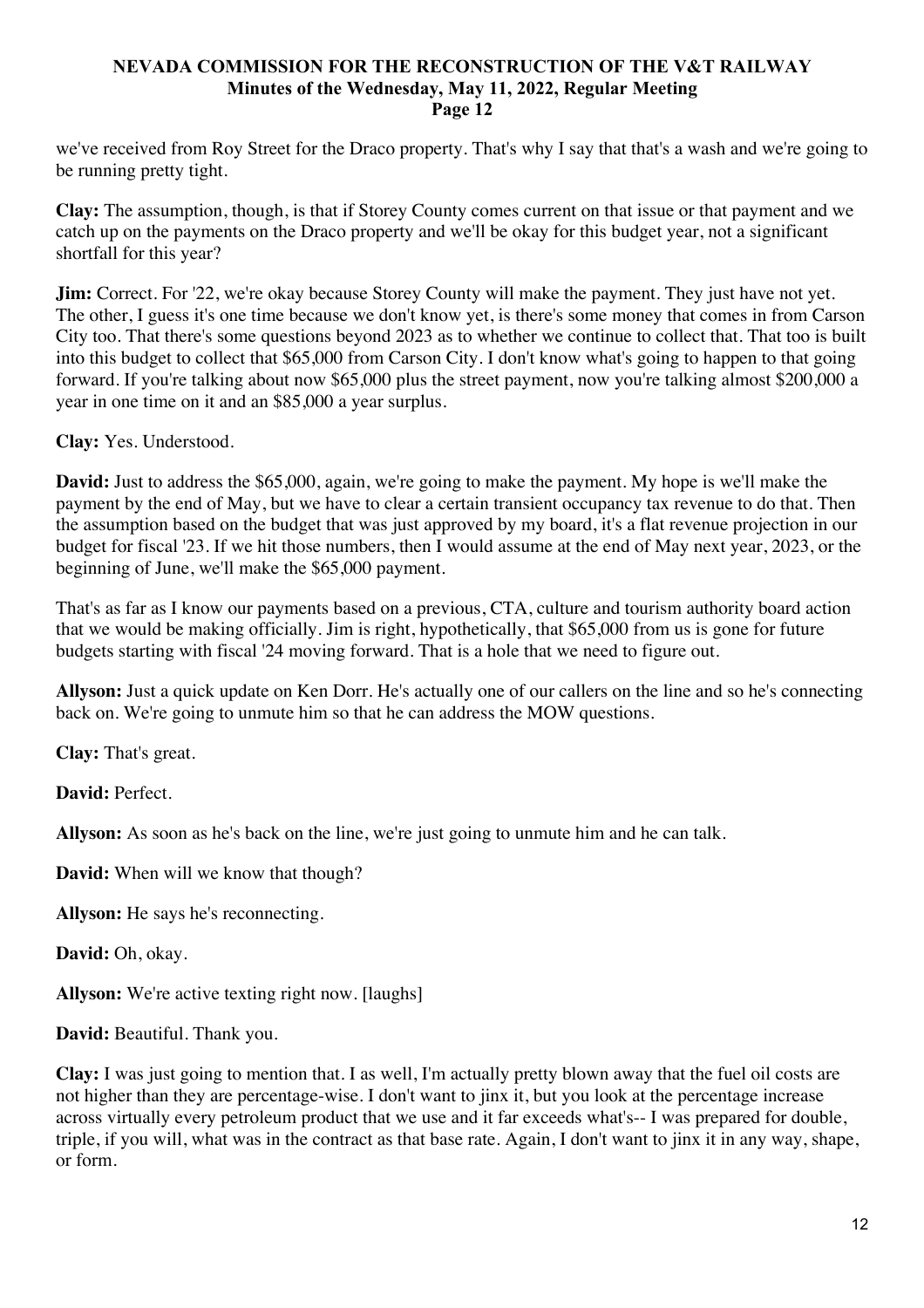**Jim:** That was why I was asking that question because I was literally typing in some adjustments for fuel based on the conversations we were having before.

**Allyson:** While we're waiting for a Ken to jump on the line, there are some variables with the Polar Express in terms of both the revenue and the expense side of things. There is an option to add an additional fourth car that was recently purchased by Tom Gray at a expense of \$2,000 per day. That is a expense of \$48,000 in addition to what we currently have budgeted. Rough estimates, it's a table car so it'd be similar to the Jersey little that we were selling at our last Polar Express.

We're looking at 10 tables of 4. Rough estimates there, the revenue potential is around \$157,000 so we're looking at a net of \$109,000, \$110,000. This is not inclusive of staff, additional costs in staff, additional costs in cookies, additional costs in hot chocolate. Very rough numbers.

**Jim:** Yes. Unfortunately, we do not have a good handle on if we add a seat, what are the variable costs that are associated with that seat versus what's the fixed cost? The fixed cost is easy. It's \$2,000 a day. You're right. There's the variable cost of staffing. I know we sold it out and my guess is that the car would pay for itself. I just don't know that saying we would grab another \$100,000 a year in revenue is correct.

The other thing that we really haven't addressed is going to be the next line item. We don't have a production company and we don't have an idea of what we used in the budget was predicated on what we spent for 2021's Polar Express season. We were hoping to have a contract today to maybe make a change to that if necessary. Without that, it's hard to say what that's going to be.

**David:** Oh, agreed. That's something I guess we could talk about that. Over the next couple of meetings, have some discussion, I guess maybe that's better served for a budget augmentation if we decide to do that, rather than make a partially informed decision today about a fourth car. Thank you for bringing that up because I think we definitely need to take that into consideration.

**Clay:** This item specifically we're discussing last year's budget, correct, or the current year's budget?

**David:** Budget '23.

**Clay:** This is '23.

**David:** This is for '23 we are, yes, today. Just so in case there were any changes-

**Clay:** Thanks, Jim.

**David:** -or suggested edits before we come back for the budget hearing, that we could get those in the correct format.

**Clay:** Thank you.

**Jim:** On May 25th, we will finalize this document and everybody's got to sign it. Then at the June meeting, my understanding is that Jennifer McCain is going to bring in the augmentations for 2022.

**Clay:** Got it.

**David:** That's correct.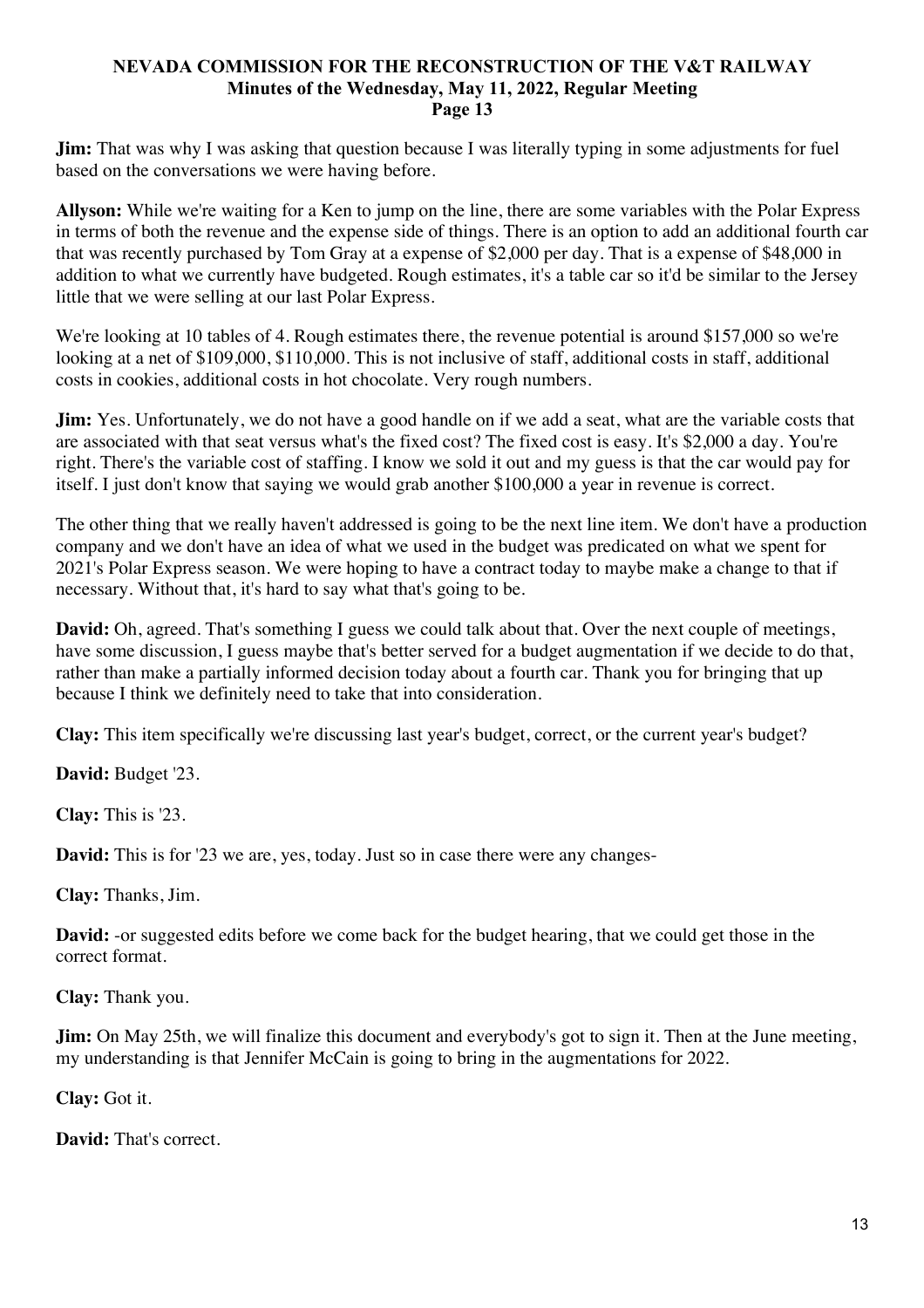**Clay:** With that, there was some loose discussion about a couple of capital projects that we would like to do. Again, the frustration being we have to commit to a budget for part of next operating season without really having established our plan of operations for that season. I'm not pushing for those. Anyway.

**David:** Clay, you're referring to the \$50k that we do have sitting there for the capital outlay?

**Clay:** I don't recall. Jim, was that \$50,000 allocated as something in particular, or was that just a placeholder?

**Jim:** The \$50,000 has been just a placeholder. I know we have a couple of outstanding items that have been discussed, the first being redoing the parking lot, which would take up the vast majority of that. The other one is, of course, the pit. If you continue to put this money aside to do the pit, I don't know what the total cost of reconstruction of that section is going to cost. I believe that it's more than \$50,000 by a quite bit.

**David:** Parking lot exceeds the 50K now too. I'm going to say it was-- I have 65 in my head, but now I think it was 85. It was something about the square. There was a miscalculation on the square footage if I recall.

**Allyson:** I'm not certain, but we do have Ken Dorr on the line currently. [laughs]

**David:** Oh, beautiful. Cool. Excellent. Ken, are you able to hear us?

**Ken Dorr:** Yes, I can. I've been hearing you guys fine. A slight delay looking at it online versus what's coming over the phone. Sorry about that. I've got three computers and none of them are connecting except on the WebEx. Everything is working on my end as usual. A couple of clarifications. As was just mentioned, I did make a dumb mistake. I looked at a portion of the square footage on the parking lot as far as repaving or putting a seal on that area, and it was quite a bit higher when I double-checked it.

The bottom line is to put on the heavy-duty chip seal and slurry seal that we're looking at doing, which is a lot less than paving it per se with a hot mix, it's probably a \$75,000 to \$100, 000 item and that's going to have to be formally bid. I think that we can last until fiscal year '23/'24 if we schedule it for not this coming, but the following end of summer. July of '23 is probably going to be good to be able to get that. In other words, I'm hoping we're not going to have too hard of a winter and we'll just deal with it if we have to. I think that coming up with funds for this next coming fiscal year by waiting one more fiscal year probably is going to be the best way to go.

Shifting to the Overman embankment work, Gabe has been doing some work up on that. We'll talk about that when we get to the maintenance away issue a little bit. Short of, again, having a super heavy winter, that work that he's doing right now should hold us for a couple of years before we have to go forward with a major reconstruction. That major reconstruction is going to involve literally taking up track and rebuilding embankment, putting down geotechnical fabric, and then rebuilding, replacing the track, and servicing and lining it after we put ballast on it. That's going to be a big item.

In 2014, we did a portion of it. It was about \$225,000 in 2014. Is that double now? Could be depending on the scope of that work. I think that doesn't have to happen right off the bat. I think we're good to keep working with what we got and we shouldn't have had an issue short of the water rising really high. Anyway, go ahead.

**David:** Thank you, Ken. Clay, go ahead.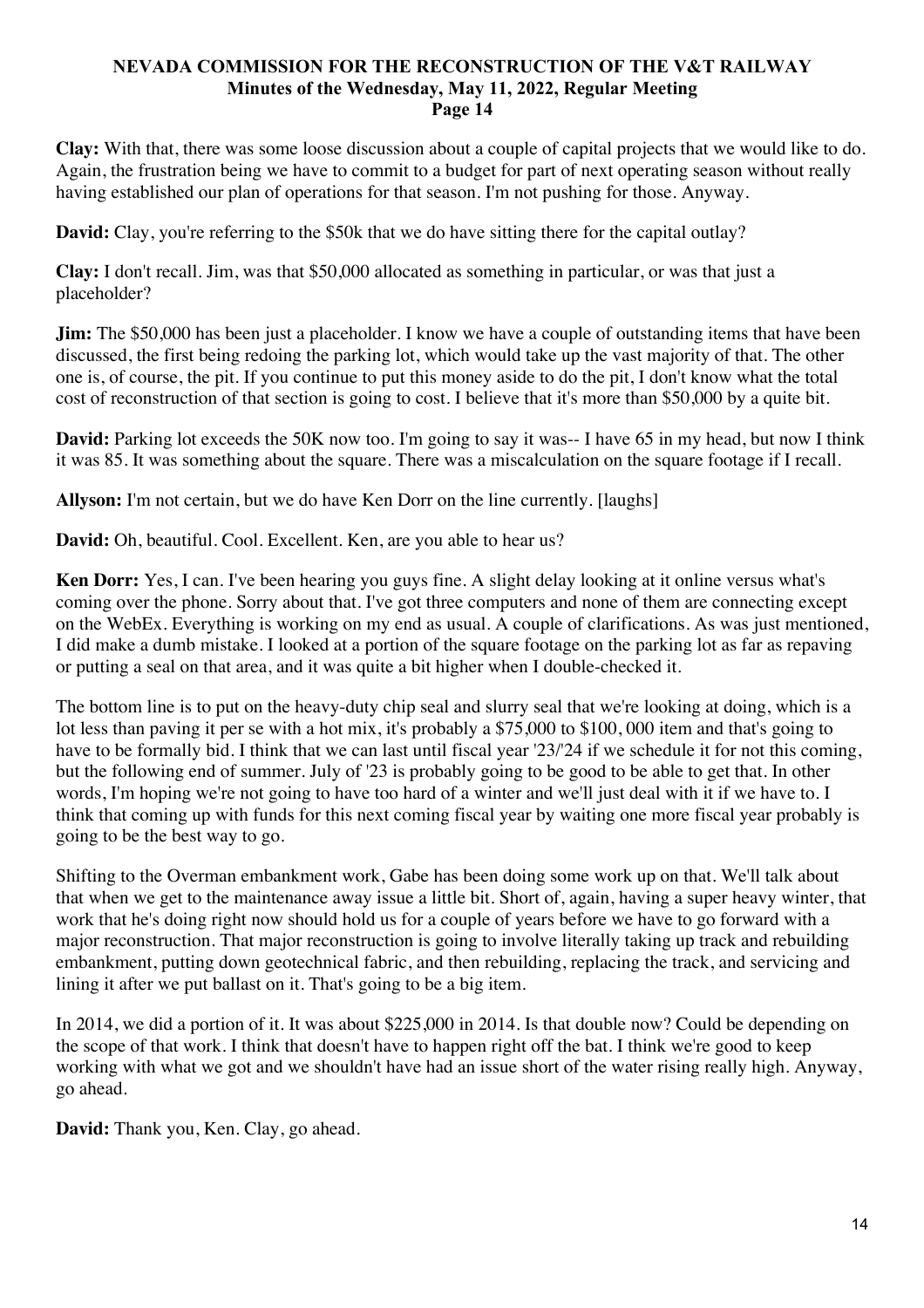**Clay:** Thank you. That's helpful. I'm just thinking if we moved our meetings over to the depot, I could commute and maybe we could get some infrastructure funding. I could have a ride down with Tom on the train and then it's a commuter line. Anyway, desperate times call for desperate measures.

**Allyson:** I'm all for that.

[laughter]

**Clay:** I'd just like to put an idea out there for the board to consider and that is this, I think we're at a pivotal point and both of the items that we just discussed, while absolutely necessary, are not revenue drivers in any way. There are obligations there, things that we have to do. If we have a small amount of surplus, it may be worth considering, is there a productive way to put that to use if it can be leveraged into substantial increase in ridership or increase in efficiency or change that opens up our revenue side, especially acknowledging that we have one-time funding that's pretty reliably going to go away because we're at an inflection point?

If we use that money to do maintenance and type things, we may not have the ability to substantially change the revenue picture. I don't know. I'm not drawing a conclusion. I'm just concerned with dwindling resources and looking forward towards how do we get-- We have very limited sources of revenue. We don't have a lot of options on that side currently. The question becomes if a fairly modest chunk could be leveraged into a substantial change on the rider experience side or something, it may yield us then going forward the revenue that we need to do the things that we have to do if we can buy ourselves enough time to get those, that those don't become even worse and more expensive in the interim.

I'm not advocating any decision at this point. I'm just placing that idea in our heads to consider because we don't have a lot of revenue and not a ton of ways to increase our revenue, although maybe we should have a workshop on just that side of it. Our strategic plan certainly outlines some nebulous ideas on where to go with that but a lot of it is not implemented yet.

**David:** Go ahead. Sorry, Jim.

**Jim:** A couple of things. We have got two really big outstanding items that have not been resolved yet. One drives how much money we have today. The other drives how much money we will make going forward. We've got the \$600,000-ish Storey County issue that once resolved, we either pay or remove. If we remove that, that \$600,000 is then freed up. Again, one-time money, but freed up to do something, whether it be what you were talking about as far as trying to increase ridership, whether we continue to put some of it aside to address the Overman pit and other capital improvement projects but you'll have that. The other one is, of course, the train services agreement.

I'm not really in favor of expending a lot on the capital side until those two things are addressed and resolved. Then once they are, I think then we have the discussion about-- Especially the one with Storey County, once that's resolved, that one-time money then becomes freed up. Our beginning balance then for 2023 becomes either significantly higher or significantly lower. If it's significantly higher, what are the things that we can do with that? I think that you might be onto something a little bit about having not necessarily a meeting dedicated to it, but really starting to look at other revenue options. We looked at cutting back the number of trains to increase ridership percentage.

Now we're seeing the flip side of that is that there's some potential other costs that we weren't considering when we made that. Is there a way for us to do something to run more days? I know that there was some discussion on a corporate event type train that was discussed, I think, at the last meeting. Is that something that we really pursue to try and figure out a new mechanism for revenue that, one, it's fixed, we know we can get a dollar amount from it? Two, then it also addresses running the train more often, which maybe then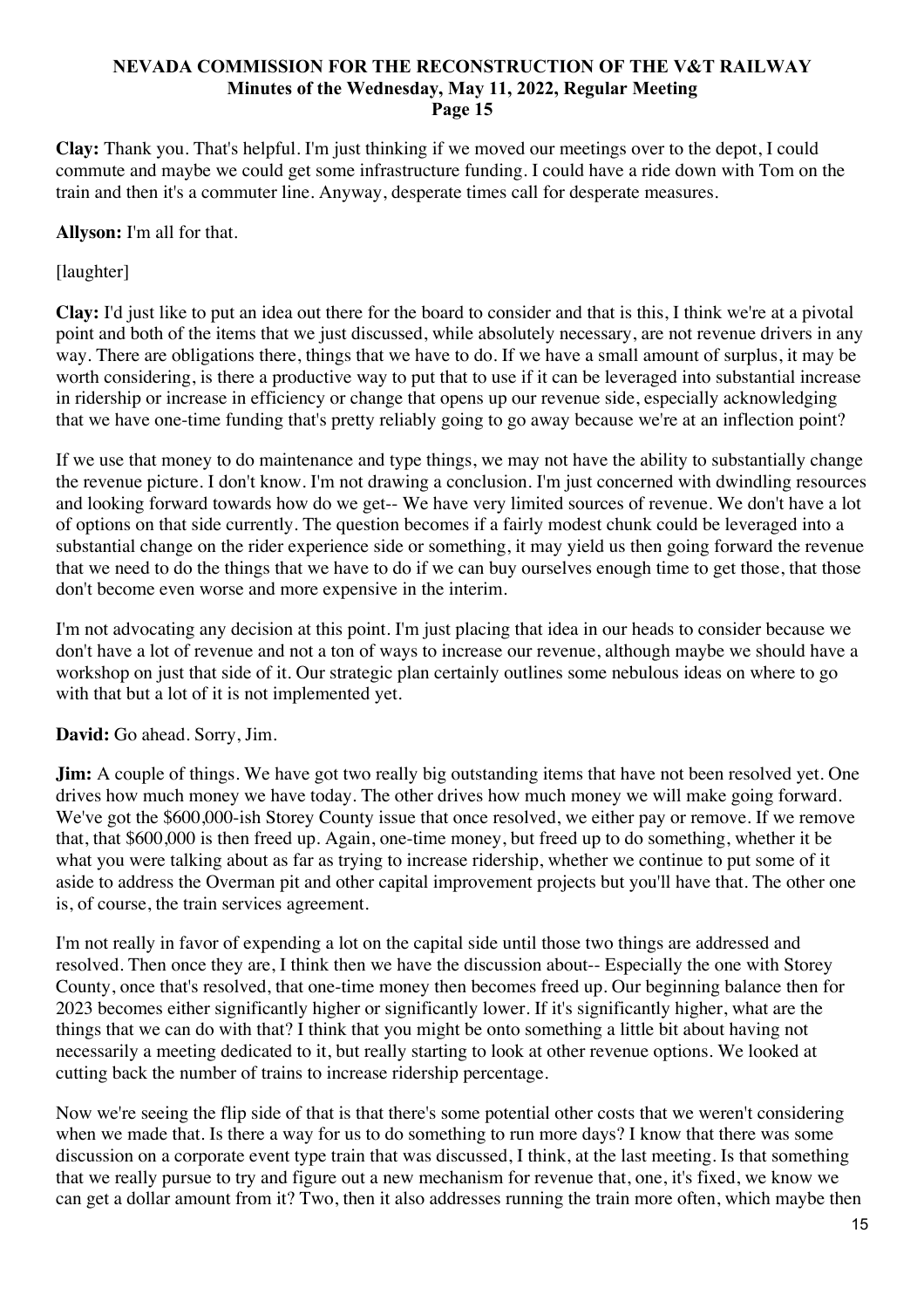talks about the amortization. You're going into these negotiations with the V&T railroad that doesn't have those all vetted out. It makes that agreement complicated.

**Allyson:** This will come up a bit in our operations report later in the meeting, but as Lee and I were looking at the budget for this meeting, we put our heads together as well because we saw the same things of how can we get different revenue streams. We identified four different immediate ways that we're in the fine line of being conscious of our time and how much we dedicate towards the train because our, of course, invoices are reflective of the time invested in. The first is essentially we're creating a QR code within the depot itself and a donation link within our website for just straight donations.

We've identified that we can actually do that through the Square account that we already have set up. Just straight donations, no expenses to us with the exception of the credit card fees associated with it. Nice little line there that says, "Checks are happily accepted." [laughs] An additional one, we do have two private groups confirmed and a third in the wings. We are looking at that \$10,000 fee that we are negotiating with each group dependent on how much it's going to take our time. We have Tom's cost, but it's our time as well. One of the groups that we're working with, I tacked on an additional, "This is how many hours I think it's going to do."

I put that in the fee to them and extended it to them and they said okay. We're in negotiations right now to sign the line. It is that corporate side of of things.

The third is sponsorships. We're looking at Toast of the Canyon right now and I have identified two companies that are potentially interested in sponsoring that campaign Toast of the Canyon presented by X and having a price tag associated with that. With our other non-profit events that we've been working with we've been getting around \$20,000 to \$25,000 for those sponsorships. We're hoping that will come through. Again, this is all up in the air but it's brainstorming at this point in time.

The last is the October Fest that we're looking at in October. Again we're watching our hours and how much we want to invest into it but allowing our team to do a traditional fundraiser, paddle raise, live auction, et cetera. The events that we've been having right now we're calling it the golden age of fundraising. We're tripling the revenue that we're anticipating. We had an event last Friday, our goal was one number, we went triple that. Again, it's time, it's money, it's spending money to maybe make money. We can't guarantee it. It's risk and so we deferred to the commission on the direction of where you want us to go with it.

**Clay:** May I ask? On the corporate runs that you're talking about? Are those anticipated to be steam runs or diesel runs?

**Allyson:** It depends on what's running that weekend. We have one group who is running on a weekend that we are not running. That's diesel to help keep their costs down because the cost to us is less. The other group it's a steam weekend so it's the steam cost to do that deadhead trip. Again, I took the cost from Tom tacked on, I do think they're going to be a needy group. [laughs] We're looking at \$12,000 for that one just to allow us to really have a very nice corporate event for them. It's a corporate appreciation dinner at the Gold Hill Depot.

# **Clay:** Nice.

**Allyson:** The original Gold Hill Depot in Virgin in Storey County. Do we have it signed right now? No. Could it fall through? Yes. Being pleasantly optimistic right now but we'll see. I'm hoping that model we can start pitching as we are a venue that we can sell.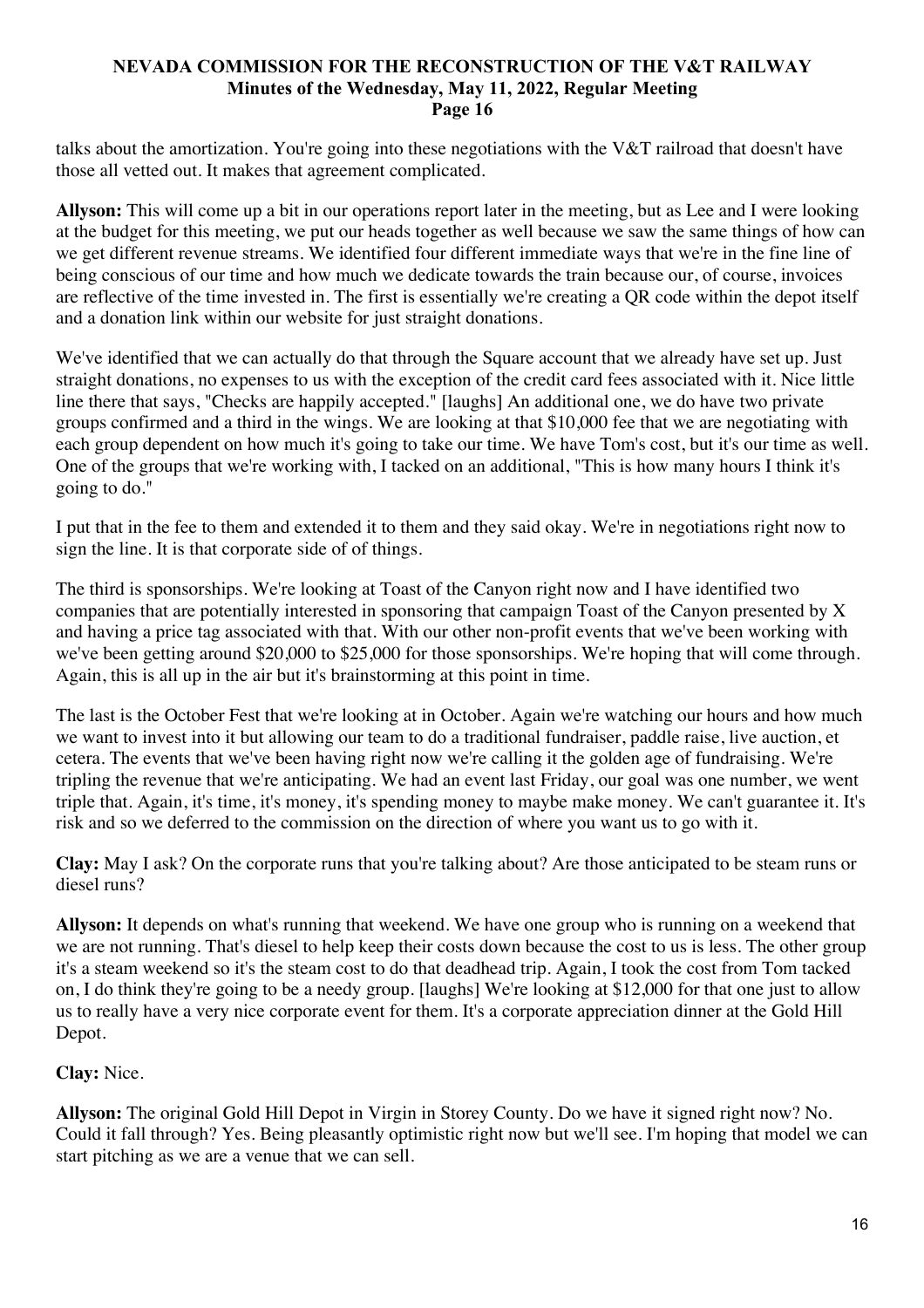**Clay:** Just for clarification if we are using the steam engine, am I correct in assuming it's operationally much more efficient to do that is kind of tacking on the front or the back end of a weekend as opposed to a midweek thing based-- Tom, you're talking about typically you let it cool down early in the week and then you fire it back up later in the week. Does it get substantially more complicated if someone wants to do a Wednesday run or do you just keep it hot?

**Allyson:** You mean if they specifically want the steam? I do defer to Tom on that one for this group in particular. It's a Saturday evening. The train comes back from Virginia City, we reset, they're going to have cocktails in the Depot with a light appetizer, get on the train, head up to the Depot, unload, have dinner there with live music, then get back on the train and come back.

**David:** I would add a fifth group tour. I think we're still missing the boat with tour operators. I know the long haul, the long line is a problem because of the timing. We just had six Mexican tour operators in and I came in with that group with Travel Nevada and Sparks Convention and Visitors Authority. That's a big ask when they're looking at putting the itinerary together but when we were talking about the idea of not just maybe like a one way you could go up to Virginia City, shuttle back down or you could leave Virginia City coming down to Carson City, the Toast of the Canyon they're all wild about that idea because of the timing.

The issue with that is of course who then is going to be responsible for handling, like you said, sponsorships group tours? There'd need to be a contact. I'm running into this issue right now with the rail bike folks as well. It's new to them. I'm not going to besmirch the rail bike folks but I'm having a difficult time getting them to understand the importance of tour operators and how they represent thousands upon thousands of potential riders. It may be a resource issue for them too. It's a great point you bring up is we'd have to spend money through the contract with Allyson and Leah and the team in order to do any of these.

Maybe not the donations. You have to set it up and then that comes through. When we're talking about the private trains it's you all that are coordinating that. The Nevada Day folks I've been going back and forth with Allyson they want to do something on the Friday of the Nevada Day weekend. I thought I'd better start with Allyson first before we potentially engage the freedom rail team but it does take time.

I feel like I'll help but then as far as the specifics and the logistics, I feel like I can only do so much and I wind up going to Allyson. Well, then we're burning hours of her time to do this. Same thing would be true for sponsorships. I think we have a huge opportunity with sponsorships to be honest with you for like you said the Toast of the Canyon, the beer train we get local brewers, Reno brewers whatever.

**Allyson:** In-kind donations is one thing the idea is to get actually dollars through sponsors and logos and recognition, et cetera. With the group that we just were recently talking about for Nevada Day weekend, I would do a similar format and how we're doing this other corporate group of identifying okay it's going to probably take our team X amount of hours, work that into a fee of this is what it's going to cost.

Where we're looking at a little bit more clarification is the solicitation of identifying additional groups, putting together a proper sponsorship packet, things like that. Right now we're just doing-- we'll have our operations report but we're checking boxes right now but it's kind of the step of going beyond that and direction from the commission on do we keep conservative or do we keep going?

**Clay:** Well, I think from our perspective if we can classify, Allyson, Atypical events or excuse me activities into two buckets and one is administrative which is not a revenue-generating activity and the other was development, which is a revenue-generating activity and think of them differently because the administrative side or the maintenance side is an expense that is required to operate but does not necessarily have a return on investment directly tied to it. Whereas if there's time put into revenue-generating activities that's an investment into where we're expecting a return.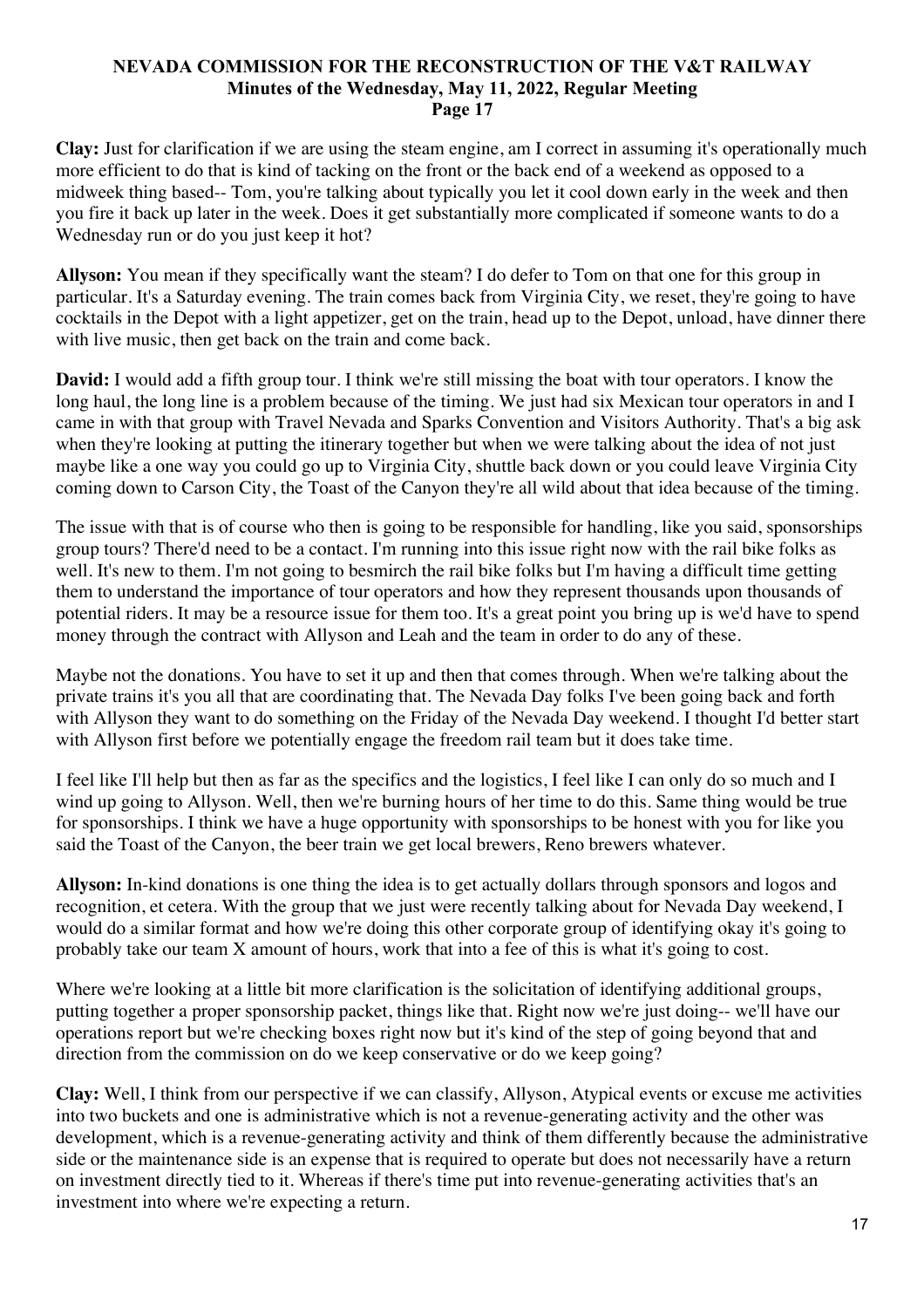Just keeping in our mind clear the difference between the two, getting a baseline on this is the minimum it takes to run what we've already committed to what we've already got going. Then look at the new business development activities potentially as a separate investment, if you will, or separate use of whatever extra funds we may have, separating those two I think help keep us clear. Even if we may not have exact return numbers on what that's going to generate.

**Allyson:** It's tough because there's a lot of gray area in that. The best way we have those buckets right now, I would call it the operations bucket so those things are really following. When I hit the little timer here, it's falling under operations. If you look at the board relations side of it we've been very heavy in board relations since we came-- it's been a year. Hey happy year anniversary. That board relations piece has been a lot more than what we had anticipated, getting all these things up to speed. There's so much-- Putting together a sign with a QR code that goes directly to a donation is that development? Is that operations? There's going to be a lot of gray area there.

**David:** Any thoughts? Stephanie or Jim? Yes, go ahead. Stephanie

**Stephanie:** Just thinking a little bit more about the private events and I like what you're doing as far as adding cost based on time that you think that you're going to expend. I think if where we're getting at is at the end of the day what you bill back to the commission for your time is going to be higher than what we anticipated yearly in your contract. Again, it's one of those things. We need that data and if we need to amend at some point but as a result, you're generating additional revenue. I don't think that was necessarily contemplated perhaps in the original contract. We just need to address it as we go.

**David:** Excellent. Do we want to go back to--? Ken, are you still with us?

**Ken:** Yes. I can hear you anyway. I'm not sure if you can hear me.

**David:** Yes. We can. Let's regroup on the maintenance. Ken, I don't know if you heard, with your technical difficulties, what Jim was saying earlier when we were addressing the maintenance-related costs and the maintenance-related line item in the budget. Did you hear that?

**Ken:** I only caught the very last bit of it so I probably need a little recap on that. That was one of my questions is going forward, obviously, in the next fiscal year what maintenance of way budget do we have to work with? Shoot away.

**David:** Jim do you want to-- [laughs]

**Jim:** The idea is right now you have \$120,000. That \$120,000 is based on Gabe's contract plus \$8,000 for pre-emergent. Comments that were made at the last meeting indicated that there are other maintenance of way costs that are not included in those two items. If there are, what are they and how much are they-- Should we be including in the budget? Or is the \$120,000 sufficient? What I've heard is different stories at different times relating to how much maintenance of way should be.

**Ken:** Obviously the overall maintenance of way depends a lot on unforeseen circumstances. Gabe's budgetary amount, as established in his contract, includes a lot of line items with a hypothetical work year. Those are conservative. In other words, his, I think it's \$117,000 or \$112,000. I don't anticipate we're going to use all of those line items in his contract.

With the fact that you kicked the overall maintenance of way budget to \$120,000, I think that will cover both Gabe's cost, which is obviously inspection and repairs, and some of the equipment he needs to rent plus purchasing, typically we always buy some ballast.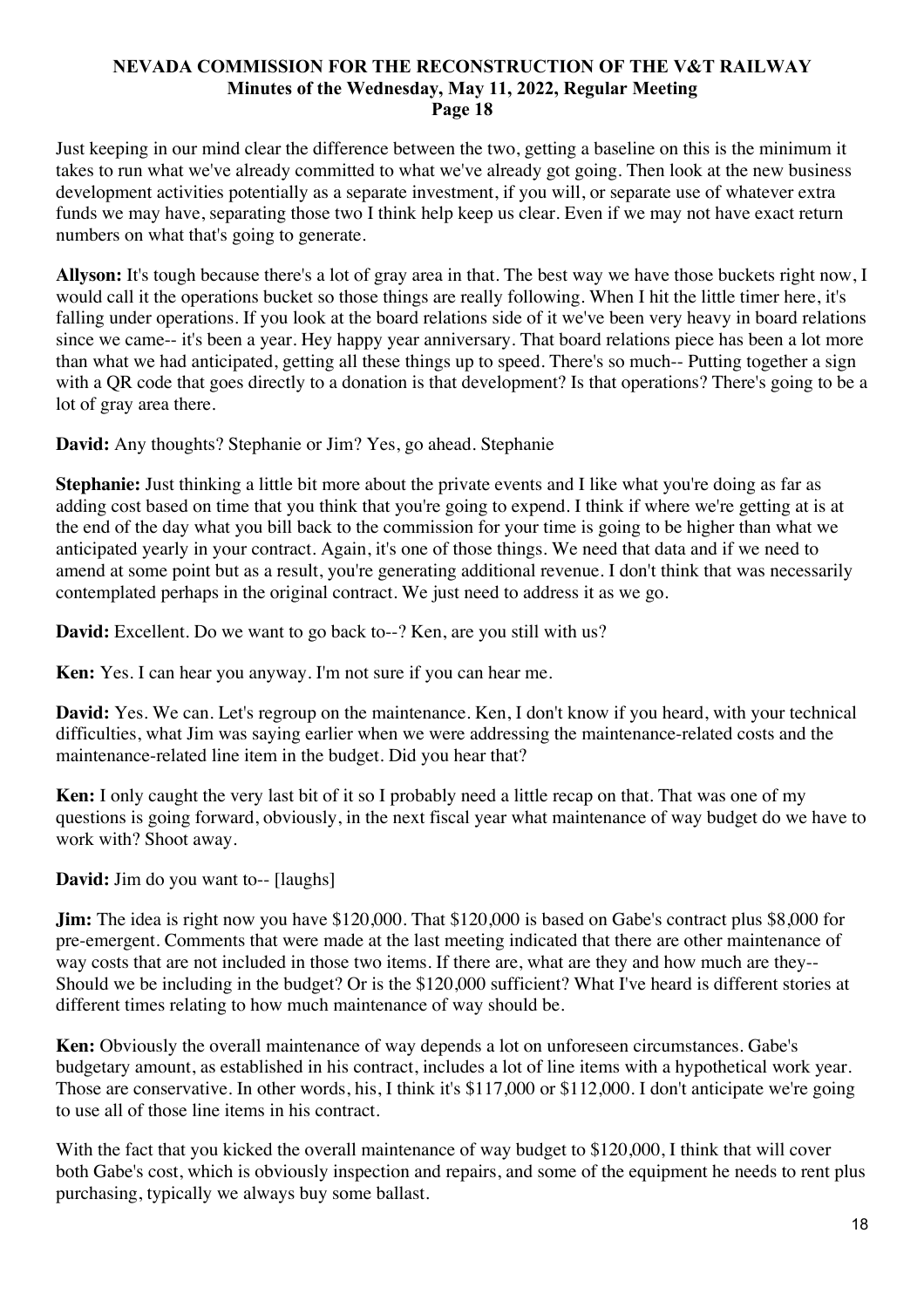We're going to have a bill coming in for ballast from V&T Rock, Danny Coons. We're also going to have some cost from Tom for our operation of work train ongoing with what's going on up there at the Overman right now, and also for some equipment rentals, which were not included in Gabe's contract. That said, I think the \$120,000 is adequate for going forward.

Again, it's always been a little frustration on my point because no one's ever bothered to ask me what I should have for-- until now what we should actually have for a budget, yet I've always prepared a yearly summary of here's what it's costed. A couple of times I've actually put documents forward previously and say, "Here's what I think you need to have for budget." I say, "Well, that's cover over here and it's cover over there." Well, okay, fine. The bottom line is maintenance playwork \$120,000 should cover us but it's short of the sky falling.

**David:** Thank you for that, Ken. I just want to ask a clarifying question. When you just mentioned something about the rental costs that are not included in Gabe's contract for the equipment. What are those pieces of equipment specifically? If we need something that's not in Gabe's contract, where do we get that equipment from? What is the equipment? Where do we get the equipment from? I'm just wondering--

**Ken:** Most of-

**David:** Go ahead. Sorry.

**Ken:** -the railroad-related equipment. What's included in Gabe's contract is the tamper. Okay. The tamper he rents from Tom. Gabe pays Tom directly and then that's included in his contract and then we put forward invoices to cover that tamper rental. What's not included in the contract is, for example, right now Gabe has had to rent Tom's track lining machines, spud liner. Also not included in Gabe's contract is the work train, which is a locomotive engineer, ballast car, if you will. Those costs are separate.

Gabe's contract does not include purchase of ballast. That's usually purchased from V&T Rock in Mound House, which is Danny Coons and that's a good thing because that's a north pole site. It's a good thing that we keep him online. We've also got a order in, if you will, or request for equipment for materials from A&K Railroad Materials for replacement parts. That quote, I think we got for the what's on the list here is about \$1,500. That's something that'll be coming in probably after the end of this fiscal year.

I guess materials, if you will, Gabe doesn't provide those. Some equipment he needs to rent from Tom and in some cases he's had to also rent equipment outside of renting it from Tom i.e. a backhoe now, and again. He would rent a backhoe or some other equipment from, for example, United Rentals. There's other costs besides just what's included in the contract.

My trick is, and why I've been keeping the spreadsheet is what's the overall budget and how does that get distributed? My concern is that if we've got, for example, a \$100,000 budget, I can't pay Gabe a \$100,000 or authorize that amount of work. I've got to pay him \$80,000 because I know I've got costs for ballast purchase for OTM and other supplies from A&K Rental and also for a work train, et cetera. My job is to make sure that we don't go over whatever that authorized budget amount is.

Secondarily, I also keep track of what Gabe's contract amount is because that's a little separate item because his contract also includes some non-maintenance of-way items. I got to try to make sure he doesn't go over his contract amount with you guys, even though some of that work is not maintenance of way. Did I throw too much at you guys?

**David:** No Ken, thank you. That great. Go ahead, Jim.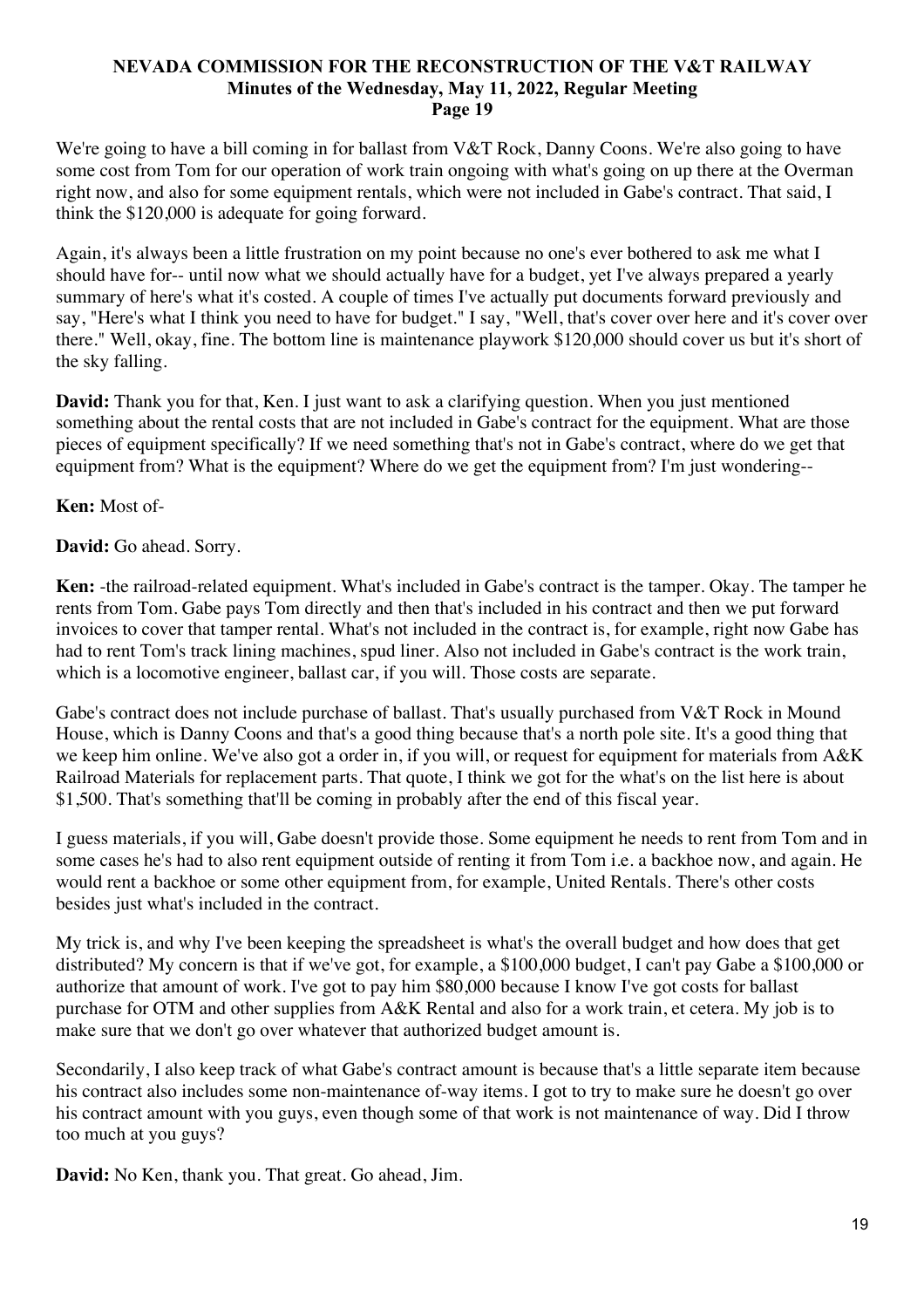**Jim:** What I hear is and what I think that we need to do is I hear that the \$120,000 is sufficient. The other thing I will mention is this does not include any reimbursements from Freedom Rail and so there is- because we don't really have clarity on how much we're getting from Freedom Rail for the entire piece. If you look at the 2022 budget, the current or no, maybe it's 2021, there was like \$250,000 worth of revenue at one point that we thought we were going to get from Freedom Rail, and that certainly did not materialize. We've dropped it down but I don't know if the \$65,000 is going to be all-inclusive of our revenue cut plus their reimbursements for maintenance of way, or if the \$65,000 is really going to be reflective of just the revenue split.

I think that we just don't know enough because we haven't been-- Last year was a bad year because of the smoke and stuff like that. Then the year before that you had the pandemic. I don't know that we have a good feeling yet of what that is going to look like from an ongoing basis. Just to add to the point, the maintenance of way budget does not include any money that we would get from Freedom Rail that could be used to augment that particular line item.

**David:** Got you. In other words--

**Ken:** Jim, just real quick, it's hard to say without seeing the people I'm jumping on here. [laughs] Gabe does keep track of and bill separately anything related to Freedom Rail. In other words, if they've got inspectionns just related to rail bikes or work that's involved specifically for rail bikes, he does separate invoices for those. I also include those on separate category in that overall spreadsheet. Jim, I know you've seen it. We can identify what those costs are. They're not huge, if you will, compared to the overall maintenance of way and inspection budget, but still, every little bit helps.

**Jim:** That's correct. I think going into 2023, I'm going to have Allyson and Leah add a line item so that those are split out so that when we like we have the Suffolk for Polar Express and in certain places, we have it for rail bikes as well. I think we need to add a Suffolk-- an account for maintenance of way that is related to the rail bikes so that we can clearly see it and so can everyone else.

**Ken:** Very easy to do again, we're already doing that by-- Gabe does provide separate billings for anything railroad bike-related.

**Clay:** Jim, structurally, are you comfortable with the line items that we have included that make up this particular-- not feeling like we need to add anything additional or it's this is sufficient both including Gabe's portion and any other materials, rentals, those things.

**Jim:** I think for now. I think if at some point in 2023, we need to augment it, I think that's a discussion that we have to have in 2023, but I think going in, I'm pretty comfortable. This is my second year doing it and so we've got a better handle on Polar that we did not have necessarily a great handle on last year because we hadn't run it the previous year. Then we had all those credits and outstanding gift cards. We've addressed most of that going forward. I'm a little bit more comfortable going into 2023. I think that this is a fairly reflective budget of what we should see given if our ridership percentages get where we projected them to be.

**David:** Well, great. Thank you, Ken, for talking us through the different maintenance components. We appreciate that. Thank you for that detail. Thank you to my peers for all the questions. Oh, yes, Jim. Go ahead.

**Jim**: Given our discussions, I do not believe that there is any action that is necessary for today. I think that we are ready to go to the May 25th meeting in the final budget adoption hearing with the document that we have without any other changes.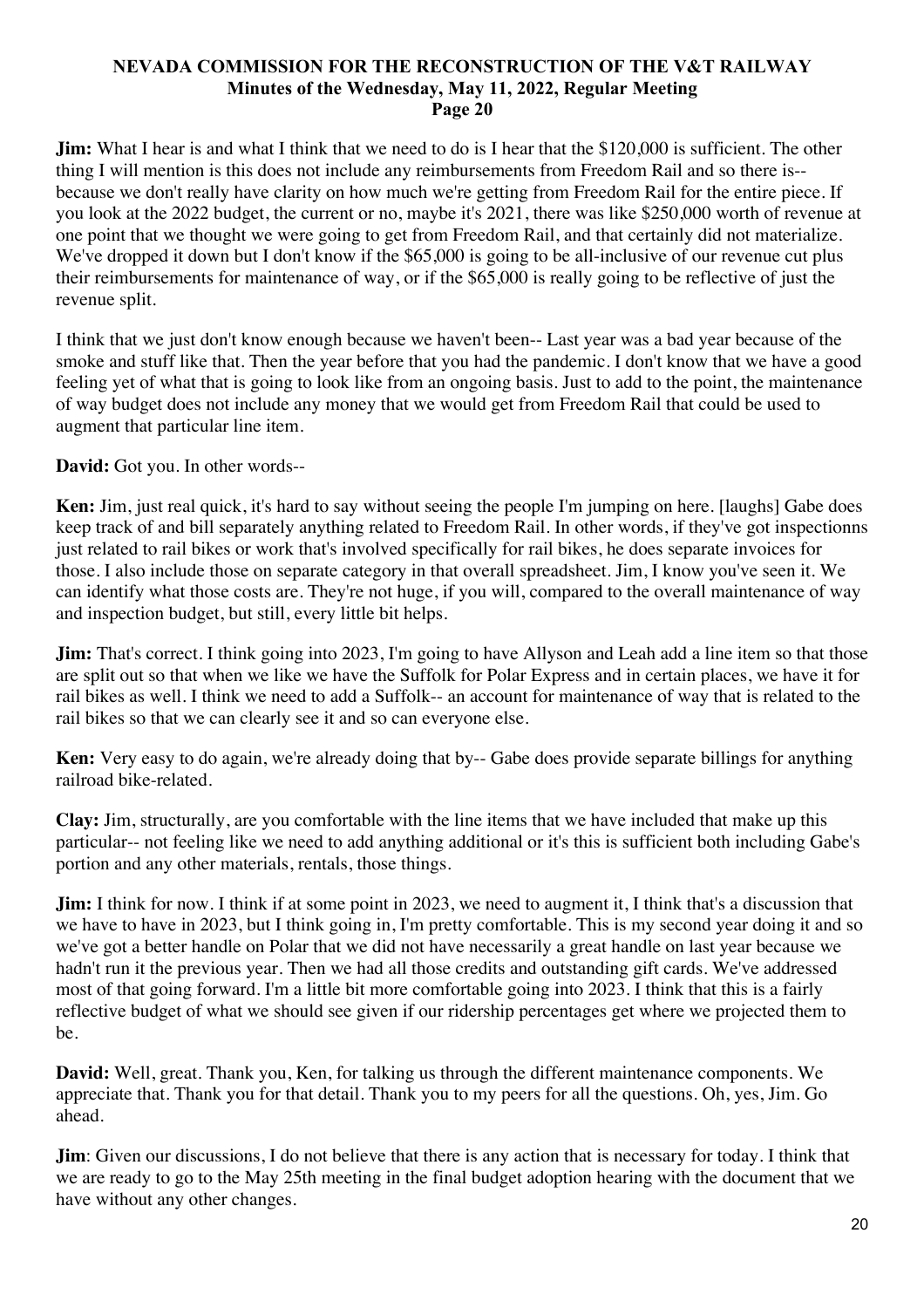**David:** Sorry, Jim I got distracted for a sec. You just made a motion, sorry.

**Jim:** I don't think we need one.

**Clay:** You're extended as chair for seven years.

[laughter]

**Clay:** Seconded and a pass.

[laughter]

**David:** I may not be alive in seven years. Sorry about that.

**Jim:** I just don't think we need one- [crosstalk]

**David:** Because we're not changing anything.

**Jim:** -because we're not requesting to make any changes. I think what we have is sufficient.

**David:** Then that's great everybody. Again, Jim, thank you. Thank you, Clay, for the time you all, and Jennifer put into getting this document together and getting us ready for the budget hearing. Wonderful. Then I think we'll just go ahead and move on if we're comfortable. Again, Ken, thank you. I don't know if you can still hear us, but thank you for that input. Thank you, Tom, too for clarifying some of those costs earlier. I feel good that we've got the right fuel adjustments in there as well. Thank you for that.

# **12. FOR POSSIBLE ACTION: DISCUSSION AND POSSIBLE ACTION REGARDING REQUEST FOR PROPOSAL OF POLAR EXPRESS THEATER PRODUCTION SERVICES**

**David:** We'll go ahead and move on to agenda item number 12 for discussion, and possible action regarding the request for proposal of the Polar Express theater production services. Unfortunately, nobody responded to this. We didn't even get so much as a question I believe about the RFP. I don't want to say I'm totally surprised. I realize this is a big undertaking. I will say this, it was not for lack of effort. Allyson and her team made some great outreach to folks in the Washoe County area who deal with theater and deal with production. I did the same thing in Carson City.

I engaged the Nevada Arts Council as well. This RFP was probably distributed to at least, I'd say 100 and something different entities in Nevada, maybe even Eastern California, because I don't know where the outreach goes outside of the Nevada Arts Council once it was sent out to all of the different Nevada arts and culture organizations. It wasn't like everybody and their brother was aware of the RFP. This is a situation, obviously, for us. I don't know where we want to go from here as a commission because I don't think putting out another RFP is going to result in a different response, mind stretch of imagination. You want to jump in

**Allyson:** I'll just touch on some of the feedback that we did get from some of our outreach. Part of it was the culmination of casting, meets production, meets sound. One person might want to handle part of it, one person might want to do costumes, finding that entity that would be interested to do it all, that was within the conversation. An additional conversation was the timing of the RFP. It's sounding like a lot of theater productions before January 1 hits, they have their entire calendar set. Part of the conversations that I had with the theater companies, I said, "Well, I already have my December productions laid out. I would be highly interested for next year." It was the timing of it.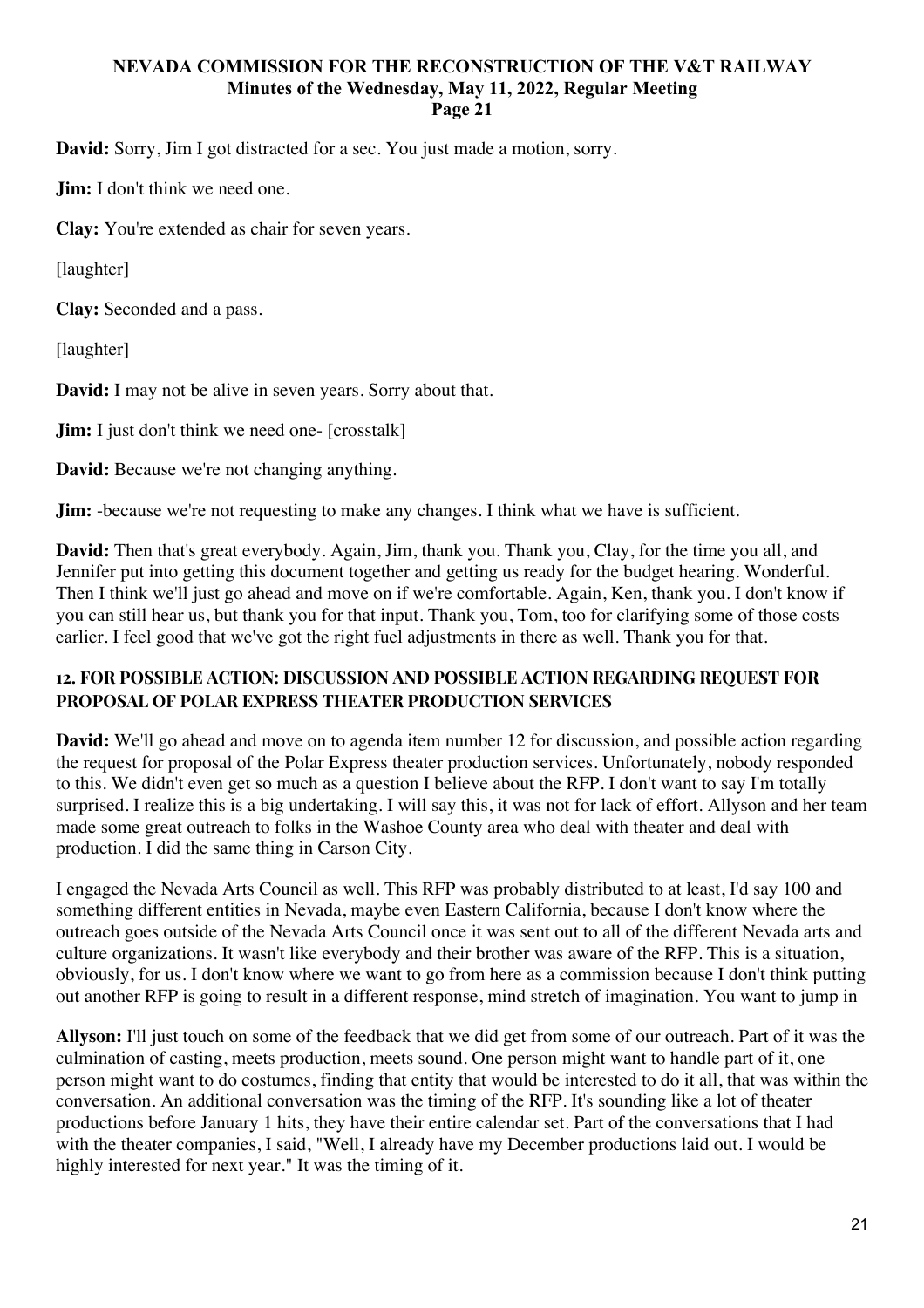Based on the conversation today with the commission and next steps from there, additional phone calls need to be made of is it we call those people and say, "Do you want to do part of it?" Do we bring in three different vendor--? There's a lot of different kind of scenarios that we could move forward on this piece of it. I do think we've identified in the sound part of it, Clay did go up to both the Depot and to Tom's train to look at the sound. I do think that piece we have a little bit more headway on it's the casting, costing, and production side of it that we'll need to identify how we want to move forward.

**David:** Thank you for that. Any suggestions from my peers? Go ahead, Jim.

**Jim:** Is this something where we are really literally looking at just this year is the problem that if this contract was, or this RFP was put out for starting with the 2023 Polar Express that we would have had bidders?

**Allyson:** I can think of one that I had a very strong conversation with that said, "Gosh, I wish this was for next year I would bid."

**David:** Jim is thinking.

[laughter]

**Allyson:** I think one of the big things our team is trying to get a handle on, who's going to take the lead on identifying where we go from here. Is it our team investing our hours to identify these different vendors, having those conversations, et cetera, goes back to the conversation we had earlier, is it a commissioner that's going to say, I'll take the lead and I'll try to identify where we're going to move from here. We knew regardless that there would be some impact on our team in terms of onboarding if there were a new vendor involved. I think that is probably one of the decisions we would need to make today.

**David:** Question, we did allow flexibility with that RFP that people could have bid on an individual component. It wasn't an all or nothing. I knew of somebody locally that I thought was going to bid on the sound piece of it, only because that's what they specialize in, that's what their company is. I don't know what happened there because I didn't follow back up to understand why they didn't end up bidding. Here's a concern that I have. It's very difficult I think if we're talking about now you have a casting group, a production group, a design group, a sound group, whatever, we still need somebody who is overseeing bringing all those people together to actually put on the Polar Express.

I'm not going to try to put you on the spot, but we've hired Allyson to be our operations manager coordinator for the VNT, which in my opinion, it's inclusive of the Polar Express and what happens for those two months. I feel like if we have three or four, however, this maybe could work. Ultimately, we still need somebody that is going to pull everybody together to coordinate this whole effort.

**Allyson:** I don't know that that changes from last year to this year moving forward, because it was still our team coordinating all the vendors and the efforts and that piece of it. I think that's still looking at our hours that we were just fully dedicated to polar, it was being a ringleader if you will, making sure that all those vendors are in place. The biggest piece of it in the question was can our team handle it? Looking at what we have to do at the Depot to get people in on the train, flip the Depot before the next run physically can't be in two places at once.

**David:** It's almost like you would need another person, sort of.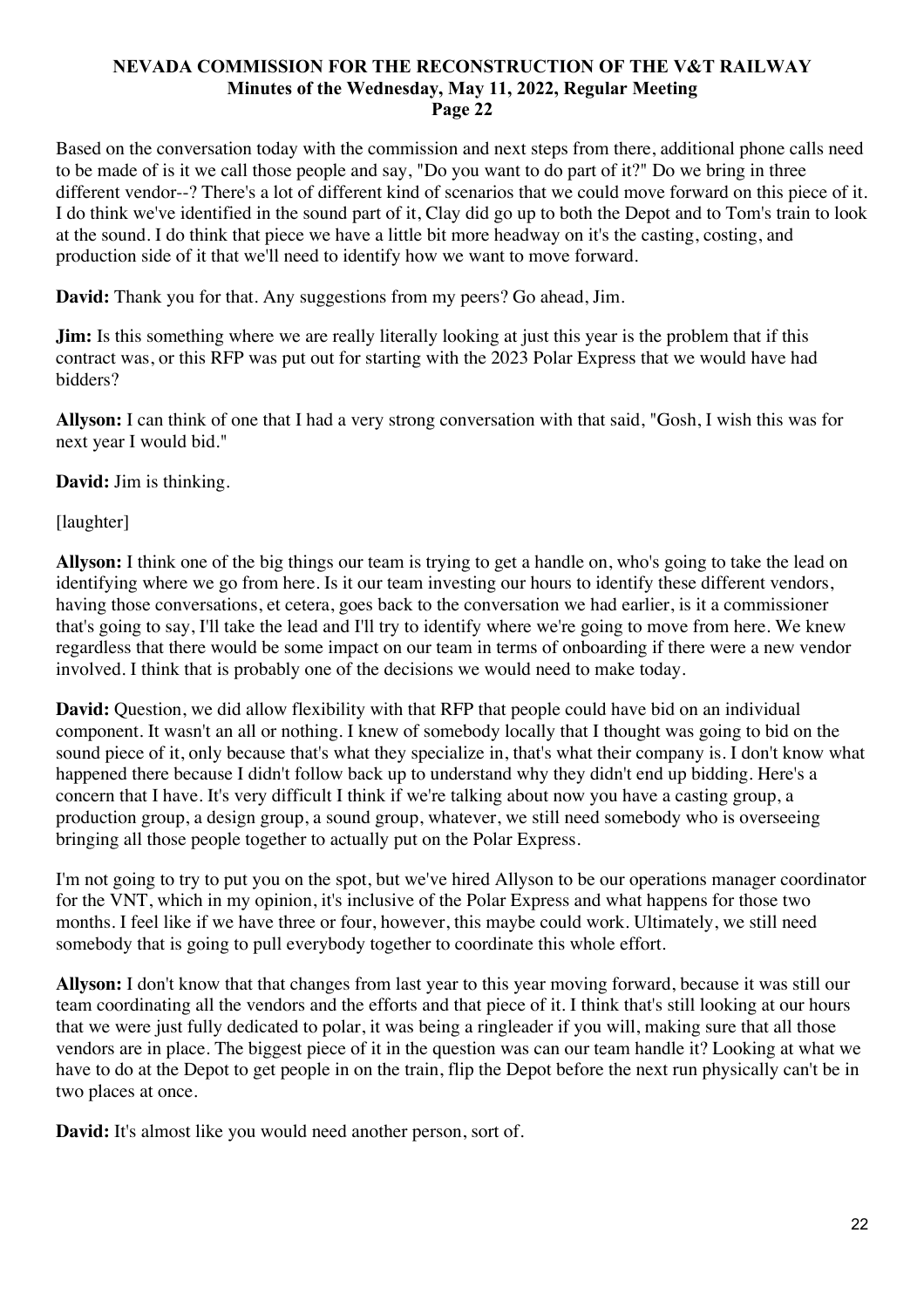**Allyson:** Yes. It would potentially be looking at hiring on an additional person, production manager, et cetera. We have rates that are reflective of event planning services, not reflective of theater production services, and that's my concern.

**David:** We have a certain line-item amount that we've dedicated to this in the budget. That would be the next issue is, I'm not saying we're taking this on, but if you did, I'm not saying you would, but then we'd have to operate within the budget that we have for Polar Express as well, and whether or not that's feasible now, you and then potentially three subcontractors to do it that way.

# **Allyson:** Potentially.

**David:** Yes, Jim now you're at it. I got it.

**Jim:** I will say, in looking at the contract, the only thing that was really optional was sound. You really were looking at the production, casting, and costuming as a single vendor with the option of you could or could not do the sound piece. It's not like we broke this into, you can do costuming only, or you can do casting only. That's not the way the RFP was written. If that would result in us getting people who would then bid on the components, then maybe it is worth going back out and putting that as an RFP with the components being singular.

However, that being said, this was done on a specific reason so that the person could, or company could go to the whatever they call the camp in Colorado which is obviously now not going to happen. The only representation we're going to have there is Atypical. I think that if you look at the contract that we had last year, that had a person whose sole purpose was to run that part of it. That was part of that contract. It isn't like we wouldn't have the authority in there to hire, under whatever arrangement we decide to make, somebody to manage that piece of it that the current Atypical group is not doing two things at once. That there is another person that is there to do the work that needs to be done related to the production services.

If it's feasible, it actually might work out better to have Atypical do this because my understanding from the conversations was that seemed to be part of the rub last year was the interactions between our management and the production management, so to speak. Maybe that eliminates some of that friction because it then is all under a single organization.

That being said, I understand that this is a significant change in scope of work for what they have done. A lot of what we've talked about today is a change in the scope of work for what we are having Atypical do today. I think this goes back to when we changed from-- I am so bad with names.

# **Clay:** Elaine.

# **David:** From Elaine.

**Jim:** -from Elaine to Allyson, we fundamentally made a decision to make that change. Now we're getting to the point where we're thinking maybe that change wasn't quite what we needed. Is there a way for us to rethink our agreement, to have it as a little bit more structured the way we had with Elaine where you have this dedicated amount, this dedicated individual that is running the day-to-day stuff, and then have that be a part of this contract with Atypical and then basically revise that contract?

I will say that we are going to have to do an augmentation of that contract anyway because they are significantly over year one. If you look, they're easily one and a half times and we've got, two months left. I think that's through your April bill, I cannot remember. I think that's through April. No, it's not because the April bill came in the May run. That is with April, May, and June still to go.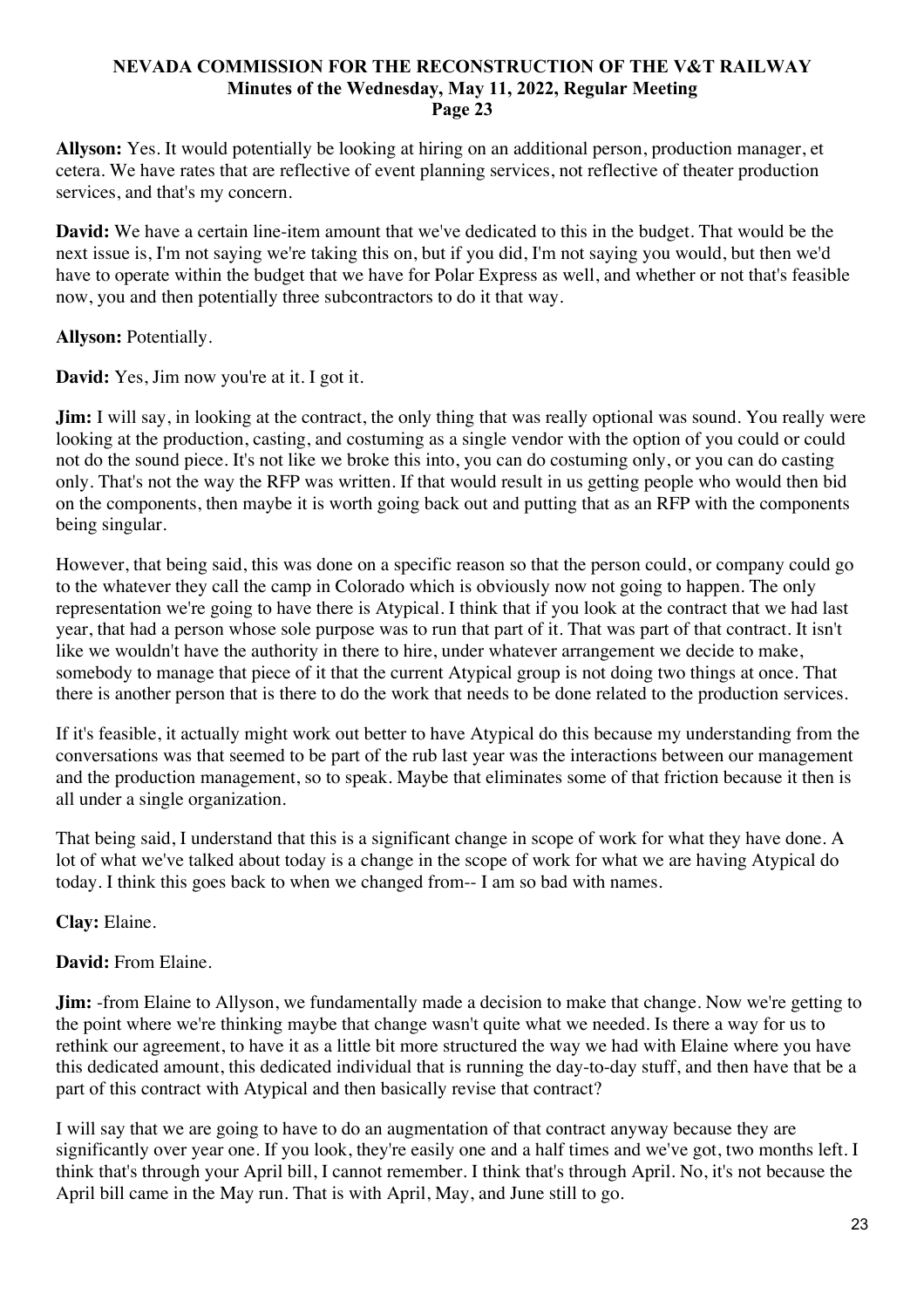I think that we need to have that conversation about what do we want the operations management to look like and how do we get from the current place that we are to getting to having something with Polar Express and is there any help that we can get from rail events? Is that right? Too many rails. Is there something that they can do to help us get in maybe for this coming season, recognizing that there might be somebody who's willing to take it over in 2023?

**David:** Is that a possibility that you guys could explore a week and a half talk to Ed and those guys?

**Allyson:** I have talked to Ed about it. Is there a company that you guys work with? Is there someone that you recommend? They're very hands-off. They would love whoever it is to be at camp to see how they would like it to be done but in terms of who, not really making formal recommendations. Lee and I attended the Sacramento Polar and our polar is significantly different in terms of how many staff we have on board and what the experience is like, but that's also why we're our premier destination for Polar Express. We can ask again what kind of resources they have and if they'd be willing to help.

**Jim:** Or talk to other operators who are there. Obviously, you've been to the Sacramento one, but I believe there's more than just those two and those people will probably be there.

**Allyson:** What I'm understanding from my conversations with Ed, the difference for the way that we operate versus all the other Polars is that they have staff and it's the actual, trained staff that's running all of this. It's similar to a lot of our nonprofit clients where it's like that asterisks of other duties as assigned is used to its fullest extent. The costs, as opposed to hiring a separate company to help run an event, which companies have costs involved, they just have their staff that they're having do it and they're hiring and people to do it. That's why our polar is significantly more expensive than other railways.

**David:** Because we do not have staff?

**Allyson:** We hire out for everything.

**David:** We're all vendors. Everybody is a vendor.

**Allyson:** Yes. We hire out for everything.

**David:** Okay. Go ahead, Stephanie.

**Stephanie:** I think I understand it and I'm comfortable with where Jim was going with this as far as perhaps if following under Atypical this year if that's something you think you can do with hiring an additional staff. I guess the question that I have is, based on the conversations you've had with people in the industry, are you going to be able to find those subgroups? Because if we can't even get there, then that's a bigger problem. David, how's your singing voice.

**David:** [laughs] I think it's wonderful. My wife says I'm horrible, but I did take choir in seventh and eighth grade so I'll need a little bit of prep time, and I look great in a costume. No, I can start right now. Just don't tell my wife, please.

**Allyson:** [laughs] For me, I have the business side of things, I also have a personal side of things. I've got two little babies with December birthdays. This last Polar Express was very difficult on our family personally. Business side of it, could we hire subs, could we try to do it Enneagram 3, if you know what that means, which means I'm a leader and I'm going to say yes, of course, we can do it.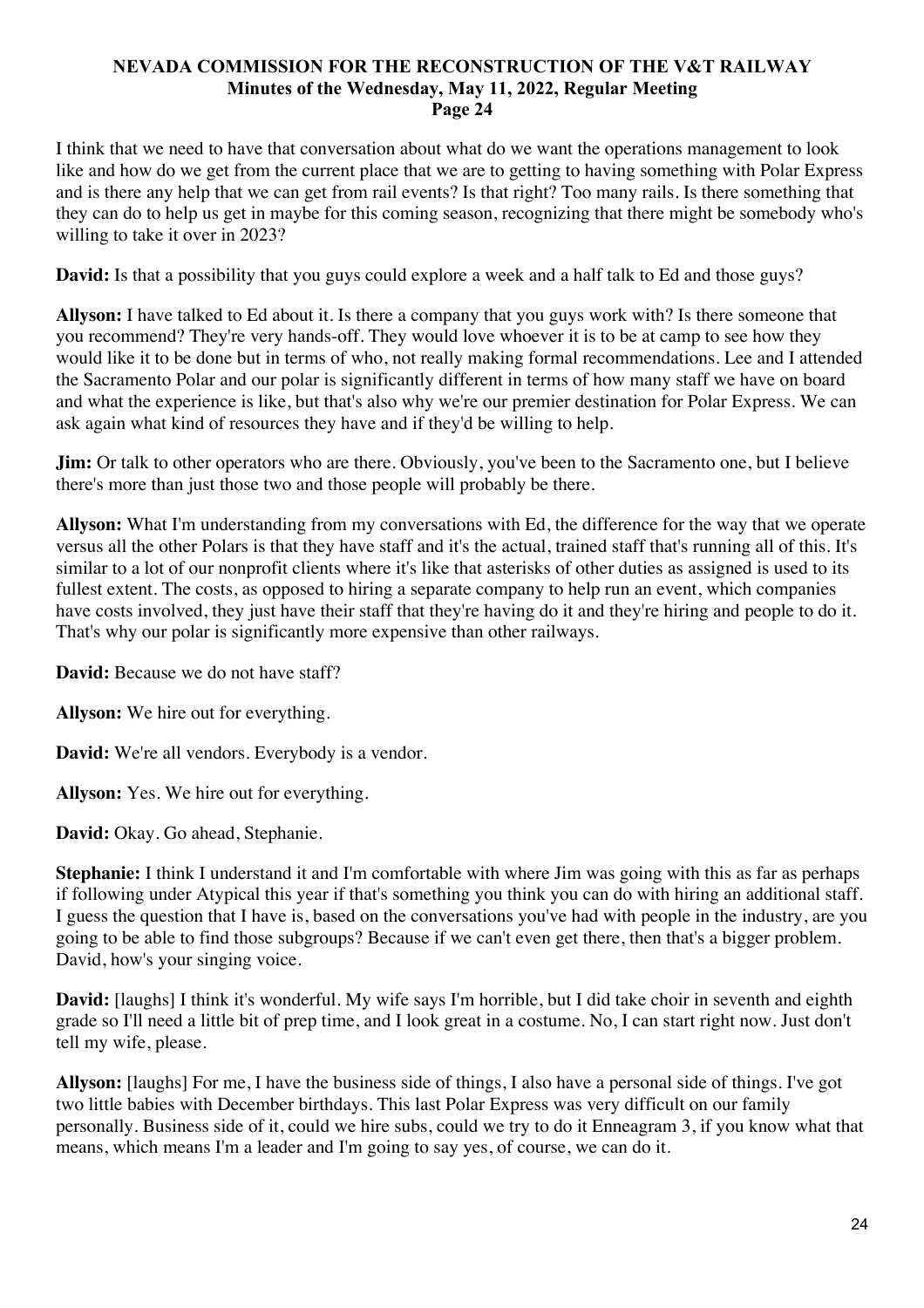I have strong, strong strong hesitations just because of the physical time needed to pull it off at the caliber of the expectations that we have for our railway is going to kill me. [laughs] Can we not do formal action today and I take an additional time to think about that and make some phone calls to identify if someone would be willing to sub under us?

# **David:** Of course.

**Clay:** I was going to say, let's consider whatever actions leave the most options open. I'm just thinking that may be to formally put it back out there or open it up or whatever, not that we have to accept the result of that, but just trying to think of how to leave as many options open out of this meeting today because we're short on time.

**Allyson:** Well, if we put it out, again, you're looking another two months down the road, Polar starts in July, June, July. This is me being new to this system. Do we have to put out another proposal or can it be subbed with the change of scope?

**David:** I'm just going to give you my thought on this. We tried this through a formal RFP, nobody responded. I feel like if this commission was to suggest that we work with you, Atypical and team, to do an amendment to your contract to absorb taking on the Polar Express, if that's what the question is, I think that's a fair ask or it could be a fair recommendation or motion or whatever by the commission because we've tried to do the formal RFP and nobody responded.

I'm not opposed to doing those individual RFPs, but it will be July and then we'd have to come back with the contracts in August, or we've got to do special meetings right in between. Well, good Lord, we'll have missed the mark, the timing to even get those two or three companies. Up to speed, I think it would be too late at that point.

**Allyson:** I guess my question is if we identify vendors that are interested, do they have to run under Atypical without doing a formal bid process? Is that because no one responded?

**David:** That's a different question.

**Allyson:** Or do I absorb it? I think is where I'm trying to--

**David:** Go ahead, Jim.

**Jim:** No, I think we could sole source them based on their lack of responses to a formal RFP. We could do sole sources directly with the vendors if we could identify the ones that will pick up the various pieces. One of the things that I think about is going back to, should we do another RFP to start in 2023 and then just figure out how to get a single year sole source arrangement with whomever we need to to get the 2023 done. Then that way, we are going back out to bid because we've had people that say they would've done it if it was 2023, but they won't do it now.

This is one of those things, lesson learned. This is a contract that you can't let out in the middle of the year that you're expecting somebody to start. You need to go out a year and a half in advance.

**David:** Could I ask you a question, Jim? If we put a bid out for 2023 forward, would it be the exact same thing we just did or would we want to allow for people to bid on individual components of it?

**Jim:** I would do it as components.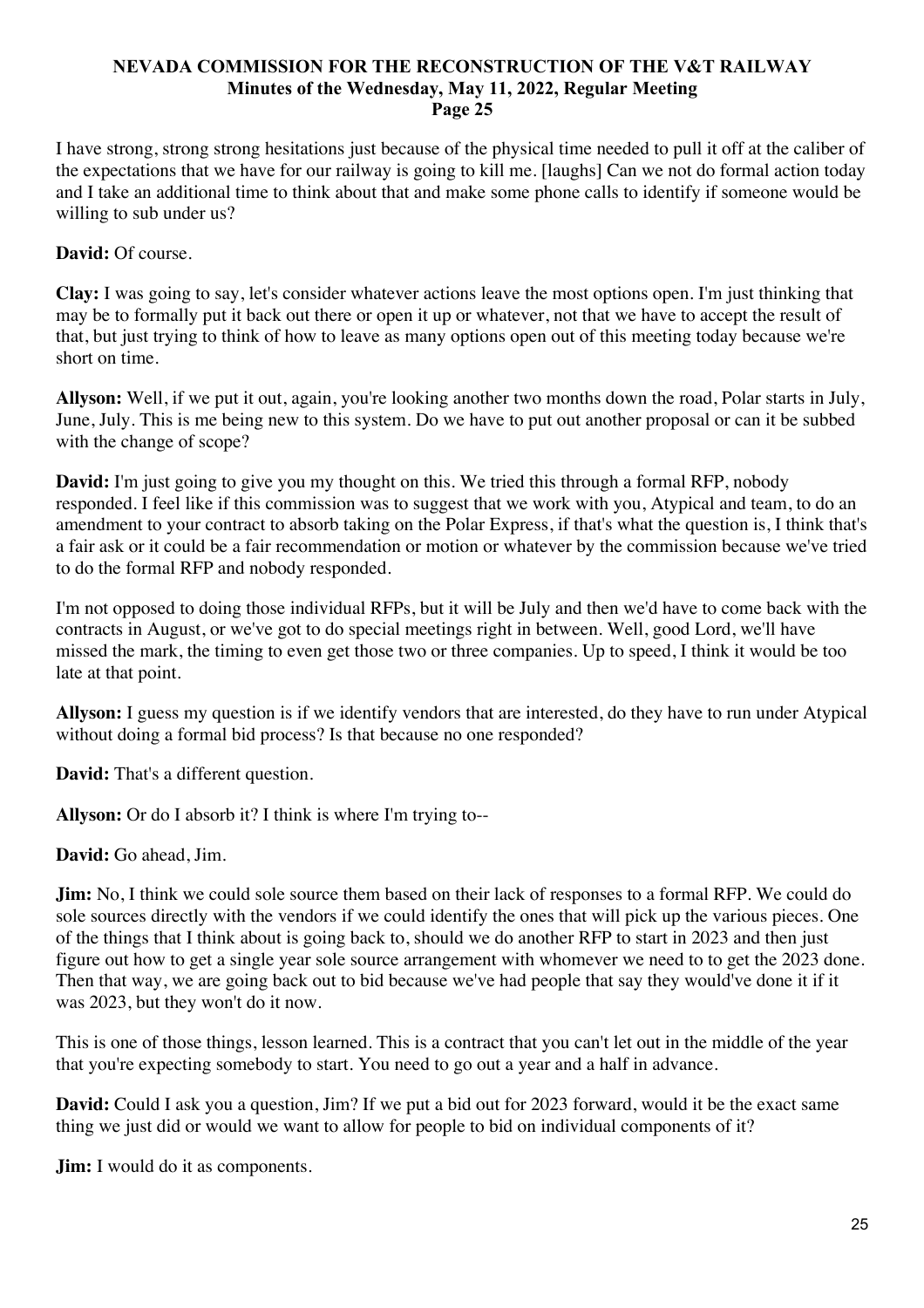**David:** It could be one RFP, not four, but one--

**Jim:** One RFP with everything being the option. Option one, option two, option three, option, bid for any or all.

**Clay:** Do we have time at this point to put it out as a single? Is there a benefit to having put it out exactly the way it was and then if that doesn't garner, then we still have time for the 2023 season to then break it out? Is it advantageous?

**David:** Sorry, Jim was talking about not this year, but next year.

**Clay:** I understand. What I'm asking is, does it make sense? Do we want one person to do it all? At this point, for 2023, we are ahead of the game. For 2022, we're behind the eight ball. I'm just questioning if it makes sense if there's a benefit to us seeing if someone will take on the whole thing. The flip side of that is, are we going to overtax our capacity by considering that at the time when we need to be scrambling to figure out how we're going to take care of 2022. Does it make sense to delay it a month or two or whatever, or anyway, I know I'm making it from a binary question into multiple-choice, but--

**Jim:** Here's what I would do. I would make some minor modifications to the existing RFP to allow for the options with a preference being for a lack of a better term, like a general contractor where they're going to be responsible for hiring all the subs, that's our preference.

# **Clay:** Perfect.

**Jim:** We do this-- By doing this now and getting on the streets, we can also give them time. We don't have to address this at the next meeting or even the June meeting, we need to be addressing this July-August timeframe. That gives the potential bidders more time to put together their thoughts and processes too. I think we put it out on the streets.

I was concerned about the shortness of the time, to begin with, and we give these potential bidders ample time to submit a bid. We don't even have to consider it till September, October, if we want to do it that late. This is not something that we need to do on any given track. What we're finding is that we needed to do this a year ago for this coming fall and we try to do it now for this coming fall and that just didn't work.

**Clay:** Yes. I think that's the best of both worlds. That's fine.

**David:** I'll just speak and I won't identify individual entities that I spoke to locally. I think it's going to be difficult for one to take it all on. I'll tell you, it's the casting piece that seems to be the hangup from the conversation. I don't know if Allyson you ran into a similar situation. It's liability of absorbing if they're really good at one part of it, but now they're having to work with another entity or two, and then who's responsible if something doesn't-- we have a casting issue, something goes awry with one of the kids, am I responsible? Everything seems to revolve around liability for something going wrong.

I don't fault them for that, but I think, guys, we're probably looking at three. I think the casting because they specialize in that, the theatrical production or design, and then I think the sound people are going to--

**Allyson:** I think sound's definitely going to be separate. I don't know. I can argue it both ways because in the conversations that I had, this person said, "Yes, we can do those three components higher up for sound." I think it's just going to be a year-long process of having those conversations before. By waiting until August or September to do the RFP gives me some time to have longer conversations with various people to see if they're interested.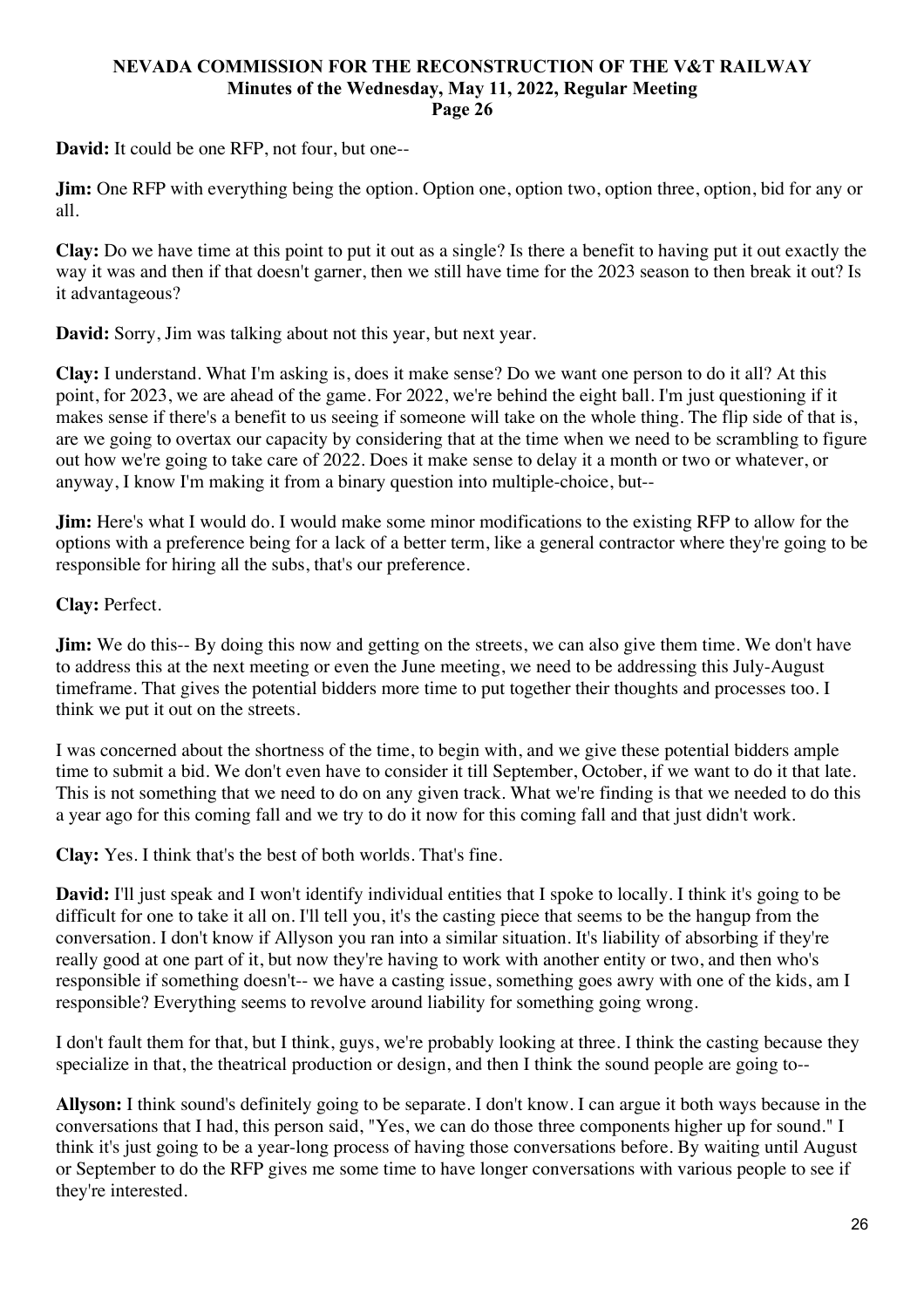**Jim:** By putting it out there under that format, you might have one that comes in, says, "Yes, I can do all three." You might have three that come in and says, "I can do this one, but not the other two", but we have these other two people who will fill in those gaps and the commission can decide, which is the better way to go. Is it better for us to do it as a single vendor or is it better for us to work with the three and then have some kind of coordination somewhere along the way?

**Allyson:** Since it's top of mind and the questions here, do we work that into the scoring of, they get certain points if it's one company?

**Jim:** Well, and that was why I say a preference. We put in the preference-- [crosstalk]

**Clay:** That's what that means?

[laughter]

**Jim:** Extra points for one.

**David:** We could wait that exactly if it's a single vendor. For today, what's the commission's pleasure? You would like some time to think about the '22 which we appreciate, do we want to make the motion to revise for fiscal, excuse me, for calendar '23 forward a new RFP that we would release? Not today, not tomorrow, but maybe in the next month or something like that. Do you want to give that official direction? Okay.

**Jim:** So moved.

[laughter]

**David:** Does somebody want him?

**Clay:** I'm just taking a look at the way that it's agendized because I want to make sure that it's within the scope.

**David:** Yes. We say discussion and possible action on next steps so I think it can be a--

**Allyson:** Kept at bay.

**Clay:** No, it's sufficiently broad. It says regarding request for proposal.

**David:** I didn't know how you all [laughs] wanted to move forward. I needed to be flexible.

**Clay:** No, it's perfectly fine. Just wanted to make sure that we're not overstepping what was agendized by skipping the next year on the action.

**David:** Oh no. I like that bird-dogging it. Yes. Does somebody want to make an attempt in a motion just so it's very clear what-- because Allyson you'll have to be a part of helping with the new RFP for '23 forward so anybody want to make a motion?

**Jim:** I'll make the motion that we request our management team to revise the request for proposals for Polar Express theater production services that would start in calendar year 2023 with some changes relating to flexibility in the individual components with a preference for a single provider and that we have additional discussions at a future meeting regarding the 2022 Polar Express productions.

**David:** Thank you Jim for that motion. Everybody comfortable? Do I have a second?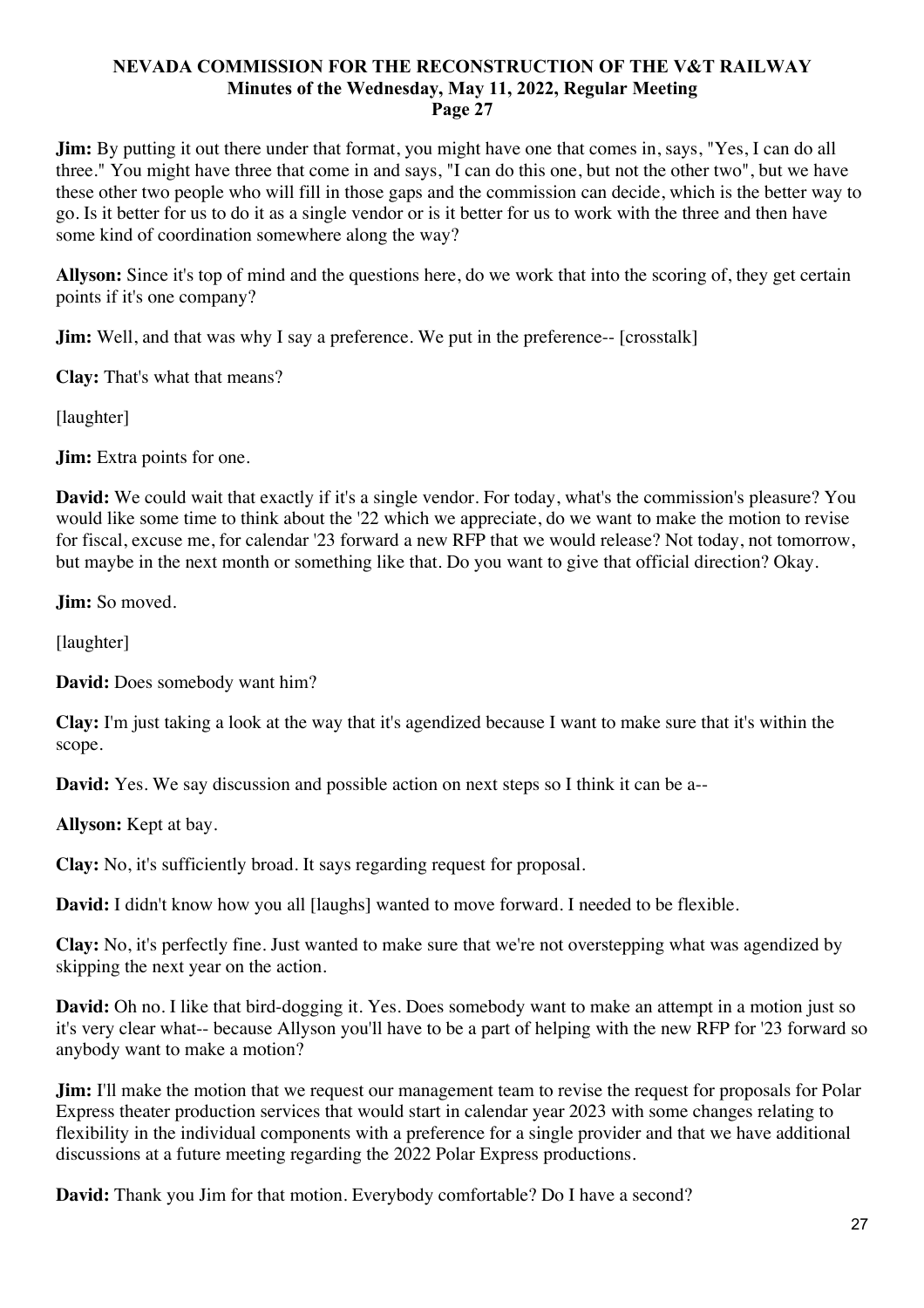## **Stephanie:** I second.

**David:** Okay so we have a motion and a second. Any further discussion on this agenda item? I see none. All those in [crosstalk] Oh, any public comments or any public comment on this particular. Okay, seeing none. All those in favor say aye.

## **All:** Aye

**David:** Aye. Any opposed? Motion carries unanimously. Thank you everybody for that diligent in-depth discussion about this. It's obviously critical to us moving forward as a commission, as an organization, so thank you.

#### **13. FOR DISCUSSION ONLY:**

With that we'll go ahead and move on to agenda item 13, these are our discussion-only monthly non-action item. A, operations report, Allyson Bolton, and I should make mention that this was late material yesterday. It was posted online and it is in the back of the room. Allyson, you want to?

#### **Allyson:** Yes.

#### **David:** Dive in.

**Allyson:** Allyson Bolton, operations manager for V&T Railway. Operations update. It's hefty today, but I'm going to try and go through it quickly since this has been a longer meeting and we had lot to discuss. Again, this is always going to be very high-level approaching our buckets, operations assets, board relations and marketing. In terms of operations, April was a little bit of a lighter month since we didn't have our commission meeting in April, and so it did allow us to move our efforts heavy towards operations. General season trainings are now on sale. I'll be showing the numbers here shortly.

We did have a private group that ran the day before our inaugural run of Mother's Day. It was the Tahoe Health Auxiliary train. It's a private group that they actually use it as a fundraiser. They charter the train and they sell tickets as a fundraiser to their nonprofit. It was a boisterous group that I heard had lots of fun. Then our Mother's Day train was mostly sold out. We weren't quite sold out on Saturday, but we were sold out on Sunday. Again, I'll show you numbers and revenue here in a minute. Continue coordination with Freedom Rail and communication with a lot of just interested groups, private parties, large groups, et cetera.

For polar, we packed away all things retail and did an inventory on everything so that we can get prepped for our new retail order for this next season, what was leftover. We do actually have a small display in the depot where we can sell some of that leftover retail on general season runs. It's a very small display with like some snow globes and stocking, things like that. Just to remind people year-round that the POLAR EXPRESS is a big deal. it's no longer holidays at our depot, and then we worked on the production and sound RFP. Up next, we do have some specialty trains that we're looking at. We've got our general season train season.

It's not this weekend. It's the following weekend with our steam train. I did talk to Tom and they are working on the 18, making sure it's passing all inspections for us to hit the ground running. We're looking at Memorial Day weekend trains, which is always a very heavy weekend, Father's Day trains, and then initializing our toast of the canyon runs as well. Then I've been playing around with different options of how to have increased revenue streams, and I still come back-- I looked at the numbers of like, if we talked to Tom about doing the table car and we did a VIP first-class, the numbers when you compare that to a 70 person coach was like the same.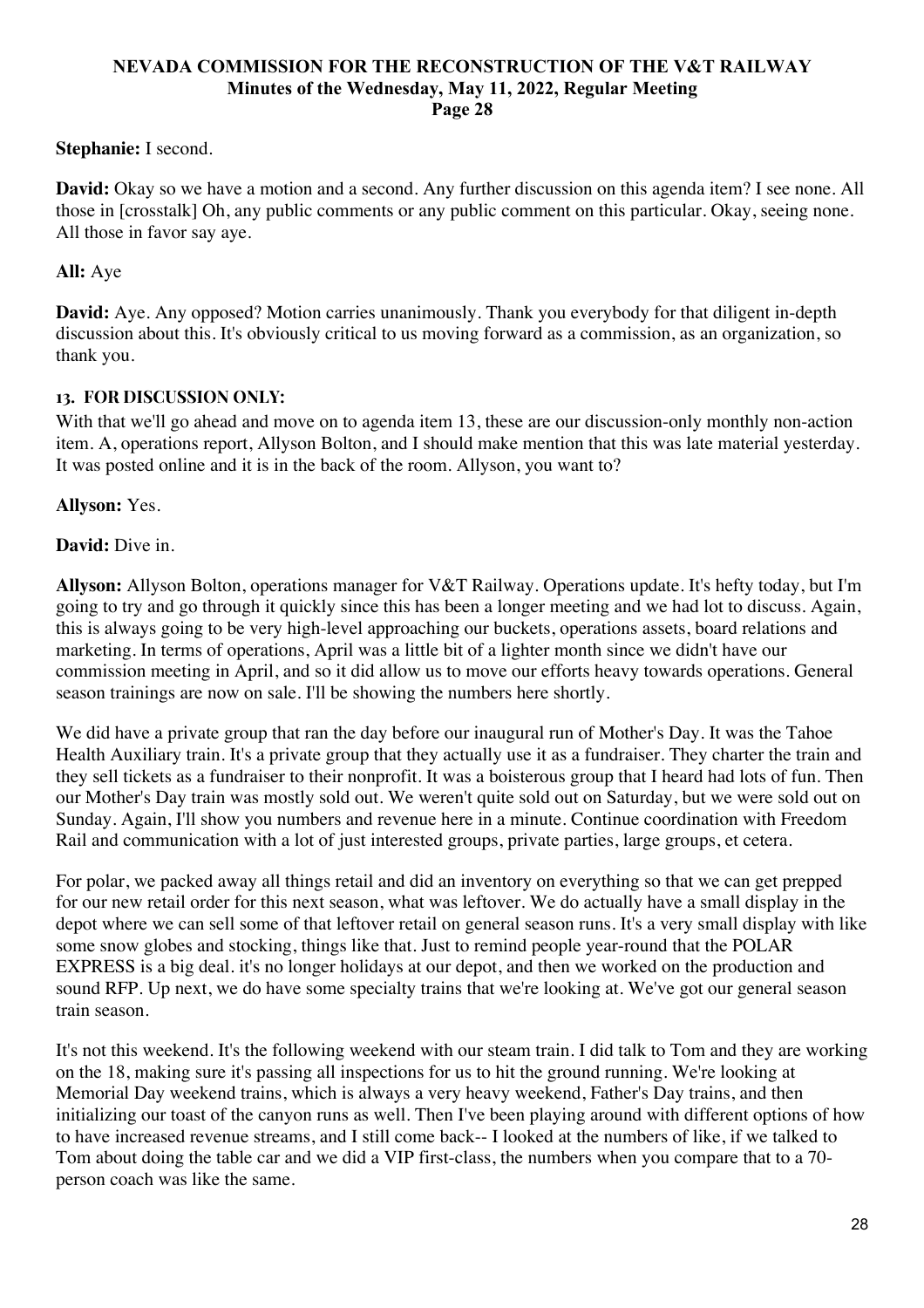I really think if we looked at having additional revenue streams, doing something like a VIP ticket where you would get a continental graze box, maybe some champagne to take on the train elevated experience, if you will, to get above that 55 price point. Leah and I are off to camp for the POLAR EXPRESS next week, week after. Everything's running together right now. The week after next in Durango, Colorado, and we're really looking forward it. We've been working with Ed to get all of our travel plans set. We'll be flying in on Monday. Camp actually goes all the way through Friday night.

We're skipping just Friday, mainly because of our time. The last day is a six-hour tour on the Durango train itself. We're just going to skip out on that and come home on Friday. We'll be attending some production and sound classes while we're at camp, apparently. Then we're finalizing our sound system options for what polar looks like. In terms of operations as well, I believe it falls underneath this category. We've got two accounts currently that we need to switch from Elaine's name, Elaine Barkdull Spencer, as well as Tina Clapick that we need to transfer to Alice Bolton.

Those two accounts are Costco, so we need to formally change it from Elaine to Allyson Bolton. The second is the USPS PO Box. It does have Elaine Barkdull Spencer's name on the box itself, transferring that over to Allyson Bolton so that we can get these accounts renewed and we can move forward. In terms of Mother's Day, we had 120 passengers. This is bookings. We did have a few no-shows. I think we actually on Saturday had 114 on the train itself, a handful that didn't show. Fairly common. Then on Sunday, we actually sold 213 tickets. We were overbooked, but we did have a few no-show as well.

I think we had 202 on the train itself. There's the reflective revenue there and some photos of what the depot looked like. We had a fun little what we called a selfie station where you could take a photo. We had complimentary coffee mimosa and sparkling cider, and then our mom's actually received, and you can see in the photo there with Leah looking so fabulous. I know. She hates that photo. [laughs] The red cups-- We have these red V&T cups, and so we actually got canned mimosas, and put a LINDOR chocolate.

Every mom, as they checked in, got a nice little keep safe to take home and then something to enjoy on the train. They were a hit and we actually had a hard time explaining to people, "No, it's just for the moms." We did end up running out at the end there. We have to put a sign that says, "If you take one, you're taking one away from a mom." It was very aggressive.

**Allyson:** Yes, right. We have local musician partners that we work with husband and wife team, and so you walked into the depot, and they were playing that like classic music. Cocktail hour is the best way that I could describe it. Full house, you can see there in that bottom right photo there. Lots of happy moms, happy kids. We had a little girl down there. She just wanted to dance at the band. Didn't want to get on the train. It was like we had to pull her out of the depot to get on the train. Then when they came back from Virginia city-- On Saturday, we'd given them the rose before they got on the train, and then the roses fell apart on the train.

I identified that that wasn't a good idea. On Sunday, when they got off the train, they were handed a rose as their gift. All in, our expenses were probably at most, maybe \$2,000, somewhere in there. We kept it very conservative just to make it feel special, elevated, it's a special day, and we made some money. We're on sale for the rest of the season. Here's our breakdown. We've got 457 general season writers booked with the relative revenue there. The graph is going to be reflective per month of that number. Secondarily, we do have two private charters booked, one is already completed and the second is in July.

We negotiated one more, and so the revenue there is reflective of what's confirmed. Then if we do book the additional one, we're looking at an additional revenue there. In terms of Freedom Rail rail bikes are not currently on sale yet. We are still awaiting payment for their utilities and 50% of the rail bike inspections.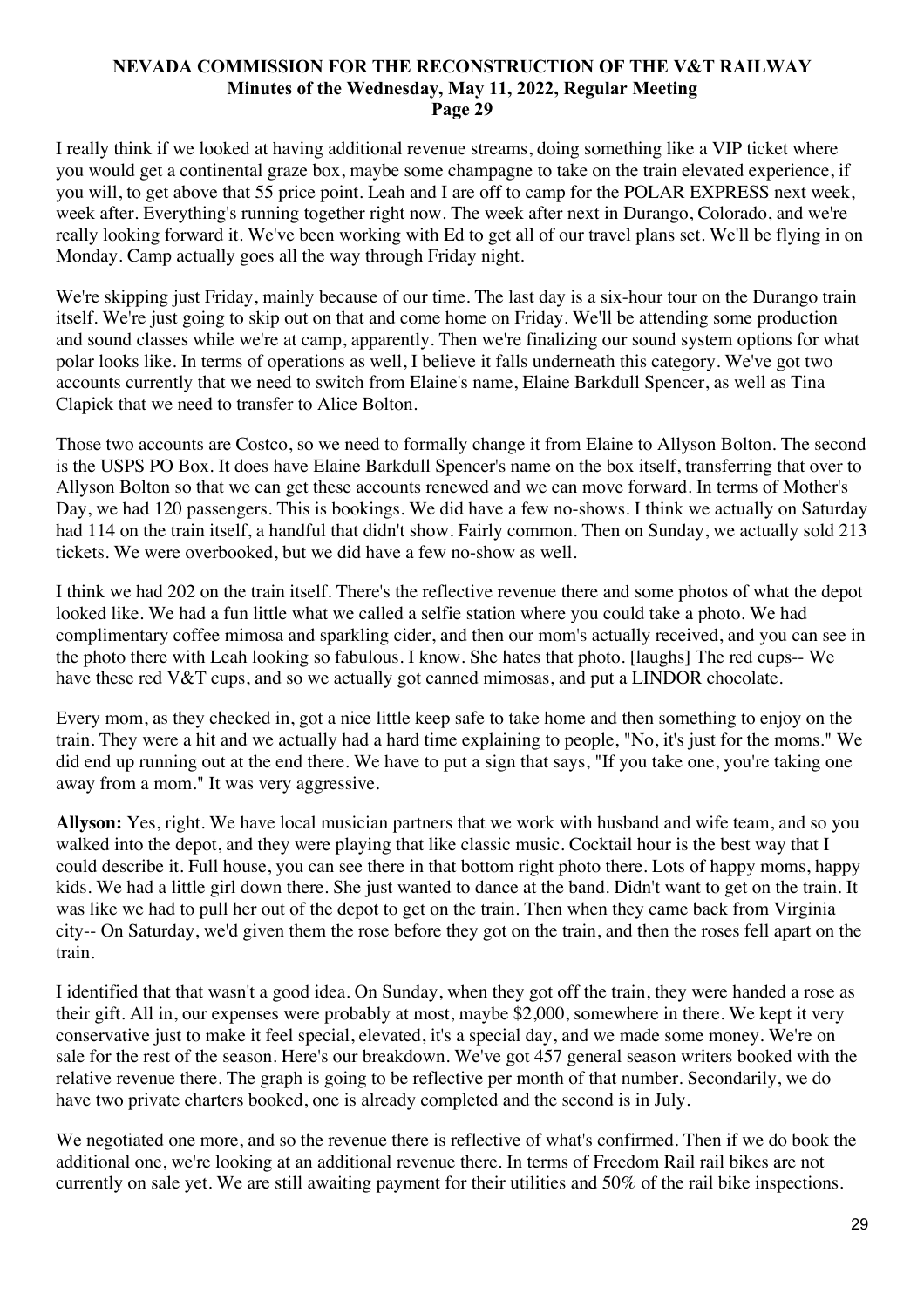David's been working closely with Todd and Binney to secure that payment, but until payment is received, we've asked that they not go on sale and not be on the track. They have done to private groups, in terms of tour operators and a VIP guest that we had as well. They have got the bikes out. The bikes have gotten on the truck itself, but no general season are currently moving forward.

**David:** I'll just add, I just sent another email to Todd and Binney asking for when we can expect the 50% as per the agreement with them, that check for utilities and the rail bike inspection. I will stay on it.

**Allyson:** It's about \$11,000, give or take.

**David:** Yes. It's a sizable chunk of money. Moving forward, we will make sure that we do the reconciliation on a monthly basis, rather than at the end of the season. Again, I take full responsibility for that. I thought I was doing everybody a favor given that Allyson and the team were new. They were new, and we were trying to even figure out what our invoices were and getting the invoices for all the different costs. Moving forward, we'll make sure that those reconciliations are at the end of each month so we don't wind up in this predicament again.

**Allyson:** In terms of ticket sales and the Fair Harbor process, so we're officially decoupled. They have their own Fair Harbor account. We have our own Fair Harbor account, and the way that we were able to set it up is directly through Fair Harbor in terms of payouts, and that 25%. Just push a button, and we get 25% of their sales after the actual tour has commenced. That's a little bit of where we had run into the issues last year with smoke and tickets being on sale, then refunded and exit.

It took a long time to reconcile where our numbers truly were, but this is just going to be an automated system after the tour has actually happened, then we will get the payout of 25%. In terms of assets, just cleaning things up. We repaired the-- I love the leaky water pipe here. The water pipe's been fixed. We also secure janitorial services, which means that Leah and I don't have to get there as early on the weekend. That's okay, we know how to spell.

**Allyson:** It's French. [laughs] It's been a week, you all. It's a great local team. They once a week, clean out our bathrooms and then wipe down everything inside the depot. Then I'm securing a quote from them to actually power wash inside the depot, because we've essentially moved all operations into the steel building, and the other buildings are really just offices and storage at this point. I really like to get a little bit-- The last time it was power washed, so I think we're going to move forward with that to clean things up a bit.

Then we have a new sign. I should have put a photo up here. As you come up to the depot, there's the tan container.

We have a new large sign that says Howdy Partners and it's got our logo, Freedom Rails logo, Virginia City's logo and Visit Carson City's logo with the train in the background and the bike in the bottom. It's really impactful as you're coming up, and I do think it pays nice marketing to all of our partners involved. Gabe will show you a picture on his phone.

We're also going to add up. I have the ring cameras on my phone and it's crazy to me how many people stopped by the depot on a daily basis and just walkabout.

They go to our visual center there. We're going to put up signage with a QR code that goes directly to our website. I know in the past, we had had where you could take a flyer or a pamphlet. The weather and the wind. I'm hesitant, so I want to try and do this QR code approach. We'll be able to track it, see how many times it's scanned. I believe we can tie it to revenue, but TBD on that. That's going to be going up soon.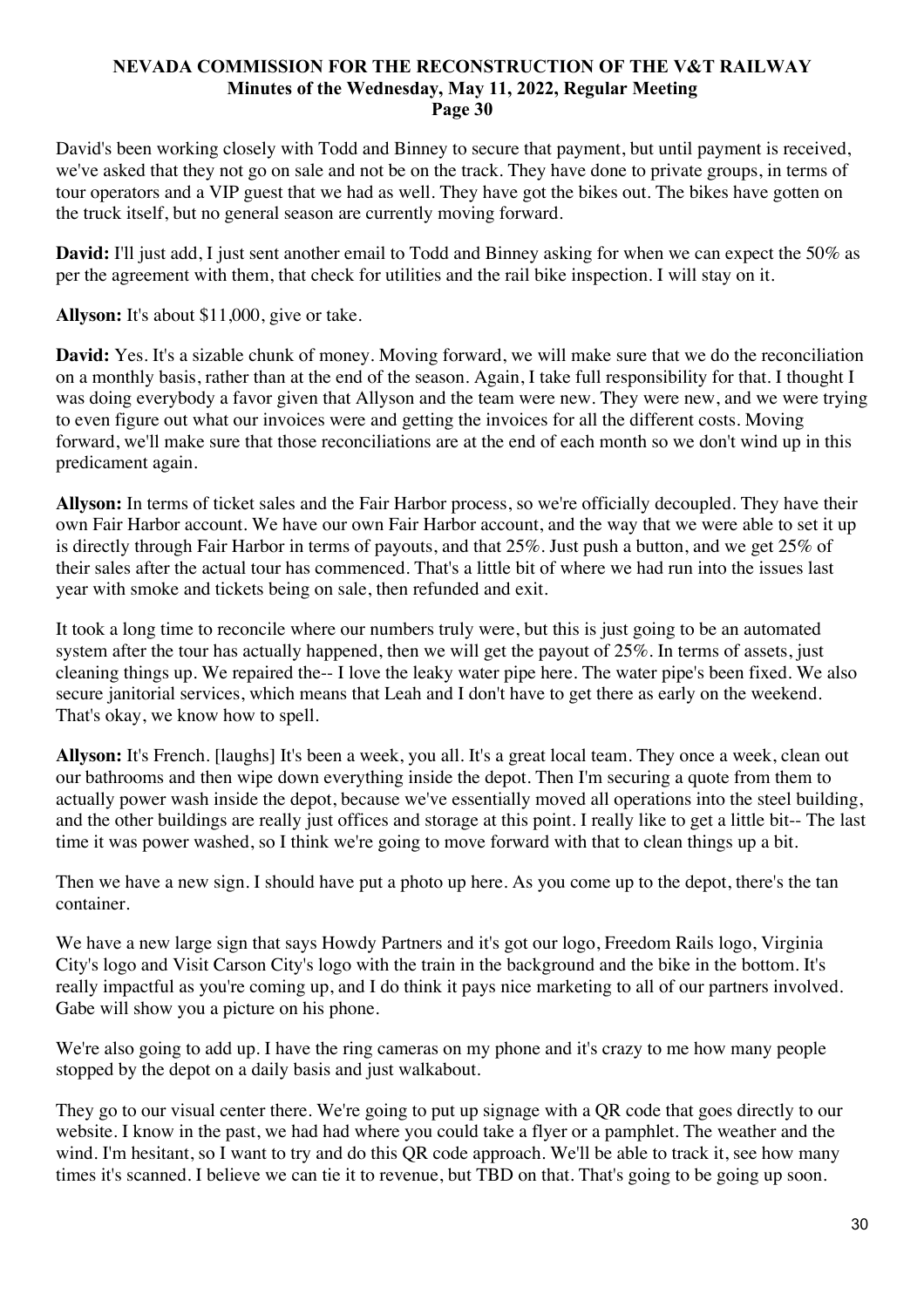We're still working on getting an electrician out there. Minor improvements here or there. Gabe actually came out and lifted up the, what we're now calling the office. I don't know if you guys had recalled that the doors wouldn't open because of the concrete, because the building was sinking, and Gabe lifted it up. That was significant. It was about \$1,000 estimate. We had gotten to shave that concrete down, and so Gabe just crawled right underneath there and popped it up and doors open. That was exciting.

# **David:** Thank you, Gabe. Root strength. I love it.

**Allyson:** Then storage inventory. This is going to probably be here on every update, just continually trying to get things in their own places and homes, if you will, so that you live here and you live there in terms of all of the stuff that we have. Board relations was actually heavy-- Not heavier, is less heavy in April. Again, we didn't have a-- no commission meeting in April, which again, our team was able to shift focus towards operations and marketing but maintain an accounts payable with the Storey County team, working through all the different partners on our budget planning. That's coordination with Roy St. The Draco Property. I'm going to leave it at that. Moving up next, we've got our budget hearing is at the end of the month.

Our team will actually be at camp, so David will be running that meeting. Preparing for committee meetings, accounts payable, status quo here, helping both Clay and Stephanie with the negotiations with VTRR for our next contracts. Then we're working on putting together a planning timeline for all of our contract terms and a calendar really of like, "Okay, this one's up here, we need to go out to RFP here," et cetera. We did a little bit of this at the workshop. It was more on like that deck that we had provided where we went through each vendor. We're just putting together a more formal calendar. Again, if we're not here tomorrow, you have it down in writing of, "Here's when you need to do what."

**David:** I just fainted at that comment.

**Allyson:** [laughs] Marketing. Marketing is really broken down into these different buckets, general public relations, email marketing, social media, or media buy-in our website. In terms of general, we are looking at designing a rack card. We've had one in the past, it doesn't actually have the right logo on it, and so we're looking at the costs to display those cards. I forget the actual terminology for it, David.

# **David:** That's through Certified Folder Display, Inc **[unintelligible 02:08:23]**?

**Allyson:** That's it. Yes, Certified Folder Display, Inc.

**David:** We use that and VCTC uses them as well.

**Allyson:** Correct. I do think there is a place for a rack card and we do get asked for them a lot. We will be doing a rack card. Then we've been working with-- We get a lot of nonprofit requests in terms of donations. Everyone's backing at it with their events. We're tapped right now, to be honest, in a lot of our donations, but there are some partner donations that we're still doing. We're looking at, can we move it to next season just because we don't want to have so many donations out there that it's going to impact our revenue. We're really keeping a tight eye on that. Just a quick update there.

We do have Northern Nevada Moms. It's a very popular blog and social media influencer that will be riding the train. They wanted to ride on Mother's Day, but they just couldn't work with their schedule and so there'll be riding, I believe in June. Then we did send out our back-to-the-track Mother's Day e-blast. Here's the stats here. The open rate was fantastic. It was nearly a 45% open rate, 6.7 clicks per unique open. You'll notice there that the recipients is quite higher than the last time we had reported on an email marketing, and that's really due to our POLAR EXPRESS database being entered into our MailChimp account. 6,500 opens, that is-- Honestly, a good open rate is 10%, and this was at 45.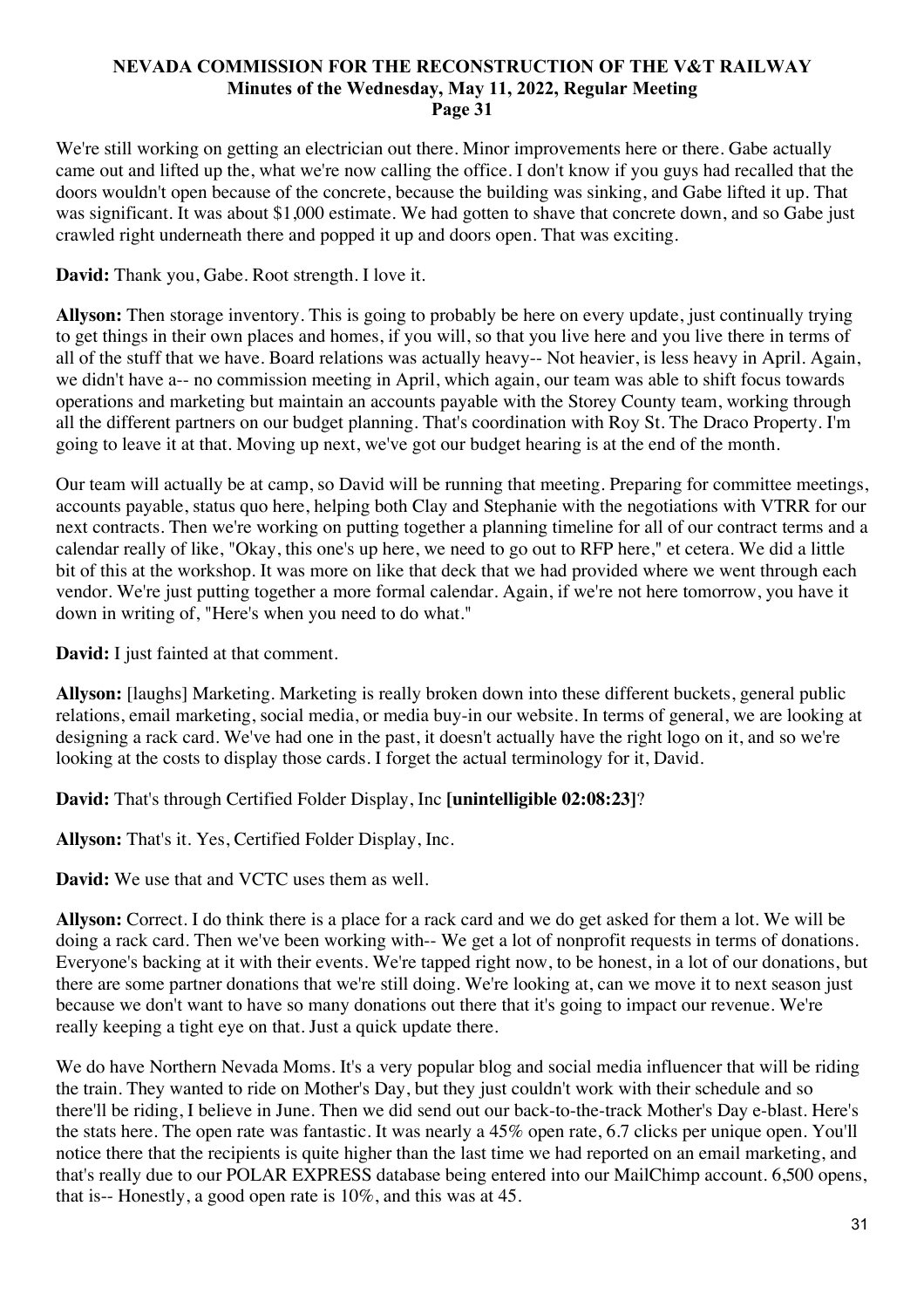That was definitely a slam dunk there. Social media. We're at 16,715-page likes, if you will, and then here's just the reach for the last 30 days, with our 245 being our post reach.

I'm not going to go into all of these numbers here. These are just more informative. I could also give you a lot more than these numbers. These are just the high level of what we feel is important. We are working really close with Facebook right now, because as we-- We'll talk about the media-buy, but as we were working on that, we identified that the page ownership exists with the page that was deleted.

I have to basically get documents notarized. I have to do a whole packet to Facebook to say we are who we are to do that ownership. Really, the only reason for that is for us to get deeper into the analytics and really robust advertising on Facebook. We can still post, we can still do stories, all the high-level things that you can do with Facebook. It's really just getting access to that owner side of things. Working with Facebook on that. We did run a paid, or I would say a boosted post on Facebook. It was actually our most popular post that we had since in the last month or so.

It was announcing our Mother's Day train. High-level numbers that I'm just going to go over quickly is the organic reach was 3,607. Our paid reach was 17,000, and we only threw about \$200 at this. I don't know why this keeps popping up. Sorry about that. Overall reach was nearly 20,000 people on this post, and 581 actual link clicks, which the link that it booked went to is through the Mother's Day page itself to book. A highly successful campaign. Again, there's a lot more details and analytics. What I love is that the negative feedback on here was only two people that just hid the post. That was it.

Normally, for a post that has a reach this high, you see a little bit more in that negative category, but it was overwhelmingly positive. Everyone's very excited to see us back to the track. In terms of our Instagram, we're at 2,661. The numbers here, again, are reflective of the last month or so. If you compare it to the month prior, it was an increase of nearly 3% in terms of engagement and likes, and so forth. We reached 1,200 accounts. Here's just a snapshot of what our most popular posts were for the last month, with the backto-the-track one being the most popular and second to our Mother's Day post.

Stories, we do a lot more stories than we do posts. Here is just a snapshot of some of the stories that we've done. With our most popular one, interestingly enough, is that photo of that banner, the Howdy Partners banner. It says something along the lines of final preparations for Mother's Day training or something along those lines. That got to reach a 420.

In terms of our media-buy, we had what we call posters. They're not technically billboards. Billboards are a lot bigger. Posters are a little bit smaller and a little bit more affordable.

We had two running in the last month, and then our next flight is actually four different posters. For our March boards, it delivered 123,000 more impressions than the previous flight and what they estimated. We had an impression of over a million impressions. That was just with two boards. Now we've got four. Here's the locations, and it's just that back to the track general branding that we've been pushing. Up next. I'm not ready to show you that. We also have our paid search. You go to Google or something like that, that would be under your paid search category. It just began. We don't really have enough data to report on that right now. Up next, we've got our TV running.

We've got radio running, we also have some Pandora running, and then some additional display ads and things like that. For our TV, because it is election season, especially right now, you can't really get a 32nd spot without paying an arm and a leg. What we're going is for 5 and 10-second spots. Imagine you're watching Jeopardy and it goes to commercial, and it says, "This is sponsored by da da da," and it's really quick. We bought those, because, A, they're much more affordable, and I think based on this, we got our message through quite well. This had sound on it earlier, so I'm hoping-- It's because I muted my computer.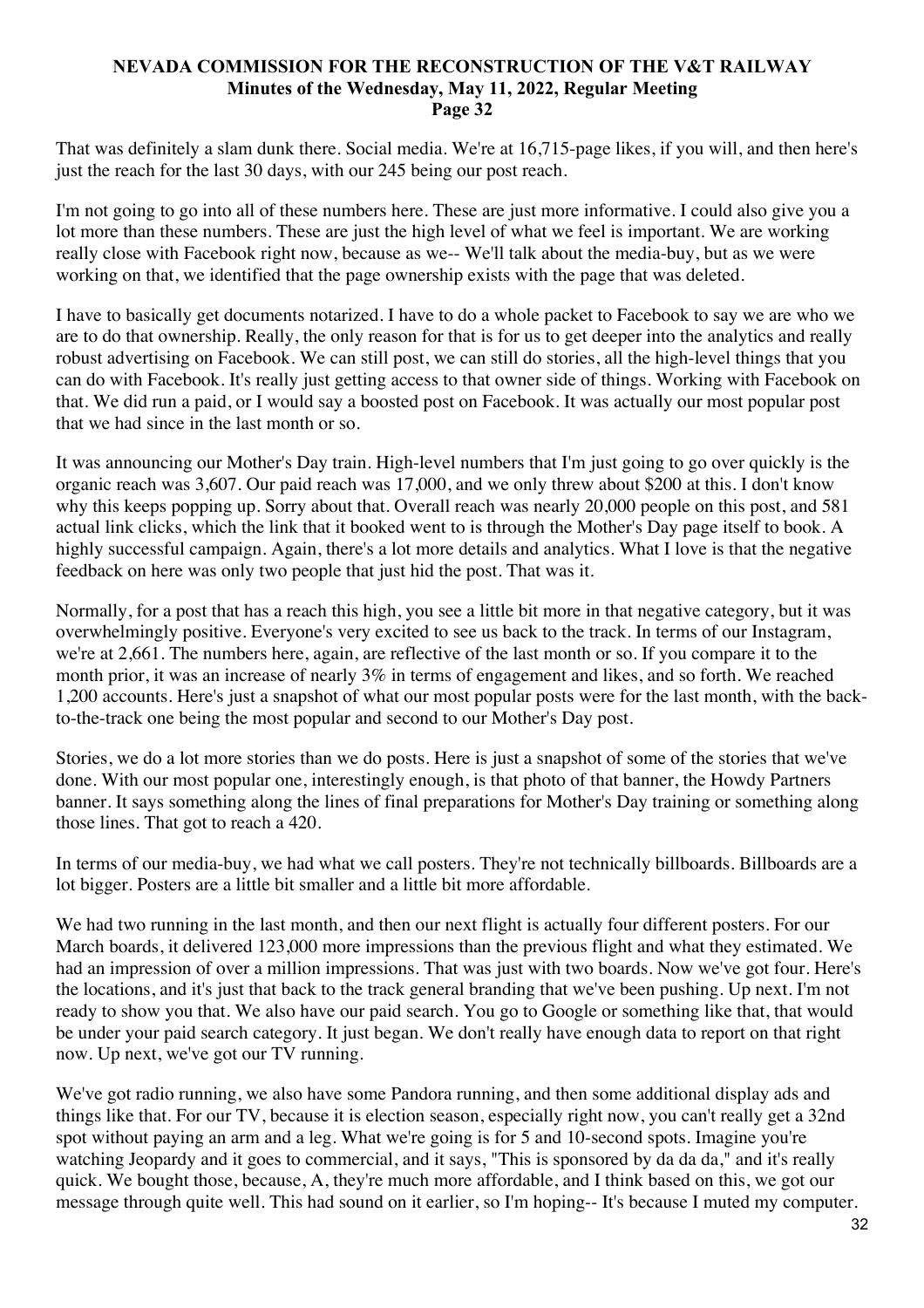**Speaker:** Join us on the V&T railway. Trains From Carson City to Virginia City are now running. Visit VTrailway.com for tickets and schedules.

**Allyson:** Zack, Carson City actually helped to do the footage on that. Then Colo actually did the voice-over on it. It was a team effort. This was for 10 second, and the 5 seconds, clearly just a little bit more consolidated, but I think it gets the message across well at an affordable cost of the commission. You have seen them. Great. [laughs] I get excited when I see the billboards too. In terms of our website, what's really interesting here, and I know we just started running our paid, but the top channels for our website is highly, highly direct. What that tells me is that the billboards or the posters are working.

If you look at previous reports on this, you're going to see a lot more colors with organic search referrals. Maybe they went to our Facebook, which would be the social category. Overwhelmingly, people are going straight to VTrailway.com. What does that tell me? The posters are working, because that's what we have advertised there. This is just reflective of, again, the last month, April 12, to May 9th, an increase in our users, a direct correlation to the revenue. How many sessions there were, conversion rate. Then right below here, no surprise, our top five demographics or targets, I think is what it's called. Reno, Sac, Carson City, San Francisco, and Sparks. No shocker there. I talked fast. Got through it quick, open to questions.

**David:** I would just say, very, very well done for the Mother's Day weekend. I really appreciate the effort that you all put into those little pieces we've talked about having. It's all about the visitor experience. I think you captured that between the chocolates and the roses, and the mimosas. Just well done. I like our numbers. I think they're very good as far as the email. Great job on that front. I would offer-- Will help as the CTA with the rack cards, because I 100% agree with you about meeting those rack cards. We cannot do the cutting anymore because our machinery is leaving the building starting this month and next, but I'm happy to help cover some of the cost of the printing. Maybe we can use Monarch behind us because he does have some familiarity with that. I'd love to get an allocation of those cards as well.

They go out the building internally and externally because we do have weatherproof racks on the outside. Not now because the building is being painted, where we're at. I'm happy to help cover some of the costs and maybe we put our logo on. Put the VCTC logo on there as well or something and websites. If you guys are willing to do something like that, then I'm happy to help pay for some of the cost of the rack cards and then get an allocation for our building because it's a very popular piece. It sucks because we have people come in all the time and they want to take the card with them.

**Allyson:** Same. We're going to try the QR code approach on it. The same QR code that's going to be outside the building, we're going to do that code on the rack card.

# **David:** Brilliant.

**Allyson:** I think people two years ago weren't as comfortable, but now there's a lot of comfortability with that QR code and you can just go direct to our website.

**David:** I would agree with that 100% because menus are like that. Now you don't even get a paper menu. You just put it on your camera or whatever and up comes the website. Well done on that front, too. I don't want to take up all the time. Any comments, questions? Anything for Allyson on her operations report? Okay, job well done. Thank you very much. With that, we'll go ahead and move on to 13B, train operations report. Tom, do you want to give us an update on your end if you don't mind, please? Thank you.

**Tom Gray:** Tom Gray. Virginia, Truckee Railroad. Any questions about the operations or what we do?

**David:** Any questions for Tom?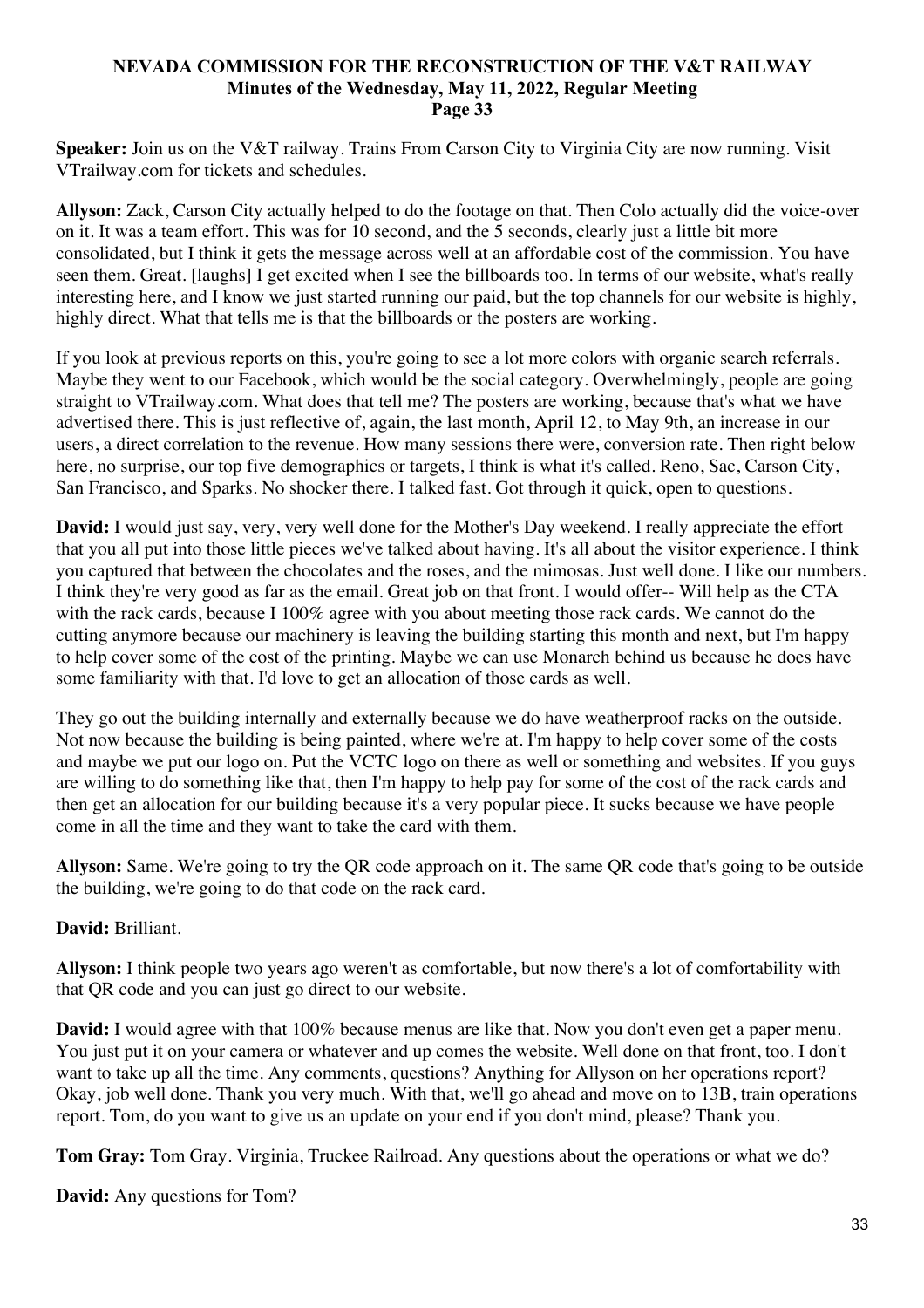**Tom:** I'll make it quick.

**David:** You were comfortable with this past weekend kicking things off everything mechanically, equipment-wise, everything?

**Tom:** Yes.

**David:** You felt pretty good? Okay.

**Tom:** On the second day, especially. First day was a little bit of a challenge but the engine started up in Carson. That was our biggest concern. It was scary. I'm by myself up there. 18, we did the annual. The Federals came in a couple of weeks ago. We did the internal and the external inspections. They took no exceptions to the 18. They did notice some leaky valves and leaks and stuff. We've replaced some valves and lapped and machined the steam valves in the cab. We still have to enter the tender and do that inspection, and that should be wrapped up.

We'll put the bottle plugs back in and get it going. The 29, same thing as in the border, repairing the dry pipe and some stables. The big diesel. We talked about that. Facilities, yes, we need to repair our shop doors. All that stuff takes time and money to do. The water tower, the tenders. The Reno locomotive, we're going to bring that down to the Nevada State Railroad Museum in July. That's pretty iconic and we're really happy to have that. We're building the tender frame. I was told by the movie people to get that ready to do some shooting with that sometime. That'll hopefully pay for some of the work and I plan a building for it. That's the first big step for us.

Hopefully, Railroad Museum gives it back, but if they don't, at least it's got a spot to go. Besides arena, I got all the remaining V&T pieces of equipment up there. We have them protected. There is the big Derrick crane and two of the original box cars and some of the stuff that was used in the movie *Union Pacific*. I got nine truckloads out of there. At least got a good homeport for a while. Rolling stock. We took down the village course and then all of our stuff put it away, which took about three months to do, doing the deep cleaning in the coaches.

I lost my seats, so we just actually used a little clear Gorilla Glue and patching together for a while, but they're super expensive. I've tried to order some more wicker from China. That's where they make it. That's a really great seat fabric, but we don't have that yet. The brake valves. What did we do? We painted the floors and the coaches, the windows. One of the bathrooms, we've had to replace all the copper piping in there. The track structure. Done some tire replacement. A lot of surfacing, adding ballast for it. These trains are heavier than our normal trains. It's really important that we keep our track surface tight.

Our rail is 75 to 90 pound now. Should be all 90 pound or greater, but over the years, we've been replacing it. That's what we do with the extra money that we make off the commission's trains, and it's really important. Probably the most important thing we do is upgrading our track structure. Oh, the fuel reductions was huge this year. Storey County has a fuel reduction program. Nevada Energy pays them for a trailer and the firemen will take-- We did two or three yards, or, I don't know. It's a big trailer and we've done about 20 loads so far. We just cut all the bush off the right of way. Then right now, the grass is growing back, unfortunately.

That's a little bit of a problem. We made some pretty big fire breaks and the really experienced firemen were really happy with that. Then I converted our 1251-tender last year into firefighting, so we can haul 7,000 gallons of water pretty fast around the area. We bought a special-- We had a pump on there, a special, and then we have a monitor up top and then we plumbed it.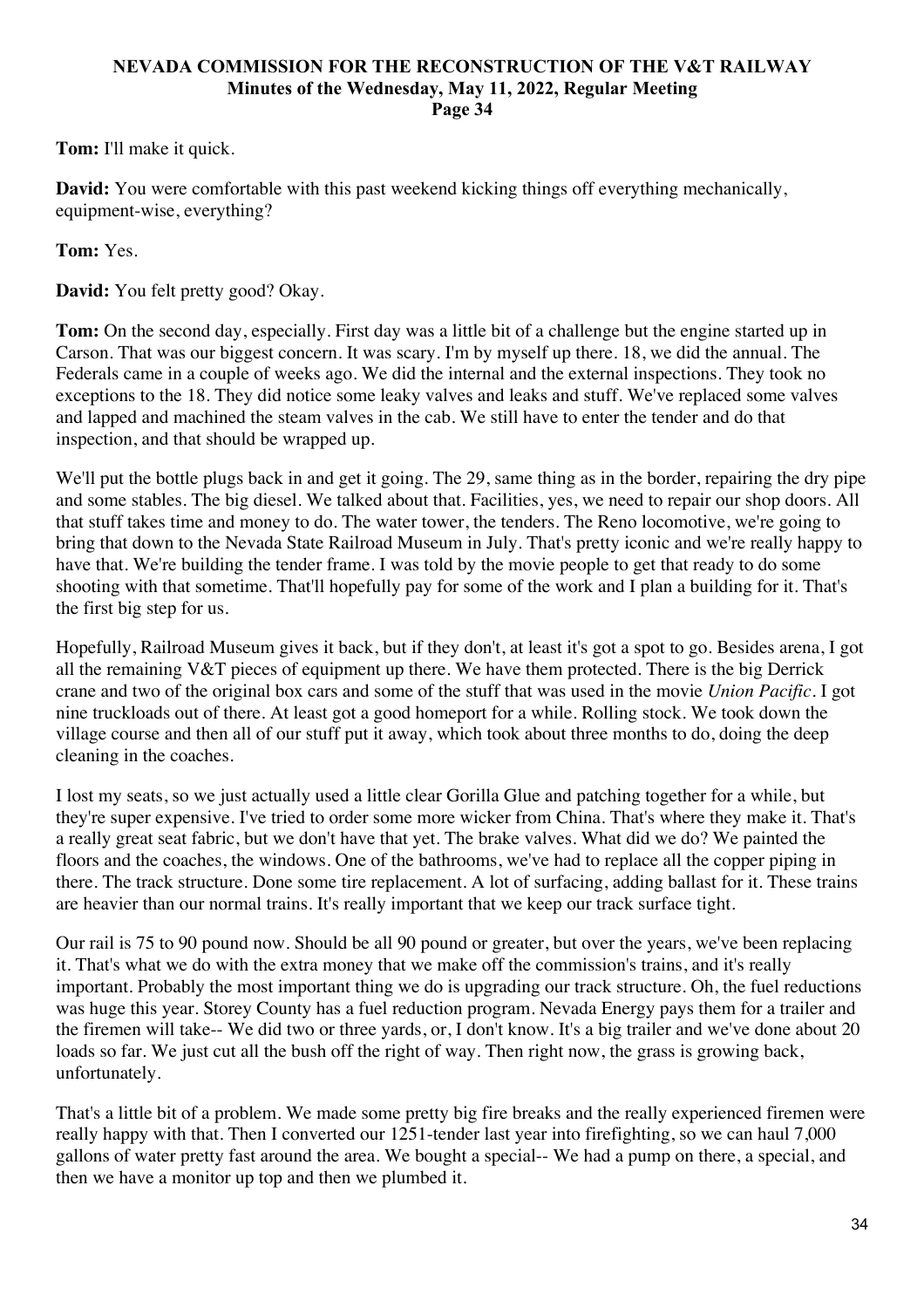Hope we don't need it, but it's there. It will help. We haven't started a fire yet, but, well, it's a big deal for me. We have volunteer fire patrol, but they're getting pretty thin, because this year we're really worried about the gas prices for them. We buy them dinners and help them out a lot, but we don't know how that's going to unfold this year. Employee training, we've done some of that already. Our rule book, just busy and happy getting everything ready.

**David:** Tom, thank you from all of us for being on our agenda now. I think these updates are going to be wonderful for all of us just to understand everything that you guys are doing, you and your team and what's happening on [ crosstalk]

**Tom:** It needs your proper update. You can look at it you can understand like the **[unintelligible 02:24:10]** equipment that we have to why we're investing in that. When we started this, we had our steam engine and we had open-air cars. We had our private car then, but over the years, I've been buying different equipment for the commission trains. They've allowed a wintertime operation, which is, i.e., POLAR EXPRESS, which is a big deal. Thanks.

# **David:** No, thank you, Tom.

**Tom:** Excuse me. One other thing. For a while, a lot of years, we've worked with Nevada Travel, I think that's their name now. As they have these FAM tours from people out of the area, we've done a lot of things for them with our trains. One of them that we did when Nevada was really after the Chinese market, you have to get them past California into Nevada. Why do you want to come to Nevada? Well, there's gambling. We did a couple private trains for them. We fed them on our private car and they were really impressed with that.

I go, "What are these guys going to want?" I hired a gunfighter on there with a revolver and in a full outfit. They ate that up. Their exit survey, we're top shelf in Las Vegas. They flew over the Grand Canyon. The V&T Railroad ride was their number one thing. They liked that. They get westerns. I don't know if they're coming anymore, but that's one thing that's a really simple thing for you guys that are selling the state to have in your back pocket.

**David:** Tom, yes. Travel Nevada is their forward-facing name. You're absolutely right. We coordinated with them on the rail bike side of, but I know we didn't have the trains up and running. As they're bringing back their international offices, Canada, Mexico, right now UK, Australia, and Germany, I'm hoping that we will see a return to some of those exact experiences that you're talking about. Having, whether it's media, tour operators, FIT operators from those countries, it's huge and they absolutely do love being on the V&T.

I'm hoping to see a return to that. I know it's budget-related for Travel Nevada, but anytime they do anything like that, we participate as Visit Carson City. RSCVA has been participating in these as well. That's another opportunity that we have with our DMO partner and Reno-Sparks as well, because they love the V&T. That's something that they don't have in Washoe County. They want to be actively involved with us as well.

**Tom:** Sometimes they don't have to do the whole route. They can just do the top end, because it's more or less more effective. I try to make that work. One time we had all three cars out, and the weather was so bad. We stayed in the Depot, and they had as much fun as a train ride. They were wined and dined and it was pretty. Thank you.

**David:** Love that. Sorry.

**Tom:** The real stuff. They like the real stuff.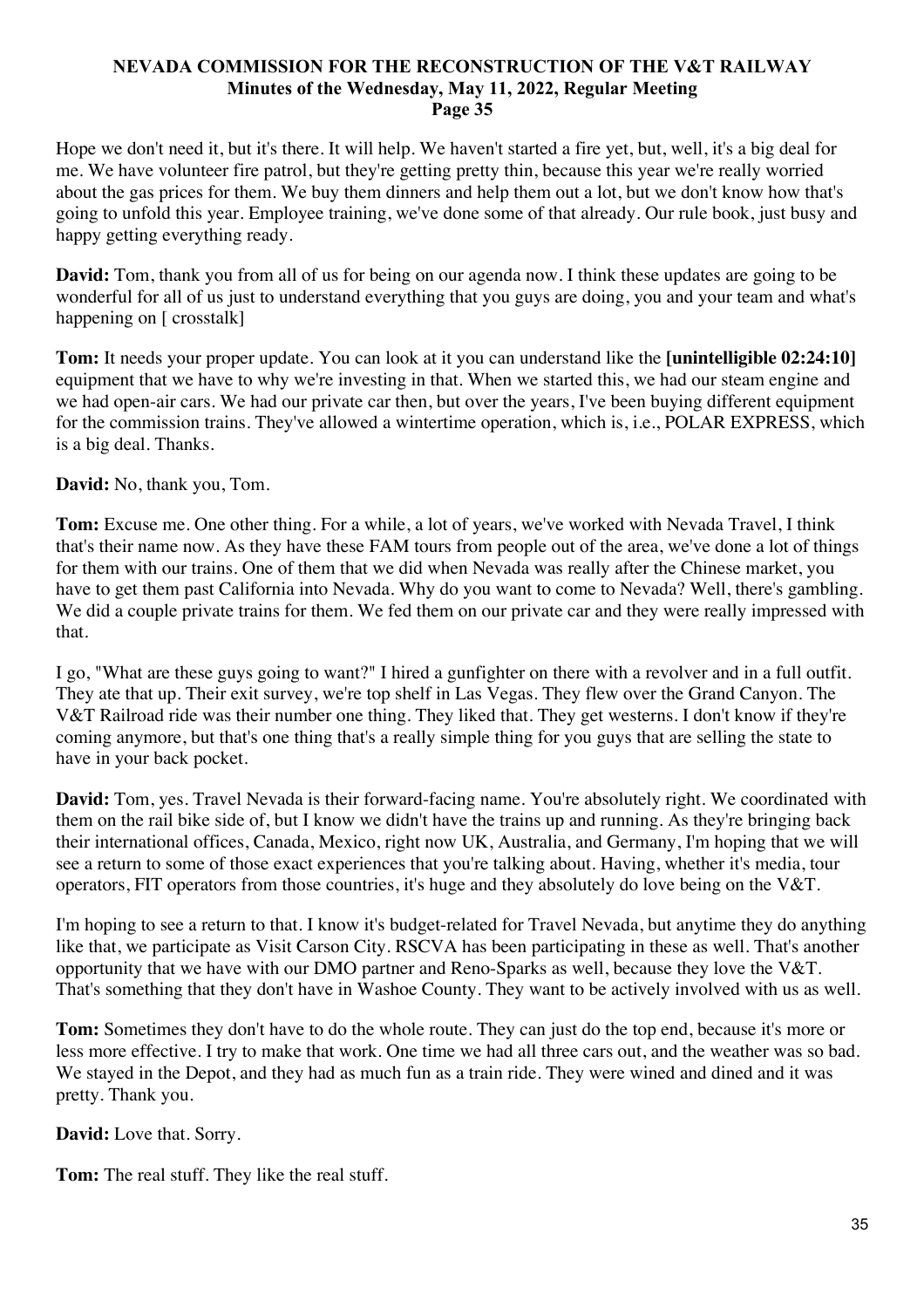**David:** Yes. It's very authentic. It's our culture. It's our history, our heritage here, and they eat that up. Thank you. Any questions for Tom? Well, again, thank you, Tom, for that report and appreciate it very much. We'll go ahead and move on to 13C, attorney's report. Mike?

**Mike:** I've been pretty quiet, David. The only thing out of the usual stuff that I did was to assist you and Allyson on the updated contract with Tom to add the \$500 for the steam outings.

**David:** Thank you, Mike. Thank you very much. All right. Any questions for Mike? No? Thank you. Thank you, Mike. We'll go ahead and move on to 13D, engineers report. Ken, anything you want to add beyond what we previously discussed?

**Ken:** I don't know if I'm still in here, David, or not.

**David:** Yes, we can hear you.

**Ken:** Okay. Just, basically, Gabe, I think is in the audience. He could talk about some of the work that he's been doing, but mostly on the overman embankment resurfacing. Again, he's been dumping ballast and raising track and doing little regulating, and now he's doing some lining. We're going to probably go in and actually-- That rail is, obviously, tight, if you will. We're having to shift the alignment back in towards the center of the curve, which is going to make the rail even tighter. We're going to go ahead and take a little bit of rail out by cutting a chunk of it out at one of the existing joints to maybe keep that track in line a little bit better than it has been.

It's all wanting to move outward when the heat comes and warms up the rail. That's a little bit of a trick, but he's going to be working on that. Again, hopefully, it will be in good shape for the next couple years on that without any major **[unintelligible 02:29:23]** event. I know that Gabe also had some repairs he did on the Lehman Road signal arms, if you will. They were not operating in synchronicity, if you will. Now they are, I think.

I'll let him go ahead and elaborate on that. One thing, and then going back to keeping track of budgets, it looks like we're going to be pretty close to just using up every penny of the remaining 2021-2022 fiscal year budget by the time that fiscal year ends. We pretty much know what Gabe's got to finish up on that now. Obviously, we need to work through invoicing from Tom for the work train and for the liner as well as for the ballast. We're keeping a close look on that, and should be in good shape. With that, I'm just going to turn this over to Gabe and let him maybe mention a couple things he's been doing that I missed already.

**David:** Thank you, Ken. Go ahead, Gabe.

# **Gabe:** Ken said it all.

**David:** He usually does. Sounds good. Thank thank you, Ken. Appreciate it very much. Thank you. We'll go ahead and move on to 13E, upcoming meetings. We have our budget hearing on May 25th at 9:00 AM in this room, and then we resume with the regular commission meeting on June 22nd at 9:00 AM in this room. We'll go ahead and move on to Item 11, commissioner comments and announcements and requests for information. Just a reminder, no action will be taken, and no discussion among the members or staff will take place during this item of the agenda. Any commissioner comments? I know we're running long, but I want to just make two quick comments.

The Great Western Steam Up, don't forget, July 1st through 4th, out at the Nevada State Railroad Museum. We've sold 1,000, or they have, excuse me, sold a 1,000 tickets to that so far. We have people from all over the country. I believe there are people from Europe that have purchased tickets as well, who are coming out